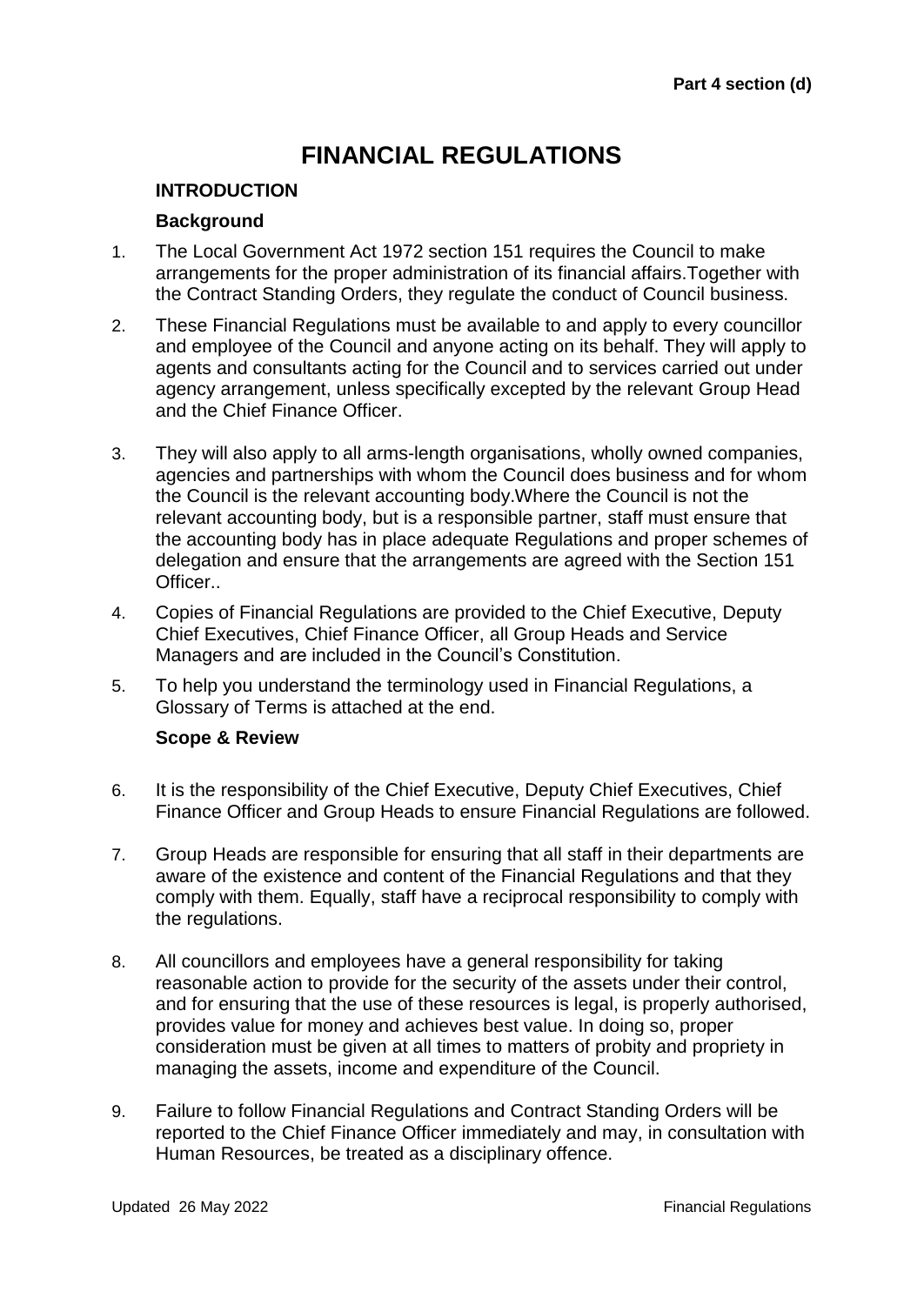10. Financial Regulations should be reviewed in line with inflation every two years by the Chief Finance Officer in consultation with the Chair and Vice Chair of Corporate Corporate Policy and Resources Committee.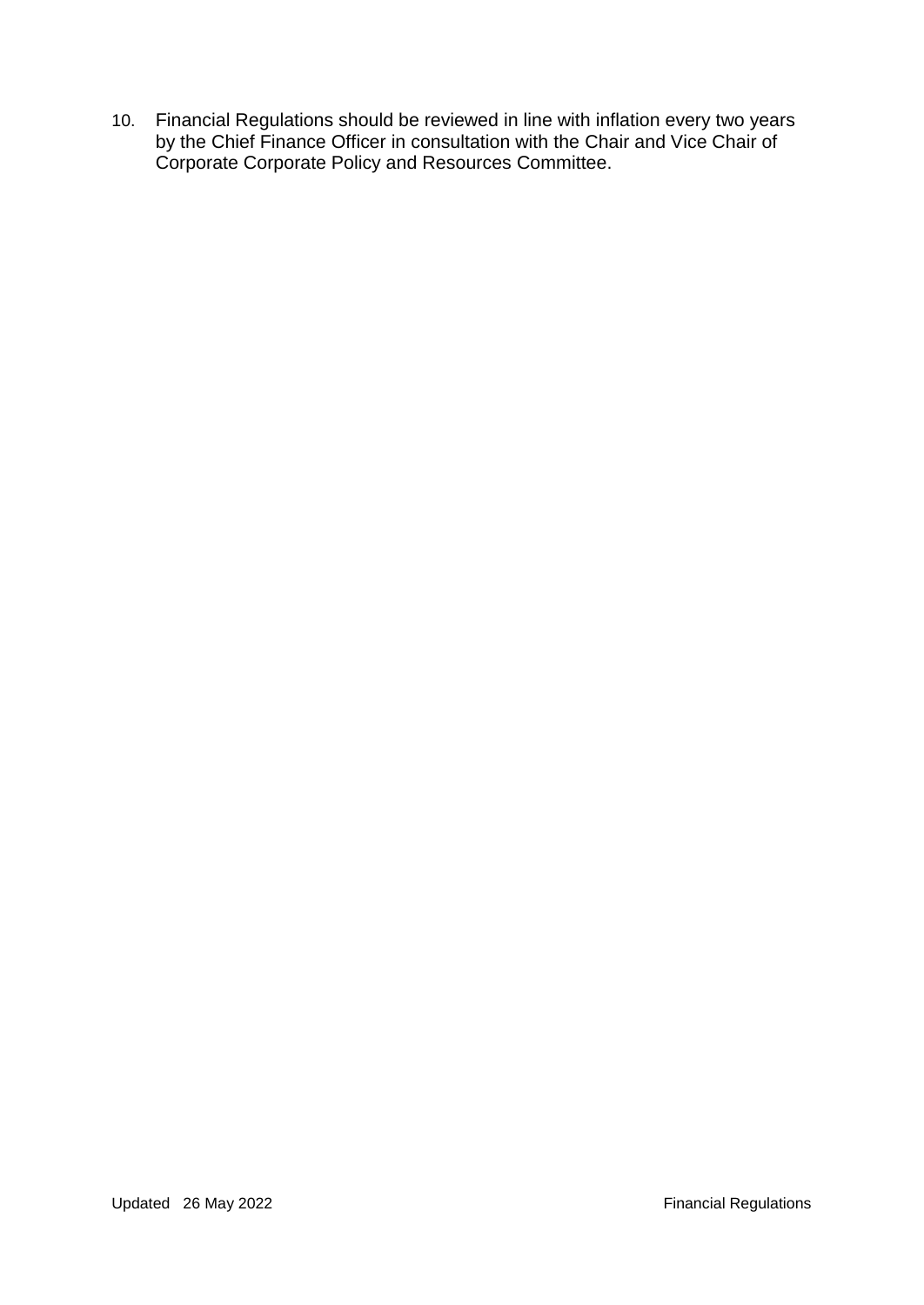# **Financial Regulation A – Financial Accountabilities and Management**

A1 Financial management covers all financial accountabilities in relation to the running of the Council including the policy framework and budget and should be read in conjunction with the Council's Constitution and in particular the Budget and Policy Framework Procedure Rules.

## **COUNCIL**

- A2 The Council has the general responsibility for setting the Council's policy and budget framework.
- A3 The Council is responsible for:
	- a. adopting and changing the Council's Constitution and Members' Code of Conduct;
	- b. approving the policy framework, including the Capital Strategy, the Treasury Management Strategy and the Revenue Budget and Reserves Strategy within which the Council operates;
	- c. approving and monitoring compliance with the Council's overall framework of accountability and control. The framework is set out in the Council's Constitution;
	- d. monitoring compliance with the agreed policy, related strategy decisions by Corporate Policy and Resources Committee and Local Code of Corporate Governance; and
	- e. approving procedures for recording and reporting decisions taken. This includes those key decisions delegated by and decisions taken by the Council and its committees.These delegations and details of who has responsibility for which decisions are set out in the Constitution.

#### **Corporate Policy and Resources Committee**

- A4 The Council is responsible for delegating the following functions to the Corporate Policy and Resources Committee in accordance with the the Constitution:
	- a) proposing the policy framework, its overall community and corporate strategies and budget strategy to the Council; and
	- b) monitoring the performance of Services, projects and programmes; and
	- c) discharging its functions and responsibilities as set out in the Council's Constitution and in accordance with the Policy Framework and Budget approved by Council.

The Corporate Policy and Resources Committee can delegate its decision making powers to a formally constituted sub-committee of the Committee, a staff member or a joint committee in accordance with the scheme of delegation as set out in the Council's Constitution.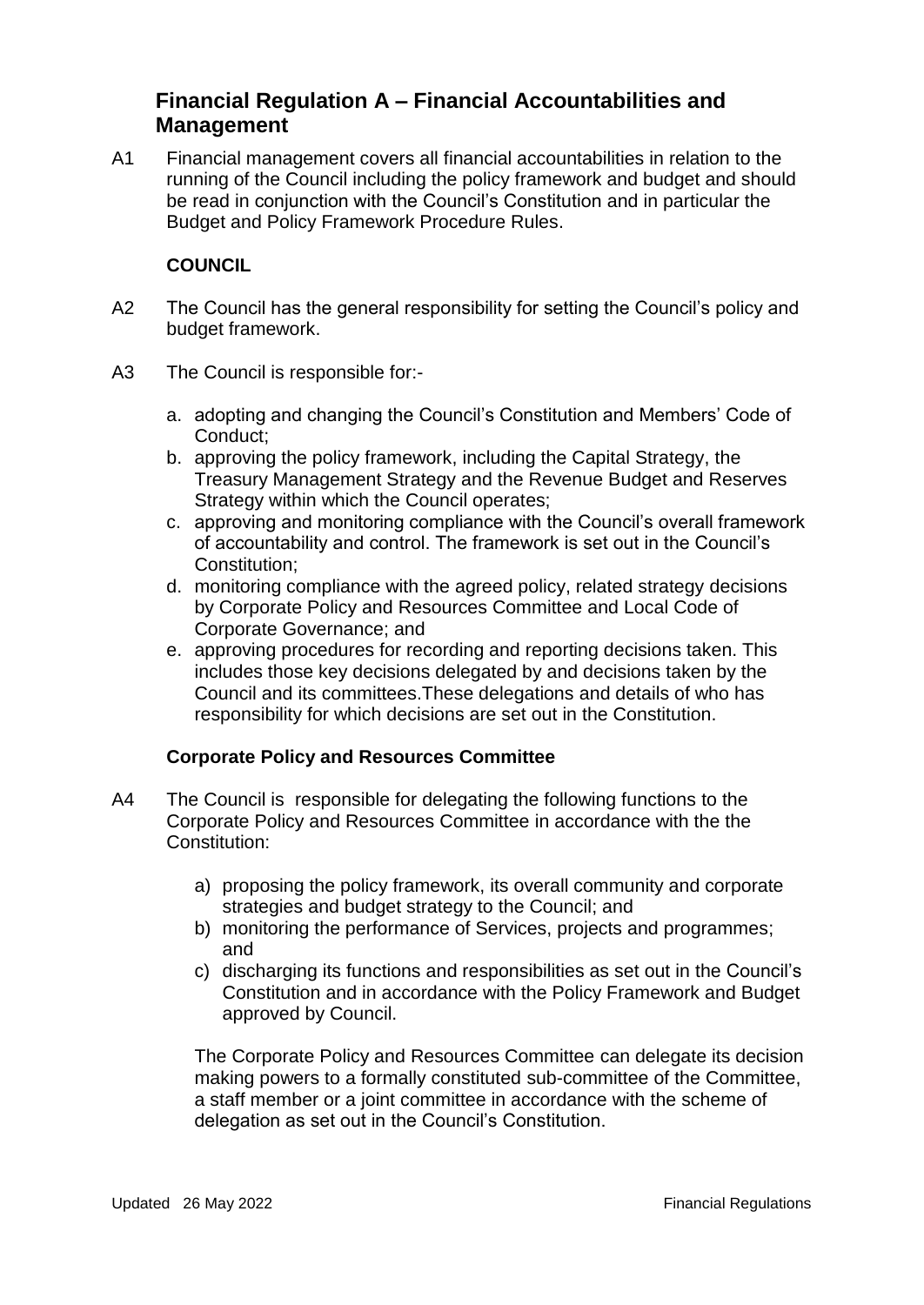## STATUTORY OFFICERS

#### **Chief Executive (Head of Paid Service)**

A5 The Chief Executive as Head of Paid Service for the purposes of the Local Government Act 1989 is responsible for overall corporate and strategic management and has operational responsibility for the management of the Council as a whole. He must report as necessary to the Council and to the Corporate Policy and Resources Committee (and other service committees). He is responsible for provision of professional advice to all parties in the decision making process. The Chief Executive is also responsible together with the Monitoring Officer, for the system of record keeping in relation to all the Council's decisions.

## **Group Head of Corporate Governance (Monitoring Officer)**

- A6 The Group Head of Corporate Governance as the Monitoring Officer will contribute to the promotion and maintenance of high standards of conduct through provision of support to the Standards Committee. The Group Head of Corporate Governance will provide advice on the scope of powers and authority to take decisions, maladministration, financial impropriety, probity and budget and policy framework issues to all councillors. He/she is also responsible for reporting any actual or potential breaches of the law or maladministration to the Council and/or to Corporate Policy and Resources Committee, and for ensuring that procedures for recording and reporting key decisions are operating effectively.
- A7 The Group Head of Corporate Governance will ensure that relevant staff reports and background papers are made publicly available as soon as possible. He/she must also ensure that councillors are aware of decisions made by committees and employees who have delegated responsibility in accordance with the Council's Constitution.

#### **Deputy Chief Executive (Chief Finance Officer)**

- A8 Under Section 151 of the Local Government Act 1972 and the general direction of the Corporate Policy and Resources Committee, the Chief Finance Officer is responsible for the proper administration of the Council's financial affairs.
- A9 Under Section 114 of the Local Government Act 1988, the Chief Finance Officer (CFO) is also responsible for reporting to the Council if councillors or staff make or are about to make a decision involving unlawful expenditure, loss or deficiency, or if proposed expenditure is likely to exceed available resources.
- A10 The Chief Finance Officer, as defined in the Constitution has statutory duties in relation to the financial administration and stewardship of the Council. This statutory responsibility cannot be overridden. The statutory duties arise from:
	- a) Section 151 of the Local Government Act 1972
	- b) Local Government Finance Act 1988
	- c) The Local Government and Housing Act 1989

Updated 26 May 2022 **Financial Regulations**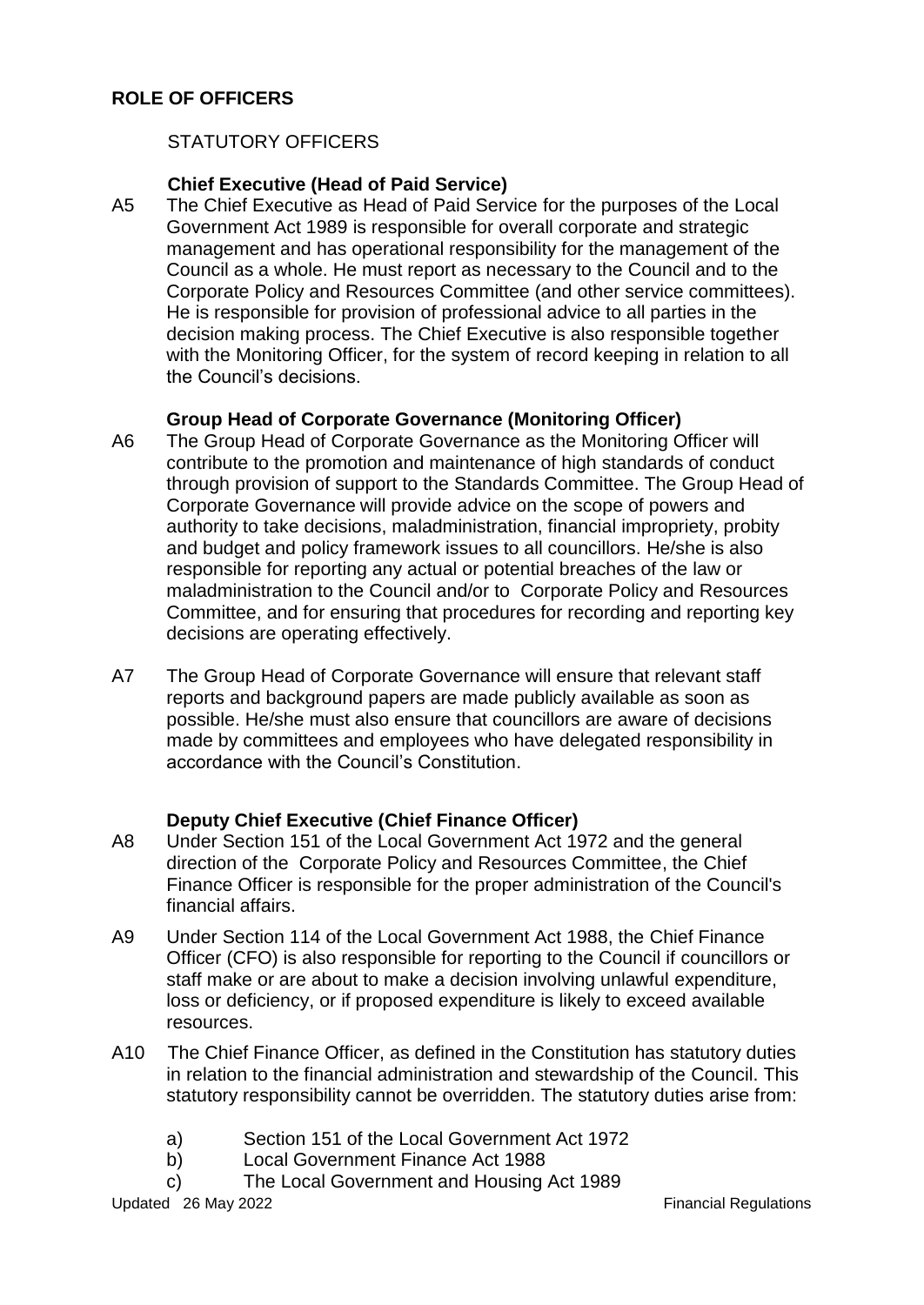- d) The Accounts and Audit Regulations (England) 2015
- e) The Local Government Act 2003
- A11 The CFO is responsible for:
	- a) the proper administration of the Council's financial affairs
	- b) setting and monitoring compliance with accounting and financial management procedures and standards
	- c) maintaining an effective and adequate internal audit and all audit arrangements
	- d) advising on the corporate financial position
	- e) key financial controls necessary to secure sound financial management providing financial information
	- f) preparing and controlling forward financial plans, budget strategies, the Revenue Budget, the Capital Strategy and Capital Programme
	- g) treasury management and banking arrangements financial and related IT systems
	- h) procedures and controls for ordering services, supplies and works
	- i) payment of accounts and collection of income
	- j) pay and pensions;
	- $k$ ) providing advice and training to budget holders including advice on financial and operational controls.
- A12 Section 114 of the Local Government Finance Act 1988 requires the Chief Finance Officer to report to the Council and External Audit if the Council or its staff:
	- has made, or is about to make a decision which involves or would involve unlawful expenditure
	- has taken or is about to take a course of action which if pursued to its conclusion would be unlawlful and likely to result in a loss or deficiency by the Council; or
	- is about to make an unlawful entry in the Council's accounts
- A13 The Chief Finance Officer must also make a report under this section if it appears that the expenditure of the authority (including expenditure it is proposing to incur) in a financial year is likely to exceed the resources (including sums borrowed) available to meet that expenditure. In preparing a report the Chief Finance Officer shall consult as far as practicable with the Chief Executive, as the Head of the Council's Paid Service, and with the Group Head of Corporate Governance under the Local Government and Housing Act 1989.
- A14 Section 114 of the 1988 Act also requires that the Deputy Chief Finance Officer performs these functions in the absence of the Chief Finance Officer. The Chief Accountant is the Council's statutory Deputy Chief Finance Officer.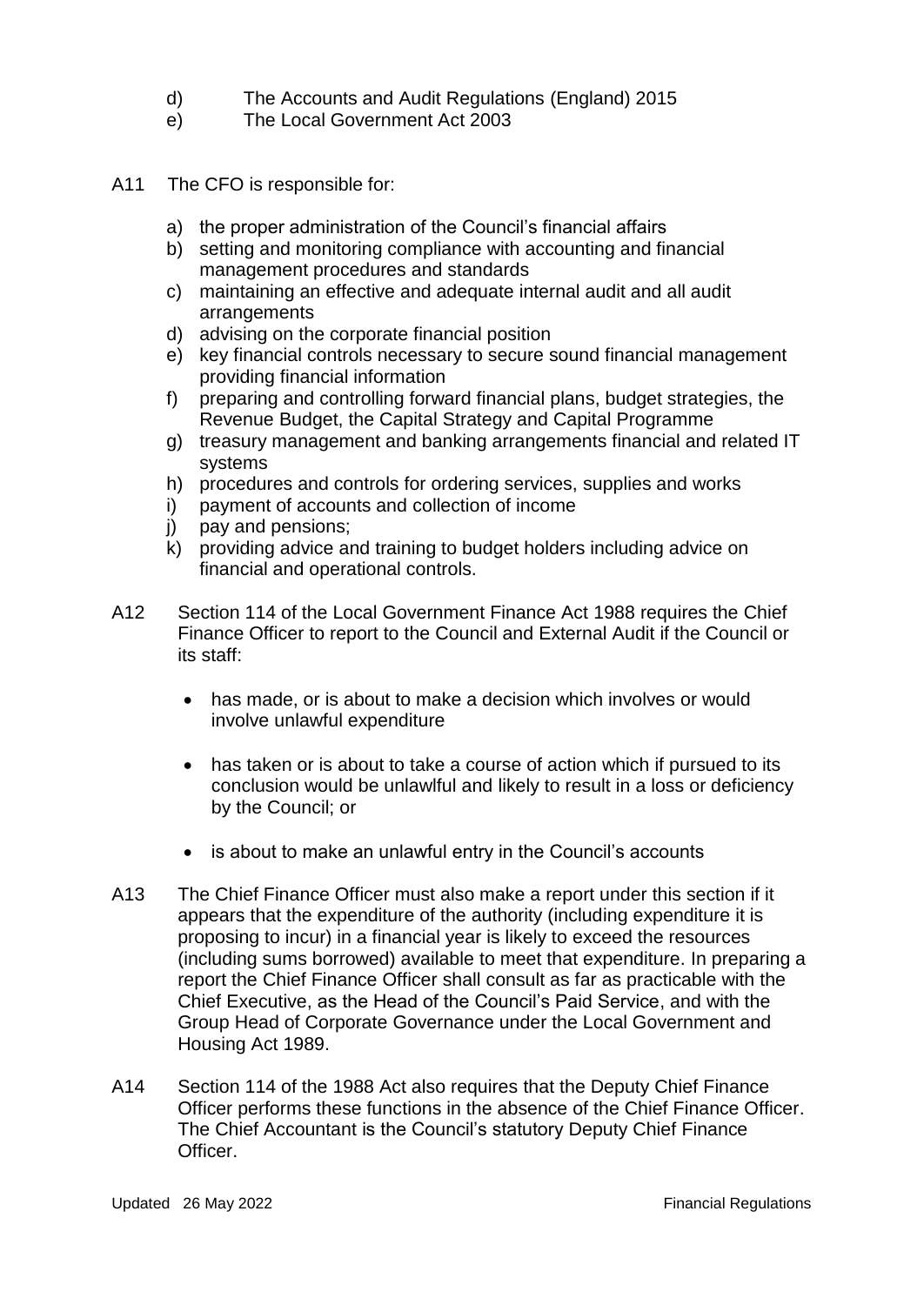- A15 The Council is required to provide the Chief Finance Officer with sufficient staff, accommodation and other resources – including legal advice where this is necessary – to carry out the duties under section 114.
- A16 The Chief Finance Officer is responsible for advising the Corporate Policy and Resources Committee or the Council about whether a decision is likely to be considered contrary or not wholly in accordance with the budget. Actions that may be 'contrary to the budget' include:
	- a) initiating new policies and financial commitments
	- b) committing expenditure in future years above budget
	- c) budget or spending transfers above virement limits
- A17 The Chief Finance Officer is responsible for considering and approving requests to waive the regulations and will consult the Chief Executive and councillors where he considers this appropriate. All waivers will be reported by the Chief Finance Officer to the Corporate Policy and Resources Committee.

#### A18 **Delegated Authorities**

Under delegations to officers authority to make financial transactions is delegated to the Chief Executive, Deputy Chief Executives and Chief Finance Officer. However, some delegation to other staff is necessary for practical purposes. These delegations form lines of accountability which should be clear, well communicated and regularly reviewed. They also provide control through appropriate levels of authorisation, limited numbers and separation of duties.

- A19 Deputy Chief Executives will keep a list of their staff authorised to make financial transactions, copy that list to Chief Finance Officer for entry onto the financial system, and review it regularly.
- A20 An authorised signatory matrix is available to record delegated authorities. Essential details are staff member's name, grade, specimen signature, transaction type, value limit of authority and evidence of approval by the Deputy Chief Executives, Management Team and the CFO.
- A21 In an emergency the Chief Executive, Deputy Chief Executives or Chief Finance Officer may authorise such expenditure as is necessary, to be later ratified by the Corporate Policy and Resources Committee.
- A22 A Group Head is a staff member fully responsible to a Deputy Chief Executive or Chief Executive (as applicable), for the management and provision of an identifiable service in accordance with service plans and strategies.
- A23 Group Heads are responsible for:
	- a) ensuring that the Corporate Policy and Resources Committee or relevant service committee is advised of the financial implications of all proposals and that the financial implications have been agreed by the Chief Finance Officer;
	- b) operating financial processes within their departments. To do this they must ensure that adequate operational controls are in place;
	- c) controlling expenditure and income, monitoring performance and taking the necessary action to remain within budgets and cash limits;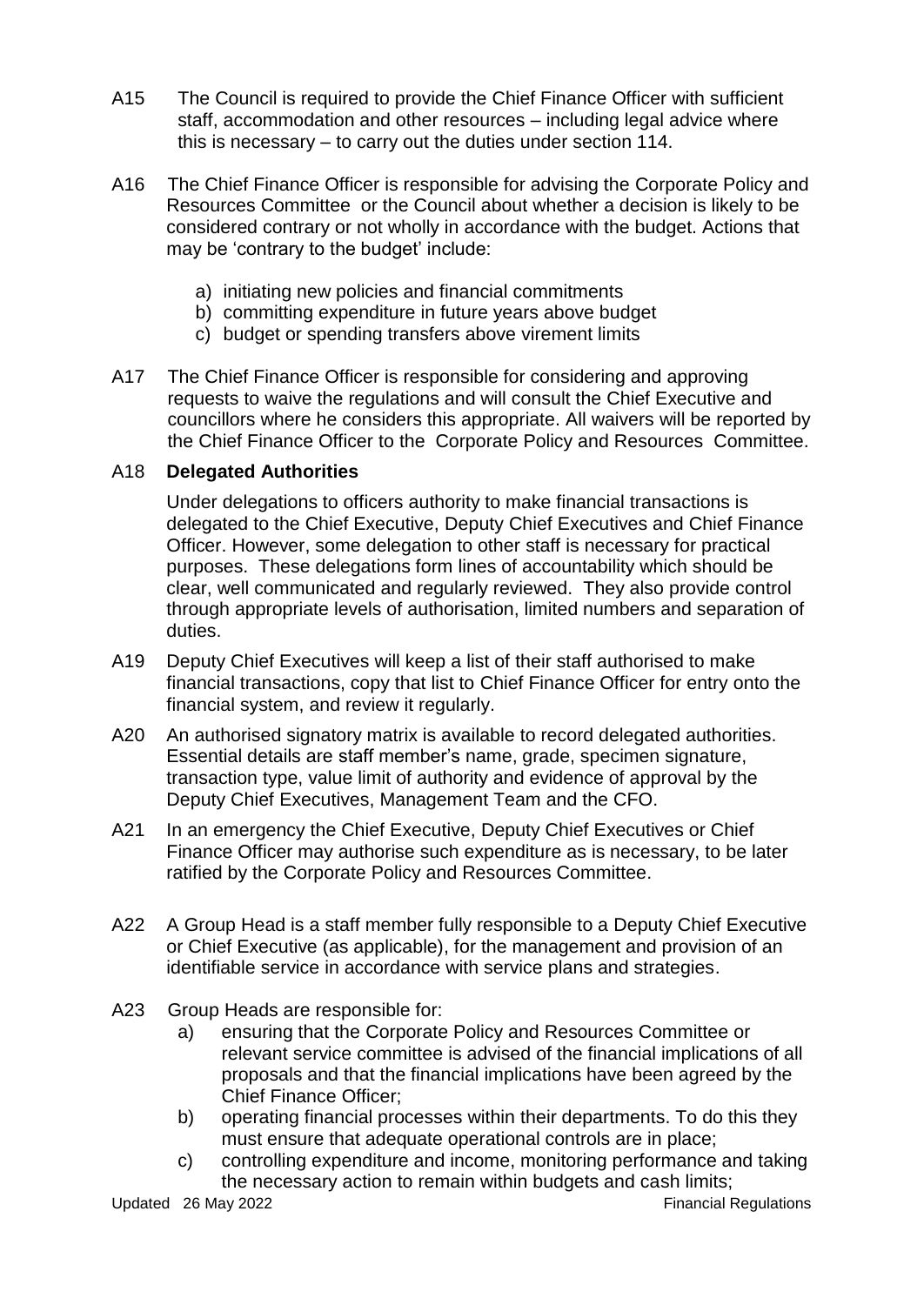A24 It is the responsibility of Group Heads to consult with the Chief Finance Officer and seek approval regarding any matters which are liable to affect the Council's finances materially, before any commitments are incurred.

## **MANAGING EXPENDITURE: SCHEME OF VIREMENT (BUDGET TRANSFERS)**

- A25 The Scheme of Virement is intended to enable the Corporate Policy and Resources Committtee , Chief Executive, Deputy Chief Executives and Group Heads and their staff to manage budgets with a degree of flexibility within the overall policy framework determined by the Council and therefore, to optimise the use of resources.
- A26 The Council is responsible for agreeing procedures for virement of expenditure between budget headings.
- A27 Virements are the temporary transfer of surplus budget provisions between 'estimate' headings. These do not affect the base budgets for future years.
- A28 Group Heads are responsible for agreeing in-year virements within delegated limits, in consultation with the Chief Finance Officer where required.
- A29 Key controls for the Scheme of Virement are:
	- a) It is administered by the Chief Finance Officer within guidelines set by the Council. Any variation from this scheme requires the approval of the Corporate Policy and Resources Committee.
	- b) The overall budget is agreed by the Corporate Policy and Resources Committee and approved by the Council. The Deputy Chief Executives, Group Heads and budget managers are therefore authorised to incur expenditure in accordance with the estimates that make up the budget. The rules below cover virement. For this purpose, a service comprises a separate page or column in the published budget.
	- c) Virement does not create additional overall budget liability. Virements are not permitted on the following revenue expenditure heads unless the Chief Finance Officer has approved their use:
		- a) Business rates resulting from revaluation
		- b) Insurance
		- c) Capital financing charges
		- d) Members' allowances
		- e) Government grants
		- f) And any others identified by the Chief Finance Officer
- A30 The Chief Executive, Deputy Chief Executives and Group Heads are expected to exercise their overall discretion in managing their budgets reasonably and prudently. For example they should aim to avoid supporting recurring expenditure from on-off sources of savings or additional income of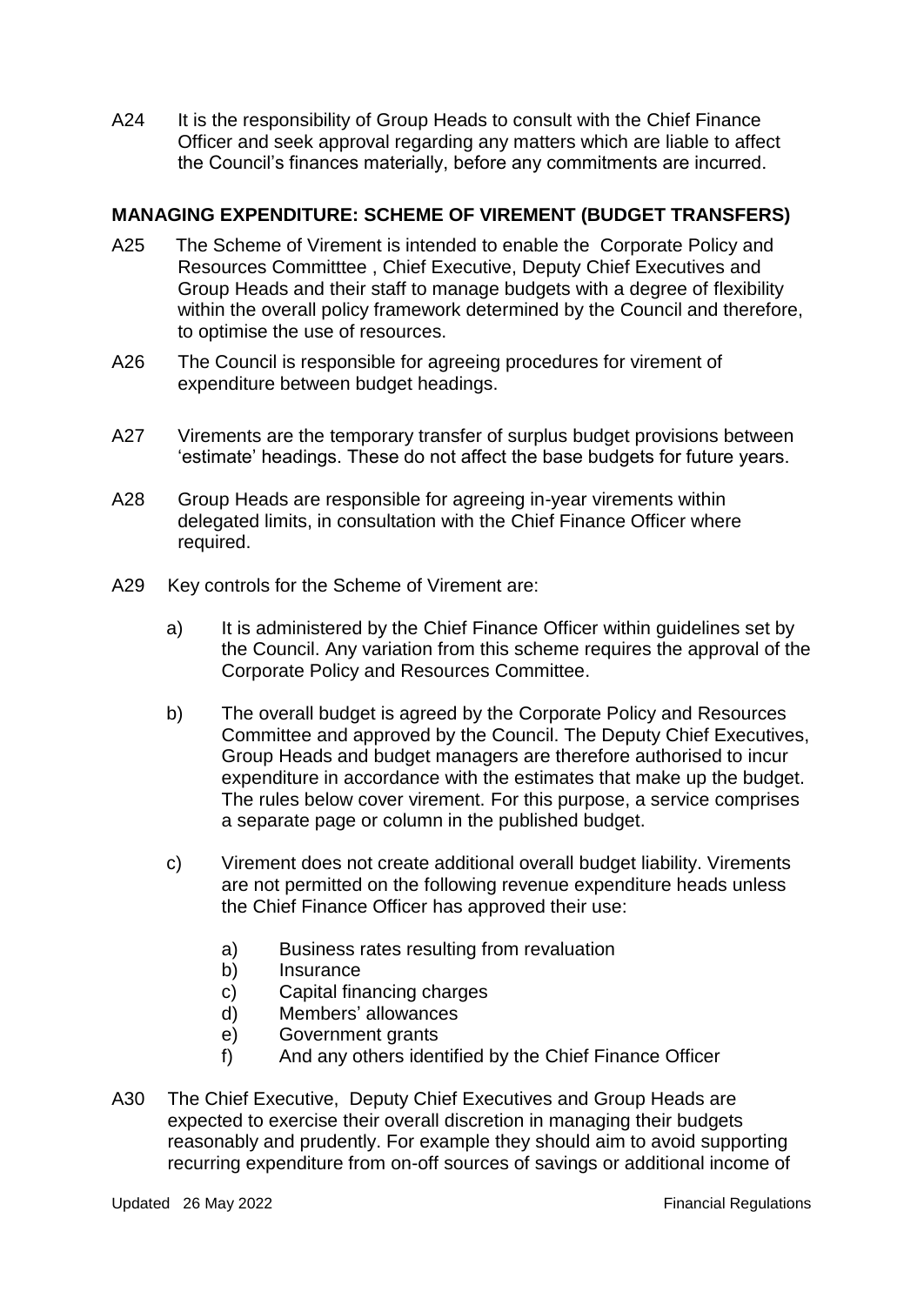creating future commitments, including full-year effects of decisions made partway through a year for which they have not identified future resources.

- A31 The Chief Executive, and Deputy Chief Executives may transfer or "vire" funds between budget heads (both revenue and capital) within their services, subject to the following general parameters:
	- (a) All corporate guidelines and policies will be followed;
	- (b) Conditions of Service will be complied with;
	- (c) A single 'one-off' budget may not be transferred to fund a new ongoing item of expenditure; and
	- (d) Budgets not under effective control of the budget holder may not be vired eg rates and insurance.
- A32 Any such transfer will be agreed with the Group Head and discussed with the service accountant before implementation and agreed by the Chief Finance Officer.
- A33 Any proposal to transfer funds between services requires the approval of the Management Team (MAT) and the Corporate Policy and Resources Committee.
- A34 Any virement (revenue or capital) with a value greater than £100,000 must be approved by the Corporate Policy and Resources Committee..

#### **Supplementary Estimates**

- A35 If an essential increase in spending cannot be contained within existing budgets through the transfer arrangements described above, the relevant Deputy Chief Executive will consult with the Chief Finance Officer and report to the Corporate Policy and Resources Committee (where applicable), to obtain a supplementary estimate. No expenditure may be incurred until the supplementary estimate has been approved.
- A36 The Chief Finance Officer in consultation with the Chair and Vice Chiar of Corporate Policy and Resources Committee is authorised to approve a total supplementary expenditure in a year not exceeding **5%** of the approved Net Revenue Budget, and **£20,000** on any approved capital scheme.

The Corporate Policy and Resources Committee is authorised to approve a total supplementary expenditure in a year not exceeding **10%** of the approved Net Budget, Requirement of the Council and **£1,000,000** on any approved capital scheme.

- A37 The Chief Finance Officer shall maintain a record of all supplementary estimates approved.
- A38 If a claim is made against the Council which is not recoverable under an insurance policy, the Leader has authority to spend as necessary in resisting the claim, and/or in deciding and meeting the terms of any settlement made in the best interests of the Council. The Chief Executive is authorised to decide the terms of any settlement involvingexpenditure not exceeding £30,000, and to spend such amounts subject to report on the circumstances of the claim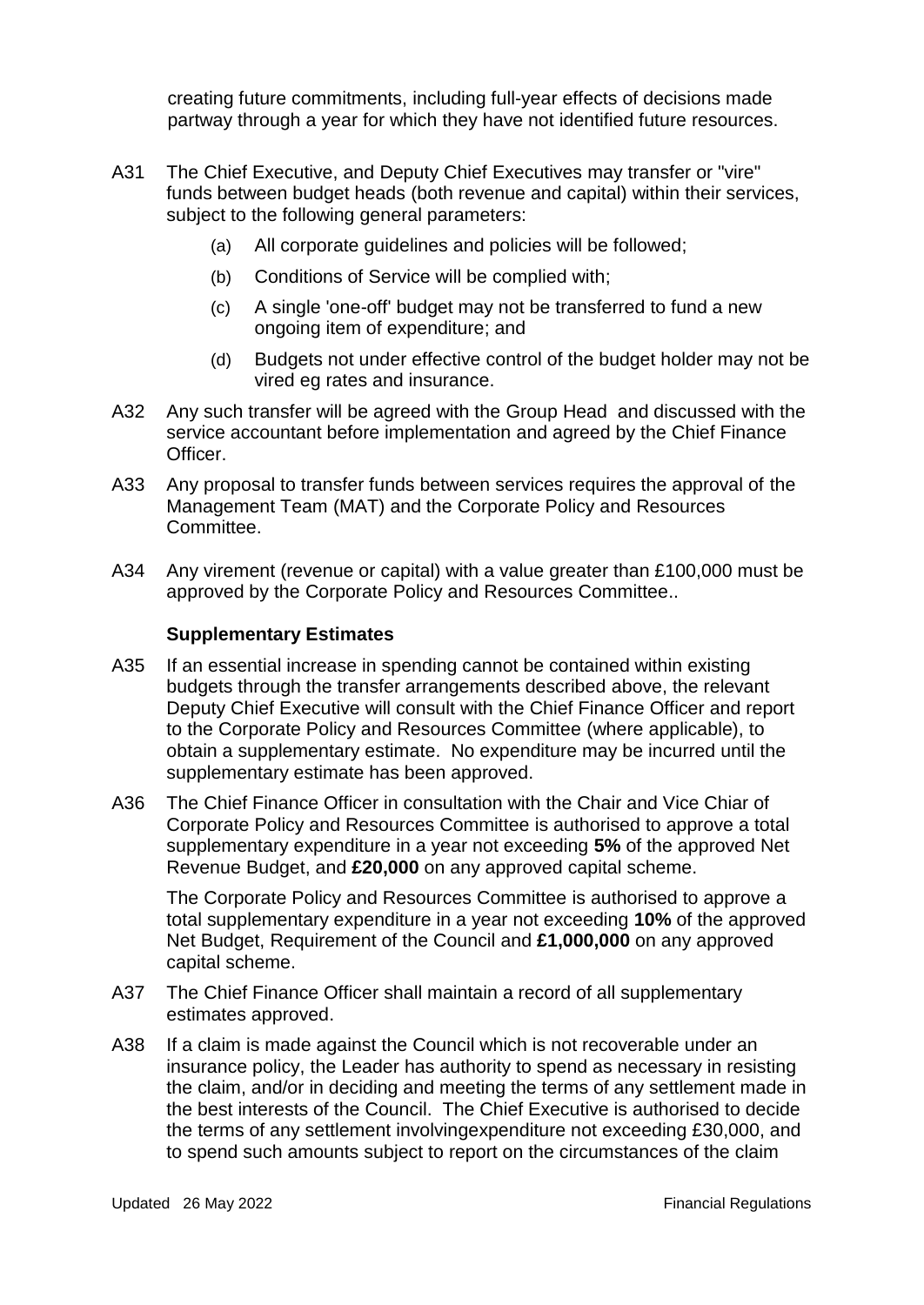and settlement to the next meeting of the Corporate Policy and Resources Committee.

## **Treatment of year-end balances**

- A39 The Chief Finance Officer is responsible for agreeing procedures for the carrying forward of underspendings on budget headings.
- A40 The rules below cover arrangements for the transfer of resources between accounting years, i.e a carry-forward. For this purpose, a budget head is a line in the estimates report or, as a minimum, at an equivalent level to the standard service subdivision as defined by the Chartered Institute of Public Finance and Accountancy (CIPFA) in its Service Expenditure Analysis.

## **Responsibilities of the Chief Finance Officer**

- A41 To adminster the scheme of carry forward.
- A42 To report all major underspendings (£50k) on services estimates to the Corporate Policy and Resources Committee
- A43 To report all major overspends (£50k) service estimates to the Corporate Policy and Resources Committee and to the Council.
- A44 To monitor the spending of any carry forwards and report to Management Team.

#### **Responsibilities of the Corporate Policy and Resources Committee**

A45 To consider and approve as appropriate the items put forward on the carry forward list.

#### **Responsibilities of Deputy Chief Executives and Group Heads**

A46 Any overspending on service estimates in total on budgets under the control of the Chief Executive, Deputy Chief Executive or Group Heads must be explained to the Chief Finance Officer. The Chief Finance Officer will report the extent of major over and under spendings to the Corporate Policy and Resources Committee and in the case of major overspendings also to the Council.

## **ACCOUNTING POLICIES**

- A47 The Chief Finance Officer is responsible for determining accounting policies and financial systems and ensuring that they are applied consistently. The Chief Finance Officer is responsible for the preparation of the Council's Statement of Accounts, in accordance with proper practices as set out in the format required by the Code of Practice on Local Authority Accounting in the United Kingdom: A Statement of Recommended Practice (CIPFA/LASAAC) for each financial year ending 31 March, and the Accounts and Audit (England) Regulations 2015.
- A48 The key controls for accounting policies are:
	- a) Systems of internal control are in place that ensure financial transactions are lawful;
	- b) Suitable accounting policies are selected and applied consistently;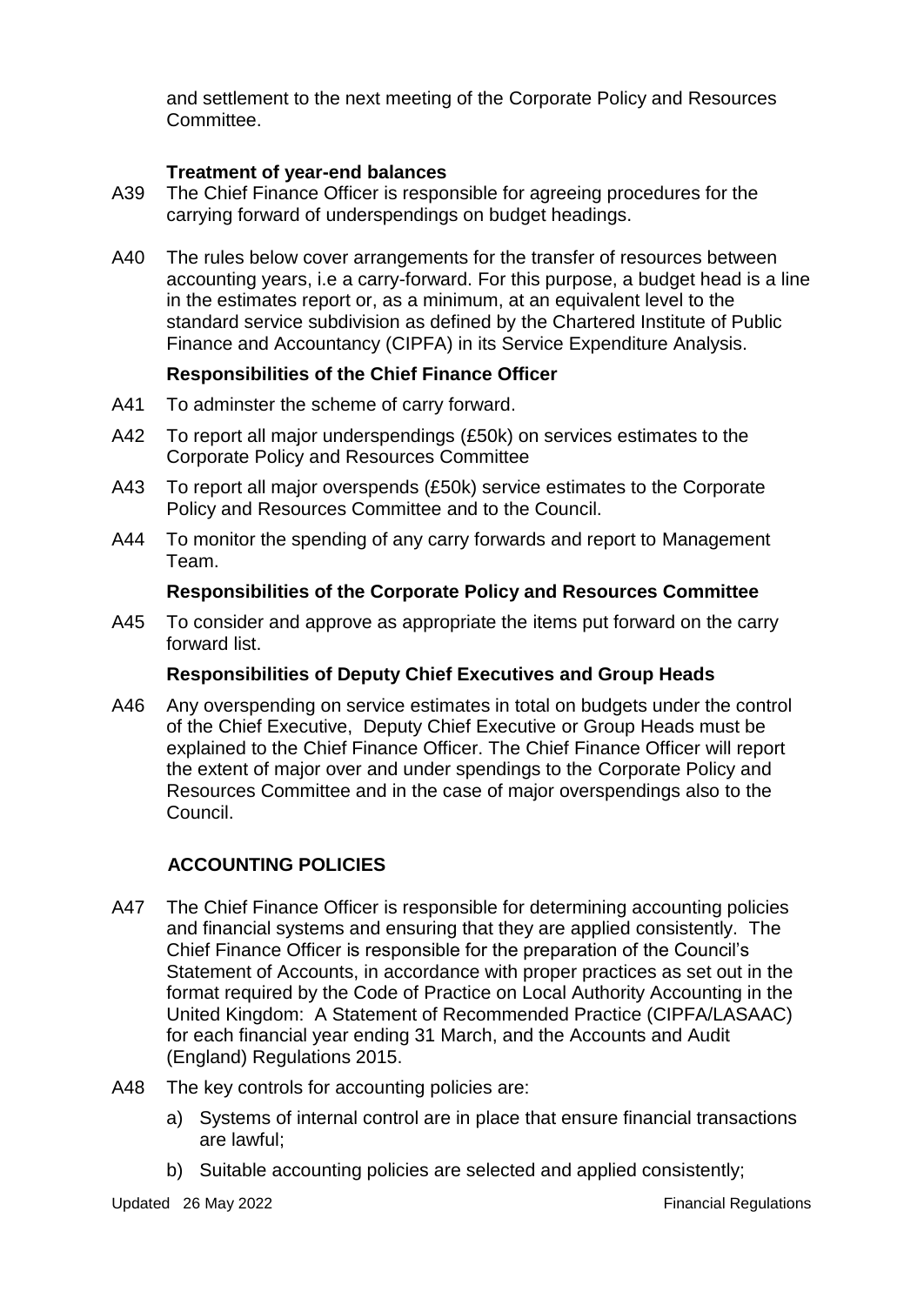- c) Proper accounting records are maintained; and
- d) Financial statements are prepared which present fairly the financial position of the Council and its expenditure and income.
- e) External audit of these financial statements.

#### **Responsibilities of the Chief Finance Officer**

- A49 To select suitable accounting policies and to ensure that they are applied consistently.
- A50 To exercise supervision over financial and accounting records and systems with a view to ensuring their uniformity, co-ordination and compatibility.
- A51 To prepare and publish reports containing the statements on the overall finances of the Council, including the Council's Annual Report and Accounts.
- A52 To make proper arrangements for the audit of the Council's accounts in accordance with the provisions of the Accounts & Audit Regulations Act 1996 (as amended and updated);
- A53 To prepare and publish the audited accounts in accordance with the statutory timetable for the approval of the Audit Committee before the national target date; and
- A54 To ensure Services have in place suitable arrangements for compiling and submitting all claims for funds, including grants, by the due date.

#### **Responsibilities of the Deputy Chief Executives and Group Heads**

- A55 To adhere to the accounting policies and guidelines approved by the Chief Finance Officer.
- A56 To obtain the approval of the Chief Finance Officer before introducing any books, forms or procedures or other records relating to cash, stores or other accounts of the Council which may affect the Council's finances.
- A57 To submit to the Chief Finance Officer any information as the latter considers necessary for accounting and costing purposes and allow the Chief Finance Officer access at all reasonable times to all accounting records and documents which may affect the Council's finances.
- A58 To consult the Chief Finance Officer when preparing publications containing financial information.

## **ACCOUNTING RECORDS AND RETURNS**

- A59 The Chief Finance Officer is responsible for determining the accounting procedures and records for the Council.
- A60 All accounting procedures and records will be approved by the Chief Finance Officer.
- A61 All accounts and accounting records will be compiled by the Chief Finance Officer or under his/her direction. The form and content of records maintained in other services will be approved by the Chief Finance Officer.
- A62 The following principles will apply in accounting procedures: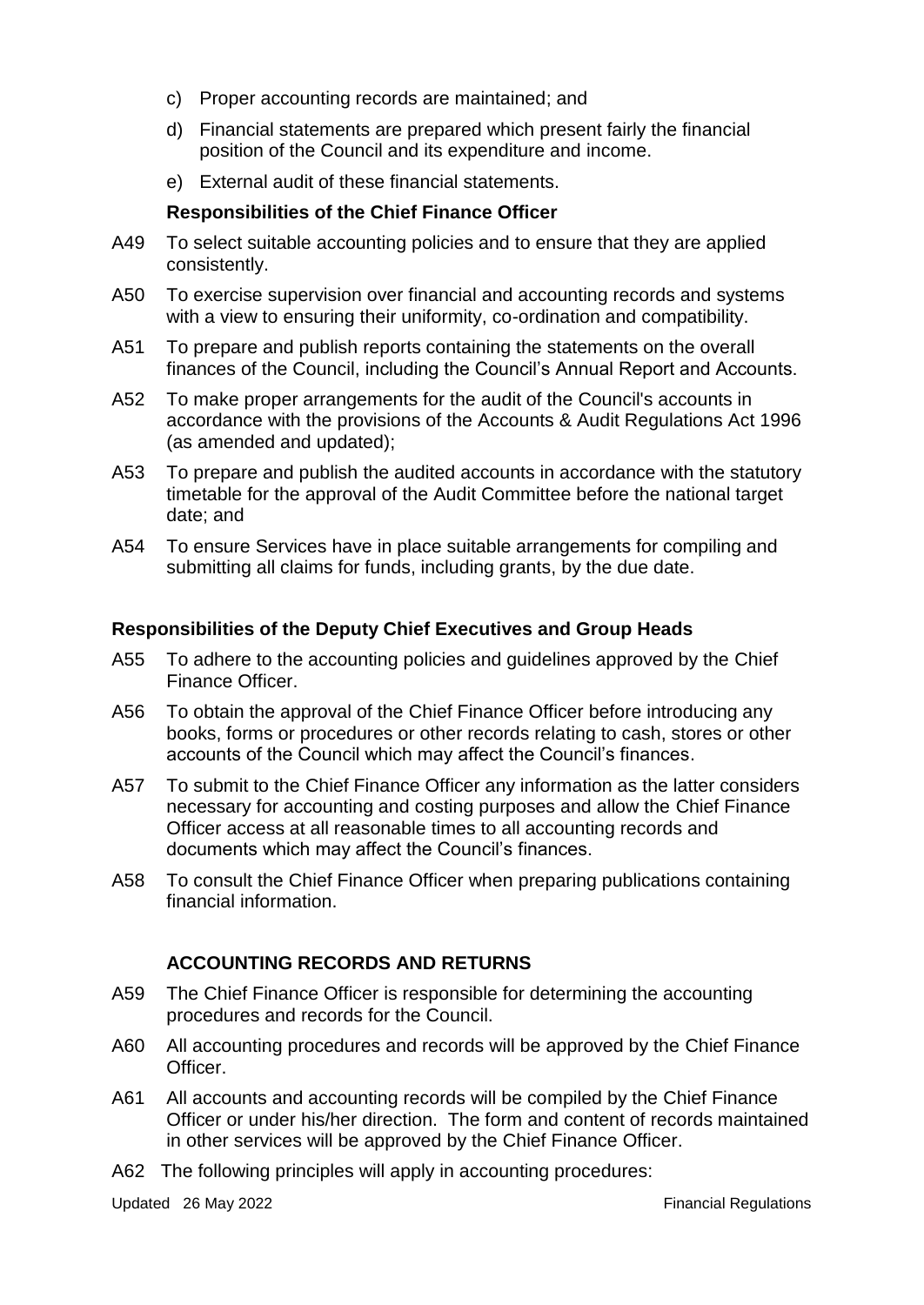- a. calculating, checking and recording of sums due to or from the Council will be separated as completely as possible from their collection or payment;
- b. staff responsible for examining and checking cash transaction accounts will not process any of these transactions themselves;
- c reconciliation procedures are carried out to ensure transactions are correctly recorded;
- d procedures are in place to enable accounting records to be reconstituted in the event of systems failure; and
- e prime documents are retained in accordance with legislative and other requirements.
- A63 The Chief Finance Officer is responsible for ensuring financial management and accounting information is available for all services administered by the Council, in either electronic or hard copy format.
- A64 The need to balance speed and accuracy with cost in producing accounting statements will be considered and determined by the Chief Finance Officer, after consulting the Group Head concerned.

#### **The Annual Statement of Accounts**

A65 The Audit Committee is responsible for approving the annual statement of accounts, which have to be signed by the Chief Finance Officer and the Chairman of the Audit Committee. The Chair of Corporate Policy and Resources Committee and Chief Executive also to sign off the Annual Governance Statement incorporated into the Statement of Accounts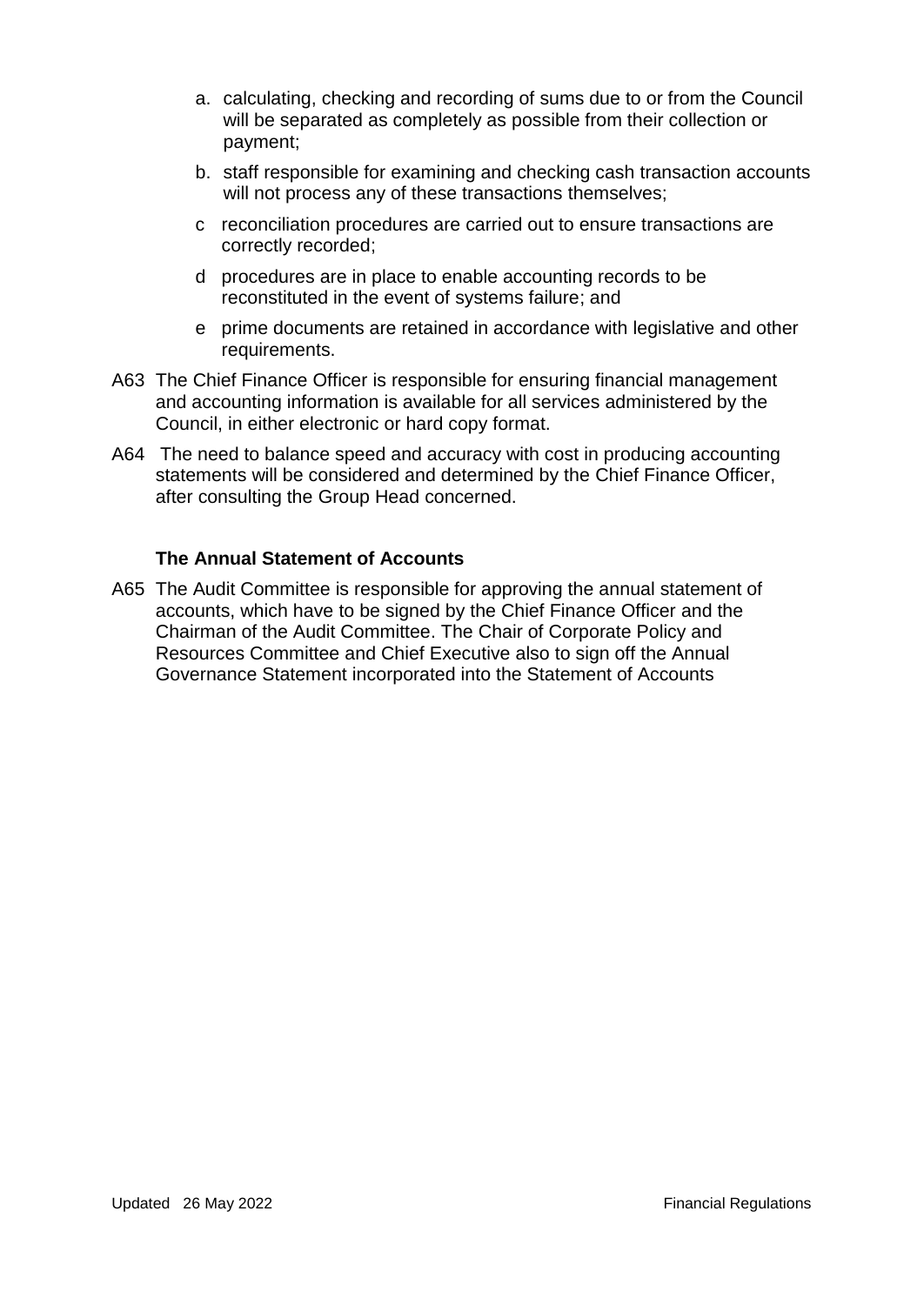# **FINANCIAL REGULATION B: FINANCIAL PLANNING**

- B1 The Council is responsible for agreeing the Council's policy framework and budget, which will be proposed by the Corporate Policy and Resources Committee. . In terms of financial planning, the key elements are:
	- the corporate strategy in the form of the Corporate Plan;
	- service plans;
	- the medium term financial strategy;
	- the Outline Budget;
	- the Revenue Budget;
	- the Reserves Strategy
	- Treasury Management Strategy
	- the Capital Strategy and
	- the Capital Programme.

## **THE BUDGET PROCESS**

#### **Introduction**

- B2 Each year, the Chief Finance Officer and Chief Accountant will prepare timetables for the preparation, submission and approval of the Outline Budget, Capital Budget and detailed Revenue Budget. These budgets will comply with the Code of Practice on a Prudential Approach to Local Authority Commitments.
- B3 The order of paragraphs in this section roughly follows the order in which the budget process is carried out.

#### **Capital Programme**

- B4 The Chief Executive, and Deputy Chief Executives will prepare provisional estimates of income and expenditure on capital schemes for each of their services, for each of the next four financial years, together with details of any revenue implications. The Chief Finance Officer will specify the form these estimates should take and the timetable for their submission.
- B5 Capital expenditure differs from revenue expenditure in several ways, and falls into the following general categories:
	- a) purchase or construction of an asset;
	- b) enhancement of an asset; and
	- c) grants for capital purposes.
- B6 Council assets include land, buildings, vehicles, plant and equipment. The Council makes grants for capital purposes such as improvement grants and grants to housing associations which are classed as capital expenditure.
- B7 Capital expenditure is often of high value and the benefit is expected to be spread over a number of years. Revenue expenditure is the annual running costs in relation to the provision of a service.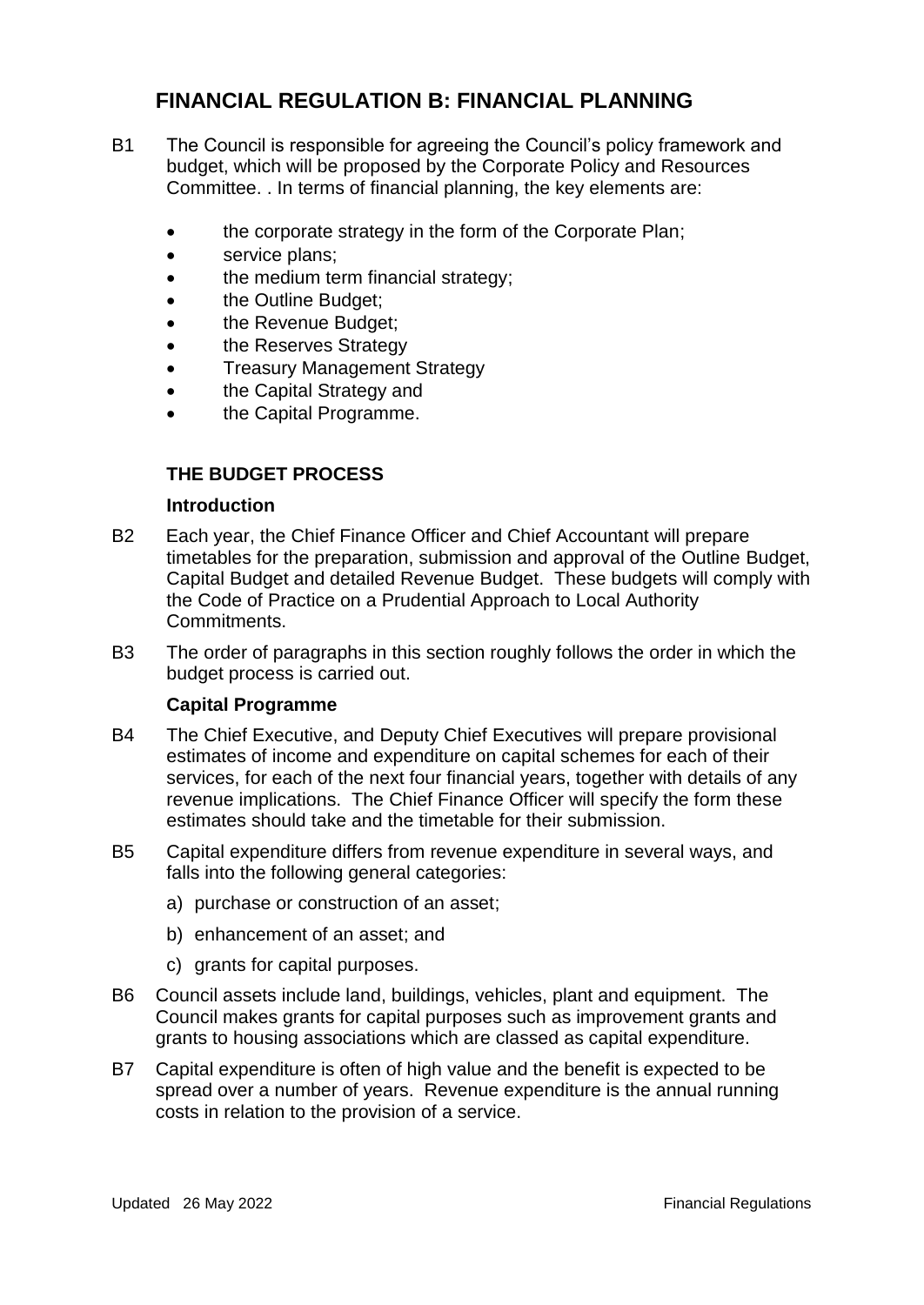- B8 Provisional estimates will distinguish between committed and uncommitted expenditure. A scheme can only be included in provisional estimates after detailed evaluation by Management Team in accordance with agreed criteria.
- B9 Management Team will consider the provisional capital programme. After making any necessary amendments, the Chief Finance Officer will submit the summarised programme and estimated resources to the the Corporate Policy and Resources Committee, together with a report on the revenue implications of the programme and any other relevant information.
- B10 The programme recommended by services and a report by the Chief Finance Officer will be submitted to the Corporate Policy and Resources Committtee, for final consideration in the context of the Council Tax to be levied.

#### **Outline Budget Forecast**

- B11 Management Team will prepare information needed to produce an Outline Budget Forecast for each of their services. The Chief Finance Officer will specify the form this Forecast should take and the timetable for its submission.
- B12 This information will include :
	- i. an indication of the continued need for the service at its current level and in its current form;
	- ii. the impact on the service of known or likely legal or contractual changes over the next four years;
	- iii. the impact over the next four years of any policy changes already approved by the Management Team
	- iv. The impact other changes on sevice levels and net income such as anticipated population growth, state of the economy
- B13 Management Team will consider the initial Outline Budget Forecast. After making any necessary amendments, the Chief Finance Officer will submit it to the Corporate Policy and Resources Committee, together with a report on the possible central government funding levels as set out in the Local Authorities Provisional Settlement ,other grant funding and anticipated retained business rates income, availability of reserves and implications for the Council Tax.
- B14 The Corporate Policy and Resources Committee will consider this and determine the overall level of resources to be made available, and the limits within which detailed budgets can be prepared.

#### **Detailed Revenue Budget**

- B15 Management Team will prepare provisional detailed estimates of income and expenditure on the revenue account in accordance with the Corporate Plan for each of their services for the next financial year. The Chief Finance Officer will specify the form these estimates should take and the timetable for their submission.
- B16 These estimates will reflect the Outline Budget Forecast and the decisions of the Corporate Policy and Resources Committee detailed at paragraph B13 above.
- B17 All revenue budgets will be prepared at current costs, and converted to outturn prices by Financial Services. The forecast for inflation will be decided by the Chief Finance Officer.

Updated 26 May 2022 Financial Regulations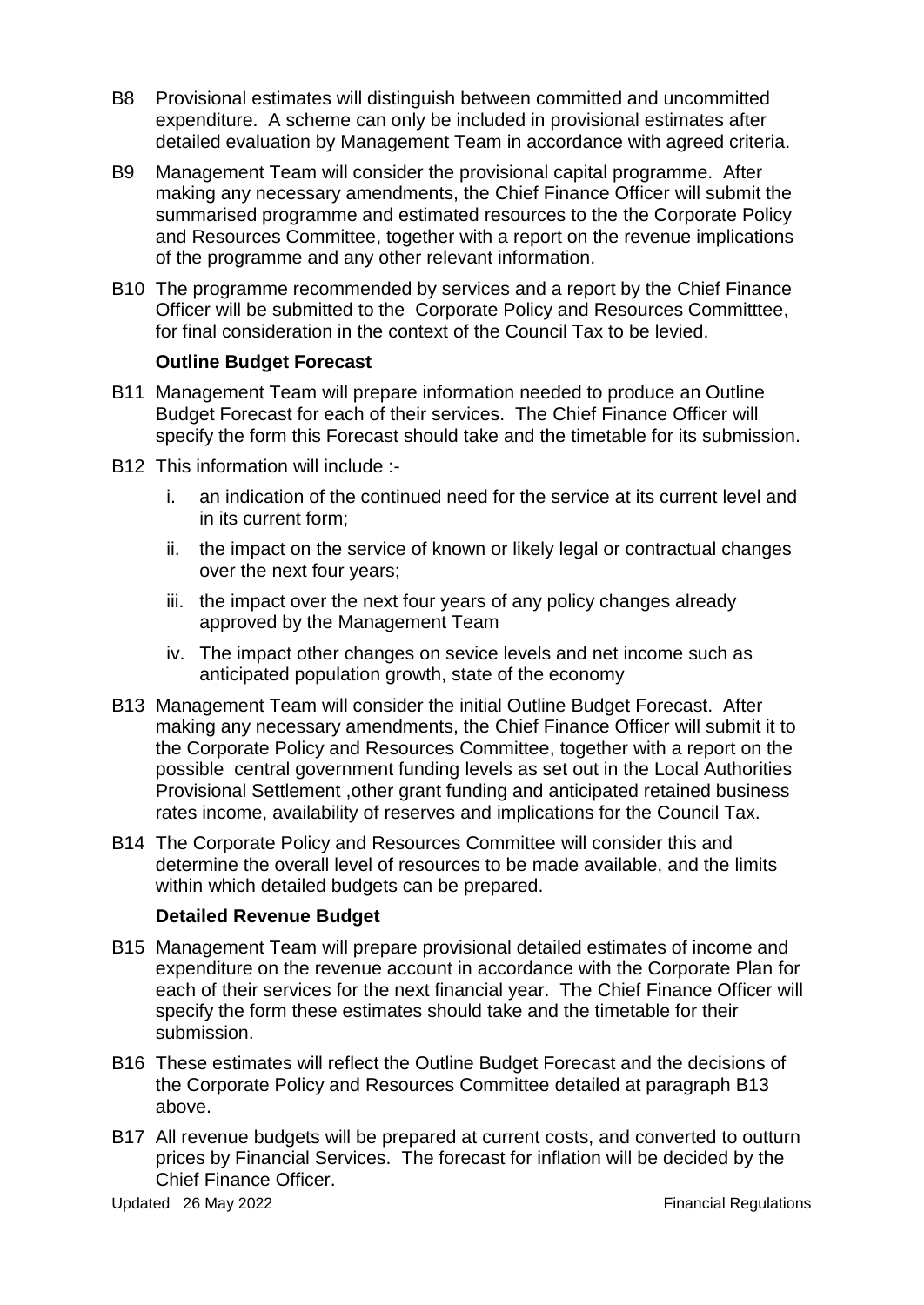- B18 Each budget head will be cash limited, and any minor variations in spending will be met from the approved budget. A budget head is an individual sum specified in the published service budget.
- B19 The Chief Finance Officer will submit the detailed draft Revenue Budget to Management Team for consideration and approval and subsequently submit it to the Corporate Policy and Resources Committee.

## **Approval of the Annual Revenue Budget**

- B20 By 1 March at the latest each year, the Corporate Polcy and Resources Committee will submit to the Council estimates of income and expenditure on the revenue account which it recommends for the next financial year, together with statements of precepting authorities' requirements, and its recommendation for the Council Tax necessary to meet the expenses of both the Council and precepting authorities.
- B21 The Council will meet by 1 March each year to consider the total budget proposals submitted by the Corporate Policy and Resources Committee and decide the amount of Council Tax to be levied for the next financial year.
- B22 Once approved by the Council, amounts detailed in the Annual Budget may only be applied to the objects specified under their relevant budget head, or "voted". See paragraph A31 above for procedures to vary these approvals.

## **BUDGETARY CONTROL**

B23 Budgetary control ensures that once budget has been approved by the Council, resources allocated are used for their intended purposes and are properly accounted for. Budgetary control is a continuous process, enabling the Council to review and adjust its budget targets during the financial year. It also provides the mechanism that calls to account managers responsible for defined elements of the budget**.**

## **CAPITAL**

## **Authorisation of Capital Expenditure**

- B24 Capital expenditure on a scheme not included in estimates or budgets may only be incurred after full evaluation of that scheme by the Corporate Policy and Resources Committee and/or its Development sub-committee (as appropriate) (if under £1 million). Any proposed capital expenditure over £1 million must be evaluated and agreed by majority of Council Members. This will include a statement explaining the scheme's purpose, the need for it and a detailed analysis of capital costs involved. Exceptions are any payments authorised under paragraph A35 above. If the estimated expenditure is expected to cover more than one financial year, the estimate will show:
	- i. the total estimated expenditure, and
	- ii. the proposed levels of spend for each financial year involved.

This paragraph (B24) shall take priority over any other clause or paragraph within this Constitution that may be, or appear to be, in conflict.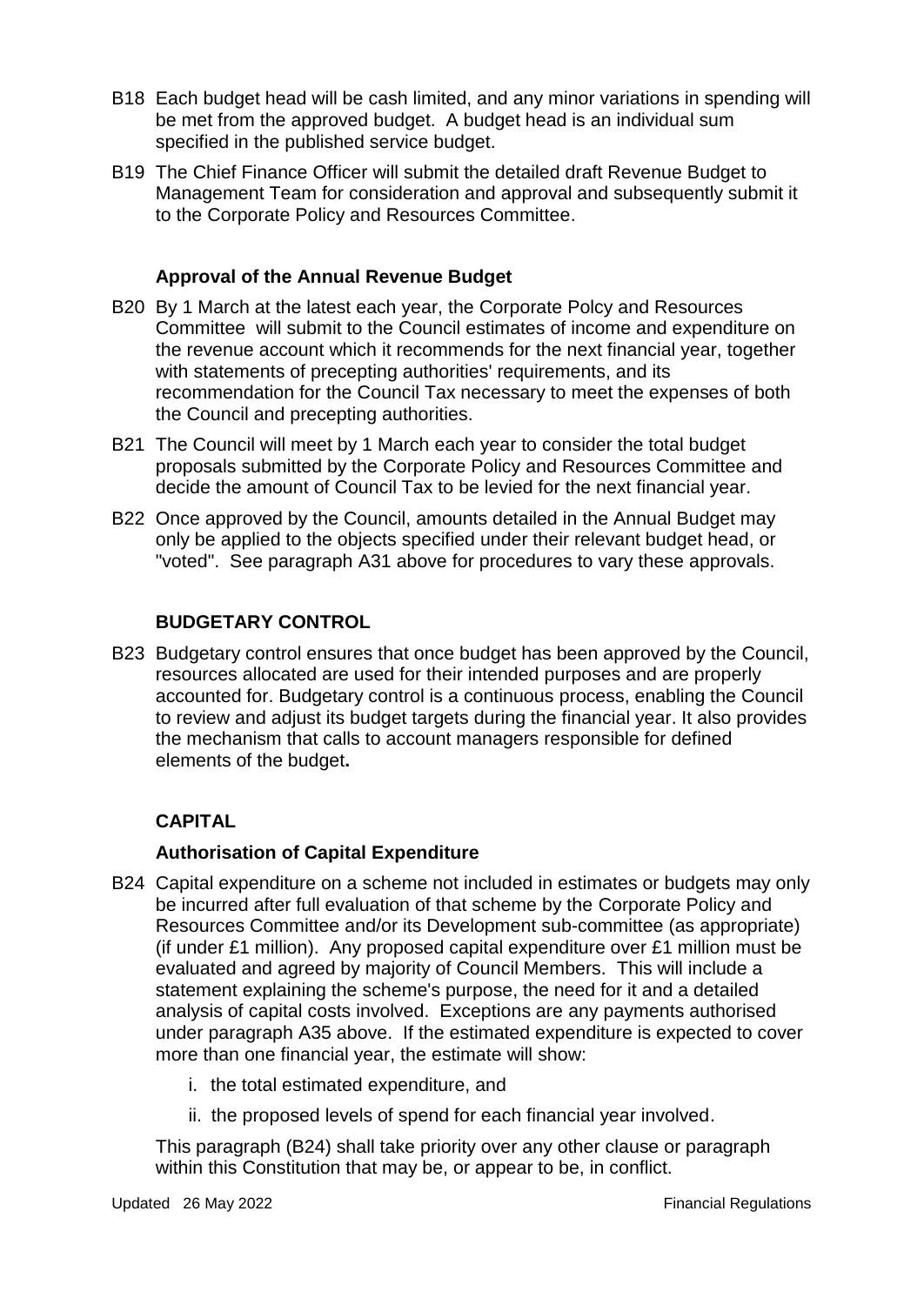- B25 The scheme evaluation will also include a statement of estimated revenue expenditure and income generated by the scheme:
	- (a) during the construction period, and
	- (b) for the first three years following the completion of the project.
- B26 The Deputy Chief Executives can authorise reasonable expenditure on necessary preliminary works, fees and salaries on schemes for which they are responsible, within the approved capital programme.
- B27 Accountability for each capital project is to be accepted by a named manager.

#### **Capital Expenditure Monitoring**

- B28 No Group Head responsible for the implementation of a capital scheme may incur capital expenditure greater than the approved budget for that year.
- B29 As soon as a staff member becomes aware of a likely overspend on a Capital Scheme, they must report to Management Team and the Corporate Policy and Resources Committee (as applicable), requesting a supplementary estimate in accordance with A35 and expenditure under A36.
- B30 The Group Head for Neighbourhood Services is authorised to purchase new equipment other than programmed replacements, provided such purchases are contained within Neighbourhood Services' revenue plan as agreed in advance with the Chief Finance Officer.

#### **RESPONSIBILITIES OF THE CHIEF FINANCE OFFICER**

- B31 To prepare capital estimates jointly with the Chief Executive, Deputy Chief Executives and Group Heads and to report them to the Corporate Policy and Resources Committeefor approval. The Corporate Policy and Resources Committee will make recommendations on the capital estimates and on any associated financing requirements to the Council.
- B32 To prepare and submit reports to the Corporate Policy and Resources Committtee on the projected income, expenditure and resources compared with the approved estimates.
- B33 To issue guidance concerning capital schemes and controls, for example on project appraisal techniques.
- B34 To approve the re-phasing of capital schemes within the approved capital programme between financial years, subject to the availability of resources to make the most effective use of those resources.

## **Responsibilities of Chief Executive, Deputy Chief Executives and Group Heads**

- B35 To comply with guidance concerning capital schemes and controls issued by the Chief Finance Officer.
- B36 To ensure that all major capital proposals have undergone a project appraisal in accordance with the Council's project management methodology.
- B37 To ensure that adequate records are maintained for all capital contracts.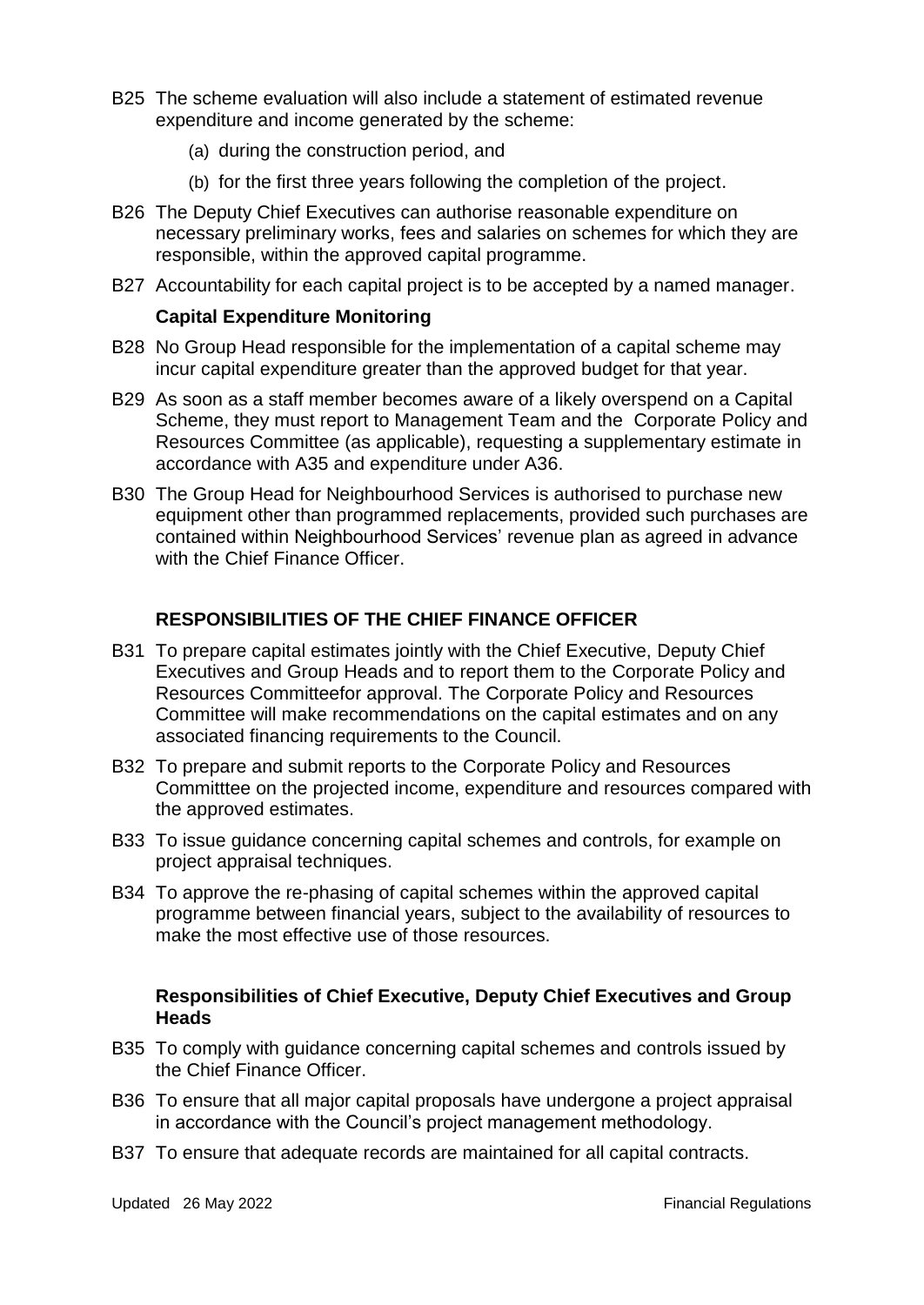- B38 To proceed with projects only when there is adequate provision in the capital programme.
- B39 To prepare and submit reports jointly with the Chief Finance Officer to the Corportate Policy and Resources Committee on any variation in contract costs greater than the approved limits.
- B40 To ensure all credit arrangements such as leasing arrangements, are not entered into without the prior approval of the Chief Finance Officer.

## **Prudential Code**

- B41 Under the Local Government Act 2003 the Council is required by regulation to have regard to the Chartered Institute of Public Finance and Accountancy's (CIPFA) Prudential Code for Capital Finance in Local Authorities (the Code). The key objectives of the Prudential Code are to ensure that within a clear framework, the capital investment plans of local authorities are affordable, prudent and sustainable. A further objective is to ensure that treasury management is undertaken in a manner that supports prudence, affordability and sustainability.
- B42 The Council is responsible for approving prior to the commencement of the financial year the prudential indicators for the forthcoming financial year and at least the two subsequent financial years required by the Code. The indicators required as a minimum are:

#### *For the three year period:*

Estimates of the ratio of financing costs to net revenue stream; Estimates of the Council Tax that would result from the totality of the authority's plan; Estimates of capital expenditure; Estimate of capital financing requirement (underlying need to borrow for a capital purpose); Authorised limit for external debt; Operational boundary for external debt; and aAny locally determined indicators considered appropriate

*After the year end actual values are to be calculated for:* Ratio of financing costs to net revenue stream; Capital expenditure; Capital financing requirement; and External debt.

#### **Responsibilities of the Chief Finance Officer**

B43 The Chief Finance Officer is responsible for establishing procedures to both monitor performance against all forward looking prudential indicators and for ensuring that net external borrowing does not exceed the capital financing requirement. The Chief Finance Officer will report to Council any significant deviations from expectations. The Chief Finance Officer will ensure that regular monitoring is undertaken in year against the key measures of affordability and sustainability, by reviewing estimates of financing costs to revenue and the

Updated 26 May 2022 **Financial Regulations**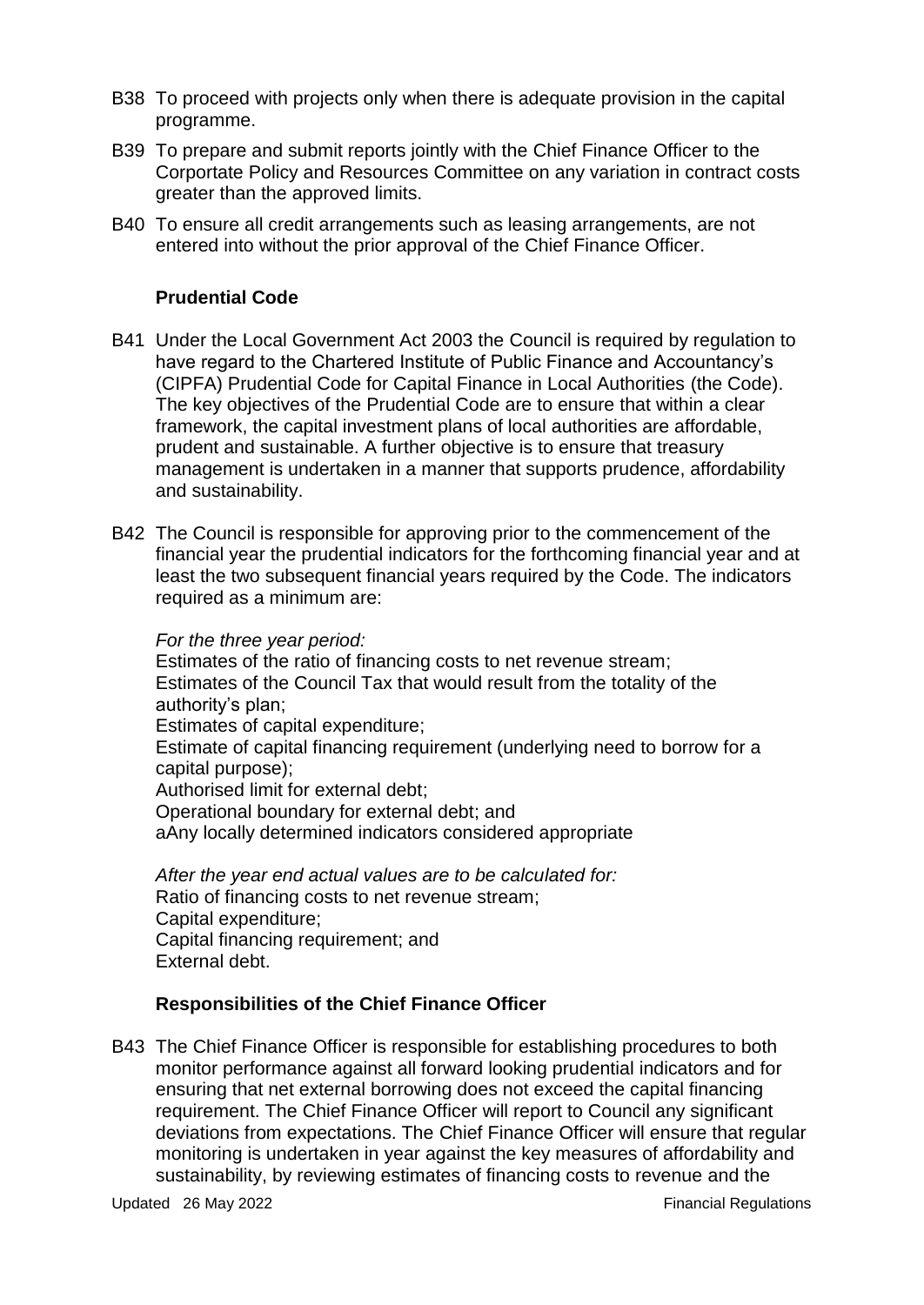capital financing requirement. Significant variation in the estimates used to calculate these prudential indicators, for example caused by major overruns of expenditure on projects or not achieving in-year capital receipts, will require a report to Council setting out management action.

#### **REVENUE**

#### **Authorisation of Revenue Expenditure**

B44 Subject to Financial Regulations, Contract Standing Orders and any other specific limitations, the Chief Executive, and each Deputy Chief Executive is authorised to spend those sums voted to his/her areas of responsibility for the financial year. With the exception of Regulations B47-B52 below, revenue expenditure may only be incurred for purposes specified in the Annual Budget, and is strictly limited to the amounts voted under relevant budget heads.

## **Key Controls**

B45 The key controls for managing budgets are:

There is a nominated budget manager for each cost centre heading;

Budget managers accept accountability for their budgets and the level of service to be delivered and understand their financial responsibilities;

Budget managers follow an approved certification process for all expenditure; and

Income and expenditure are properly accounted for.

#### **Responsibilities of the Chief Finance Officer**

- B46 To establish an appropriate framework of budgetary management and control that ensures that:
	- a) Budget management is excercised within annual cash limits;
	- b) Each Deputy Chief Executive and Group Head has available timely information on receipts and payments on each budget which is sufficiently detailed to enable managers to fulfil their budgetary responsibilities;
	- c) Ensure each cost centre has a single named Manager determined by the, relevant Deputy Chief Executive or Group Head. As a general principle, budgetary responsibility should be aligned as closely as possible to the decision making processes that commits expenditure;
	- d) To be responsible for providing appropriate financial information to enable budgets to be monitored effectively;
	- e) To administer the Council's scheme of virement; and
	- f) To prepare and submit reports on the Council's projected income and expenditure compared with the budget to Management Team, Group Heads and Corporate Policy and Resources Committee on a regular basis.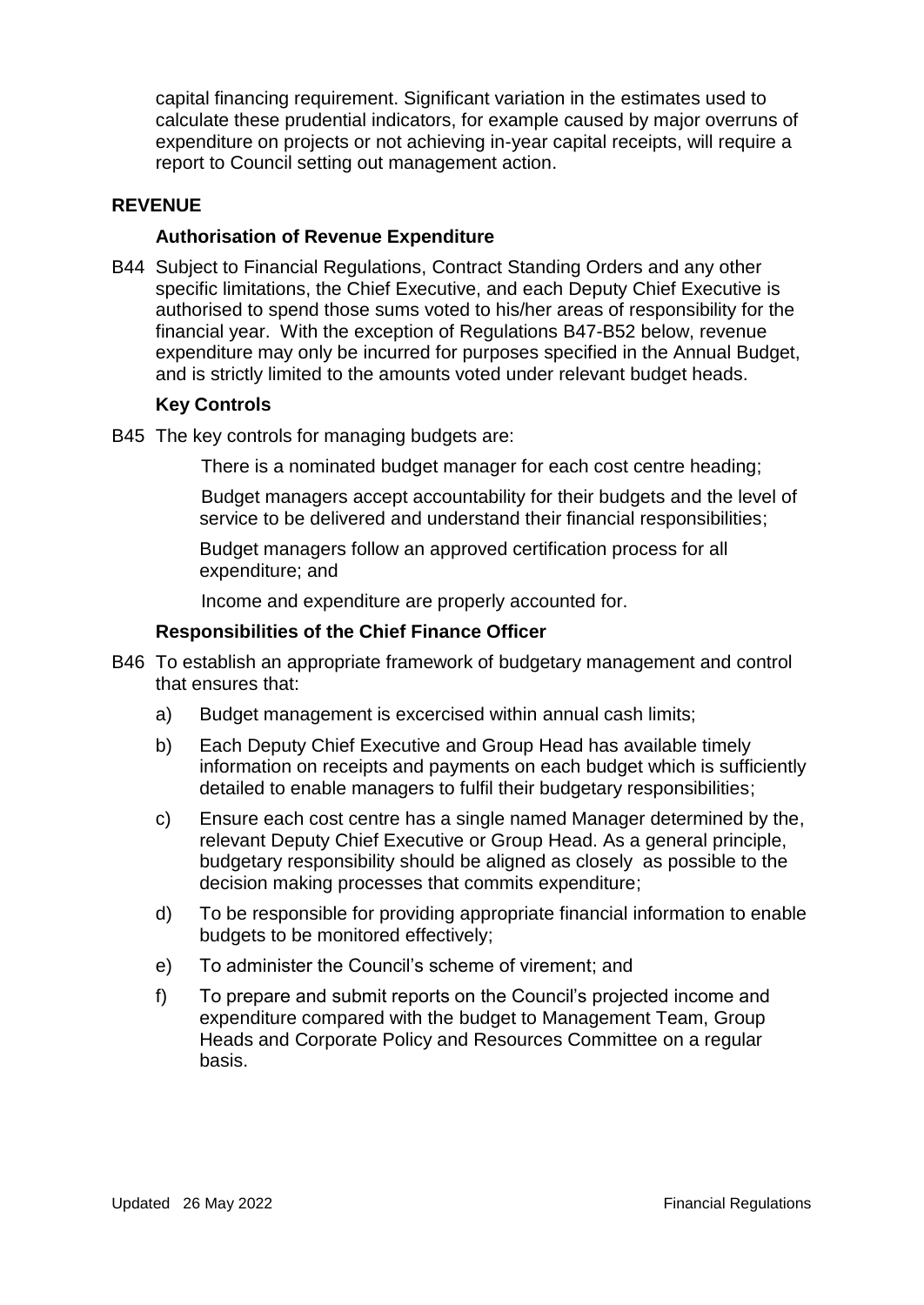#### **Responsibilities of the Chief Executive, Deputy Chief Executives and Group Heads**

- B47 The Chief Executive, Deputy Chief Executives are responsible for supervising income and expenditure within their services. Similarly Group Heads are responsible for supervising income and expenditure within their departments.
- B48 To control income and expenditure within their areas and to monitor performance taking account of financial information provided by the Chief Finance Officer.They should take any action necessary to avoid exceeding their budget allocation and alert the Chief Finance Officer to any problems.
- B49 To maintain budgetary control within their sevices and to ensure that all income and expenditure is properly recorded and accounted for.
- B50 To ensure that spending remains within a services's overall cash limit and that individual budget heads are not overspent by monitoring the budget and taking appropriate corrective action where significant variations from the approved budget are forecast.
- B51 To ensure compliance with the scheme of virement.
- B52 To agree with the relevant Chief Executive, Deputy Chief Executive or Group Head where it appears that a budget proposal, including a virement proposal may impact materially on another service area.

## **REPORTS WITH FINANCIAL IMPLICATIONS**

- B53 The Chief Finance Officer will be consulted on any report on any matter affecting or likely to affect the Council's finances.
- B54 This consultation will take place as early as possible, before any meeting of staff or councillors at which the report is first considered.
- B55 Any Committee report with financial implications will first be submitted to Management Team.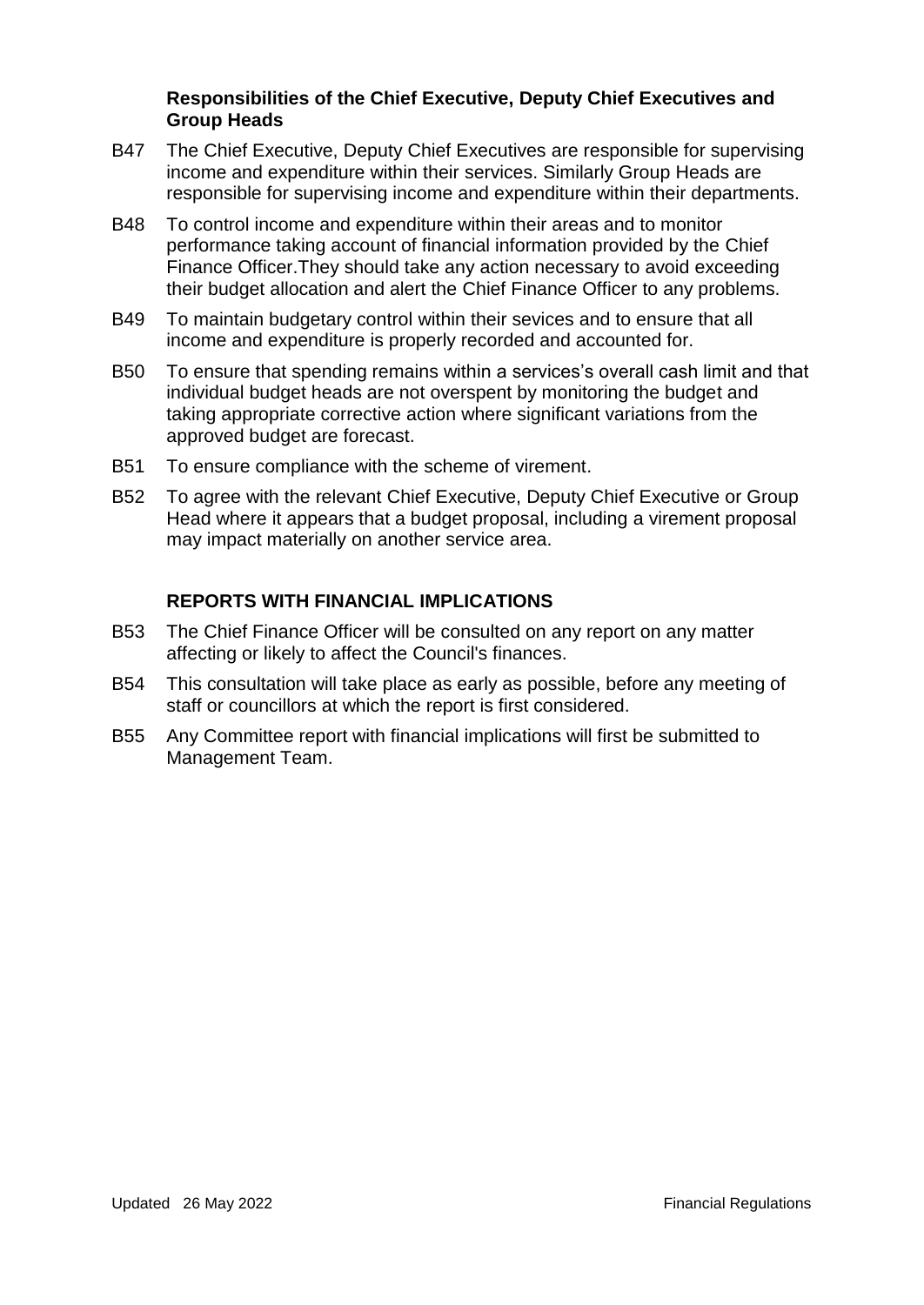# **FINANCIAL REGULATION C: CONTROL OF RESOURCES**

## **INTRODUCTION**

C1 It is essential that robust systems are maintained for identifying and evaluating all significant operational risks to the Council on an integrated basis. This includes the active participation of all staff associated with planning and delivering services

#### **Risk management**

- C2 Risk Management is the whole process of identifying, and evaluating and controlling the strategic and operational risks of the Council. A risk is the chance or possibility of loss, damage, injury or failure to achieve objectives by an unwanted or uncertain action or event. This includes the risk of 'missed opportunities'.
- C3 As the Council is the custodian of public funds risk management is particularly significant and the level of risk that can be tolerated in its activities will need to be carefully considered with risks and reward carefully evaluated.
- C4 The sections below outline key components of the Council's adopted risk management framework.
- C5 The key controls for risk management are:
	- a) establishing clear roles, responsibilities and reporting lines within the Council for risk management;
	- b) maintaining a clear Corporate Risk Register and Policy;
	- b) incorporating risk management considerations into all operations and decision making processes;
	- c) maintaining documented procedures for the control of risk and the provision of suitable information, training and supervision;
	- d) maintaining an appropriate incident reporting and recording system with investigation procedures to establish cause and prevent recurrence;
	- e) offering a framework for allocating resources to identified priority risk areas;
	- f) operating appropriate project management methodologies proportionate to the scale of projects;
	- g) reinforcing the importance of effective risk management as part of the everyday work of employees by offering training;
	- h)

maintaining effective communication and the active involvement of every councillor and employee of the Council;

- i) including risk management as an agenda item at meetings as appropriate and holding Corporate Risk Management Group meetings;
- j) providing opportunities for shared learning on risk management across the Council; and
- k) preparing contingency plans in areas where there is a potential for an occurrence having a catastrophic effect on the Council and its business capability.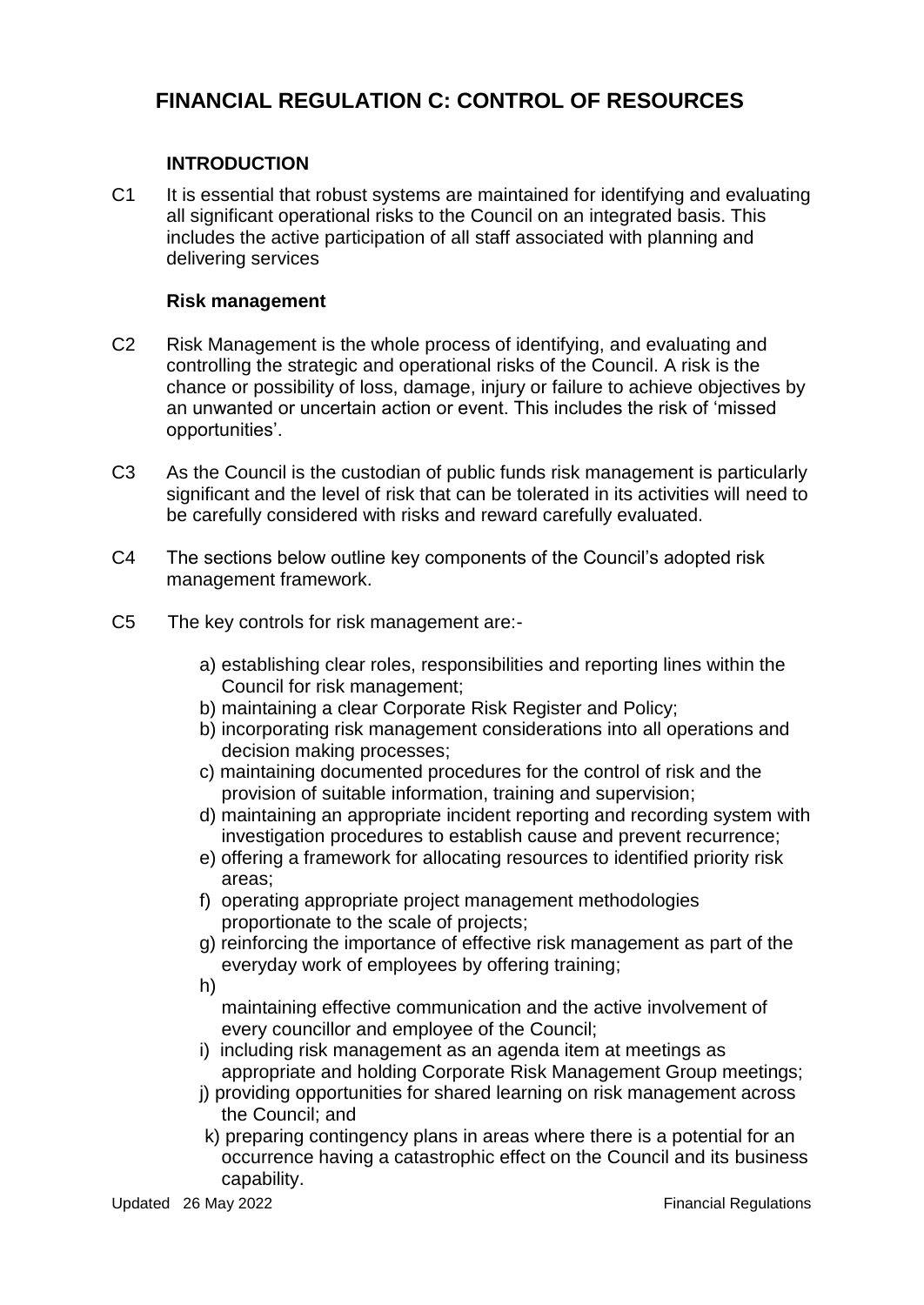- C6 The Chief Finance Officer is responsible for ensuring regular corporate assessments of risk and Group Heads for reviewing risks annually.
- C7 The Chief Finance Officer is responsible for developing specific programmes and procedures for establishing and maintaining risk management activities and to ensure the dispersal of vital information and, where appropriate, provide guidance, interpretation and understanding of the systems involved.
- C8 The Chief Finance Officer has implemented a risk management structure involving the Management Team, a Corporate Risk Management Group, Internal Audit and Group Heads to support his/her responsibilities.
- C9 Group Heads will take responsibility for risk management in their department having regard to advice from the Chief Finance Officer and other specialist staff (e.g. health and safety, internal audit).

#### **INSURANCE**

- C10 The Chief Finance Officer will arrange all insurance cover, keep a register of insurances and ensure the Council's insurance arrangements are reviewed each year.
- C11 Before the annual renewal of insurance cover, the Chief Finance Officer will provide the Deputy Chief Executives as necessary with a summary of all current insurances to check and review their adequacy.
- C12 Each Group Head will provide the Chief Finance Officer immediately with details of all new risks to be insured, and of any alterations affecting existing insurable risks.
- C13 Each Deputy Chief Executive will forward any new or renewal contract terms to the Chief Finance Officer for risk analysis before any contract is let and appropriate insurance cover arranged.
- C14 Each Deputy Chief Executive will ensure that any proposals for new buildings or alterations to existing buildings are copied to the Chief Finance Officer before any tenders are requested, for risk analysis and arrangement of appropriate insurance cover.
- C15 The appointment of insurance brokers to act on behalf of the Council will be reviewed every three years by the Chief Finance Officer.
- C16 Any event which may result in an insurance claim will be immediately notified to the Chief Finance Officer, to make all claims on the Council's Insurers. Where an incident has occurred Group Heads must take steps to mitigate any future incident, but where a repair is required should first take a photograph for evidence purposes.
- C17 No staff member will admit liability, take any action or enter into any correspondence admitting liability on behalf of the Council.
- C18 All staff and voluntary workers on Council business are included in a suitable fidelity guarantee policy.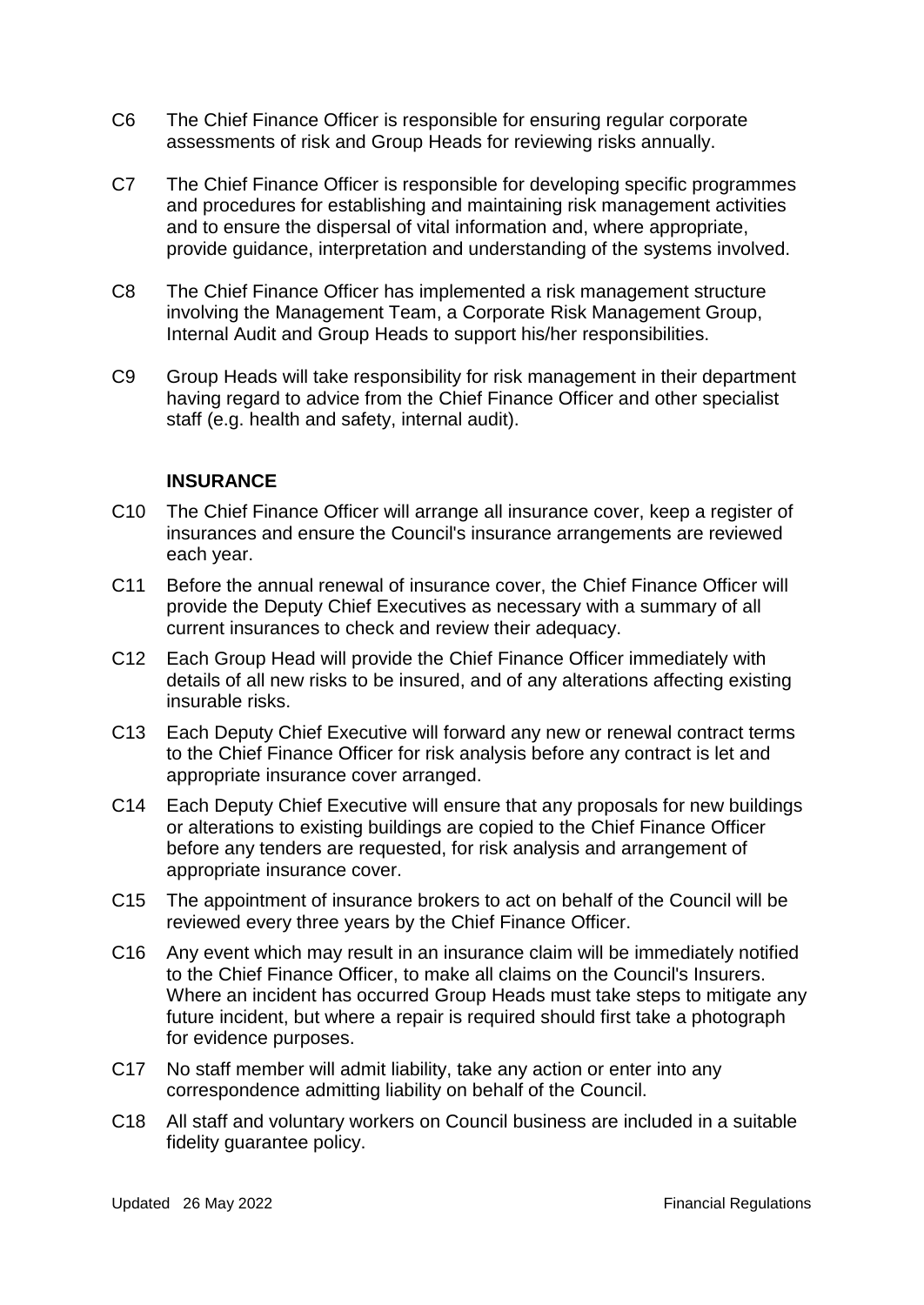#### **Internal control**

- C19 Internal Control is a key component in the Council's Risk Management process. It relates to the whole system of policies, processes and checks employed to mitigate risks.
- C20 Internal control refers to the systems of control to ensure that the Council's objectives are achieved in a manner which promotes economical, efficient and effective use of resources, that the Council's assets and interests are safeguarded, and that organisational goals will be achieved.
- C21 The Chief Finance Officer is responsible for advising on effective systems of internal control. These arrangements need to ensure compliance with all applicable statutes and regulations, and other relevant statements of best practice. They should ensure that public funds are properly safeguarded and used economically, efficiently, and in accordance with the statutory and other authorities that govern their use.
- C22 It is the responsibility of Group Heads to establish sound arrangements for planning, appraising, authorising and controlling their operations in order to control risks.

#### **Internal Audit requirements**

C23 The authority of the Internal Audit function is derived from legislation and for local authorities this is implied by Section 151 of the Local Government Act 1972, which requires that authorities shall *'make arrangements for the proper administration of their financial affairs and shall ensure that one of their officers has responsibility for the administration of those affairs'.* 

The Accounts and Audit (England) Regulations 2015 more specifically state '*A local government body shall maintain an adequate and effective system of internal audit of its accounting records and of its system of internal control in accordance with proper practices in relation to internal control*'.

All audit work must be conducted in accordance with the Public Sector Internal Audit Standards.

- C24 Significant issues arising from audit reports will be reported to the relevant Deputy Chief Executive, and periodic reports will be made to Management Team and the Audit Committee.
- C25 The Chief Finance Officer and the Internal Audit Manager or their authorised representatives shall have authority where necessary in the performance of Council duties to:
	- enter any Council premises or land in the occupation of the Council;
	- have access to all records, documents and correspondence relating to any financial and other transaction of the Council;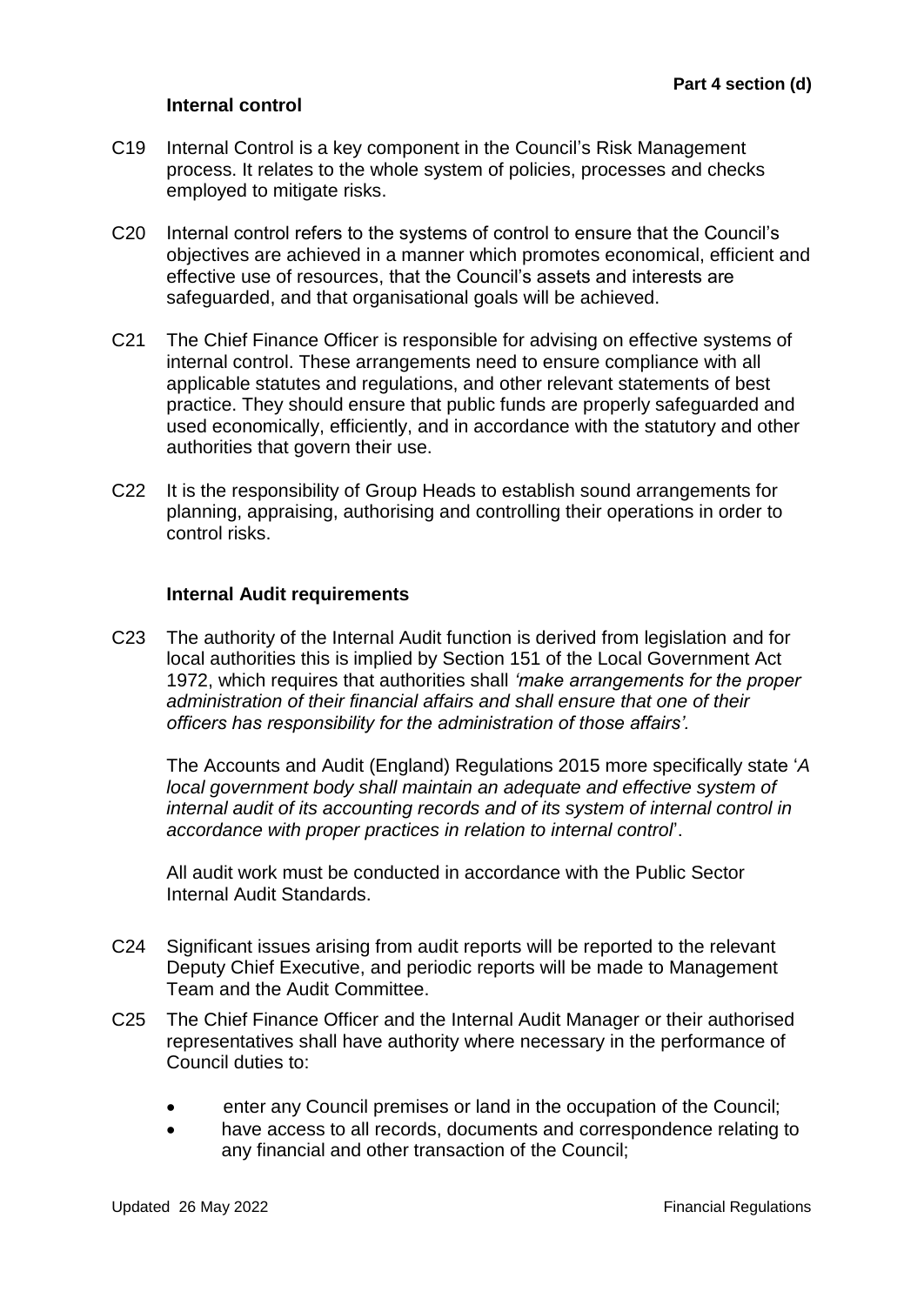- require and receive oral or written explanations from any employee as he/she thinks necessary concerning any matter under examination; and
- require any employee of the Council to produce cash, stores or any other Council property under his/her control.
- C26 The Audit Committee is to approve the annual audit plan prepared by the Internal Audit Manager to take account of the characteristics and relative risks of the activities involved.
- C27 Any suspected fraud or irregularity must be reported to the Chief Finance Officer who will refer the matter to Internal Audit for investigation.

Internal Audit will have organisational independence through direct reporting lines to the Section 151 Officer, the Chief Executive and Audit Committee.

The Audit Committee will approve the Annual Governance Statement

#### **Responsibilities of Chief Executive, Deputy Chief Executives and Group Heads**

- C28 To ensure that internal auditors are given access at all reasonable times to premises, personnel, documents and assets which the auditors consider necessary for their work.
- C29 To ensure that auditors are given any information and explanations they seek in the course of their work.
- C30 To consider and respond promptly to recommendations in audit reports.
- C31 To ensure that any agreed actions arising from audit recommendations are carried out in a timely and efficient fashion.
- C32 To ensure that new systems for maintaining financial records, or records of assets, or changes to such systems, are discussed with and agreed by the Internal Audit Manager before implementation.
- C33 The Council may, from time to time, be subject to audit, inspection or investigation by external bodies such as HM Revenue and Customs who have statutory rights of access.

#### **Preventing fraud and corruption**

C34 The Council is a public body and therefore will not tolerate any fraud and corruption in the administration of its responsibilities, whether from inside or outside the authority. All councillors and employees are expected to lead by example on all aspects of honesty, propriety and accountability. The Council also expects that individuals and organisations with whom it comes into contact (e.g. suppliers, contractors, service providers, and partners) will act towards the authority with integrity.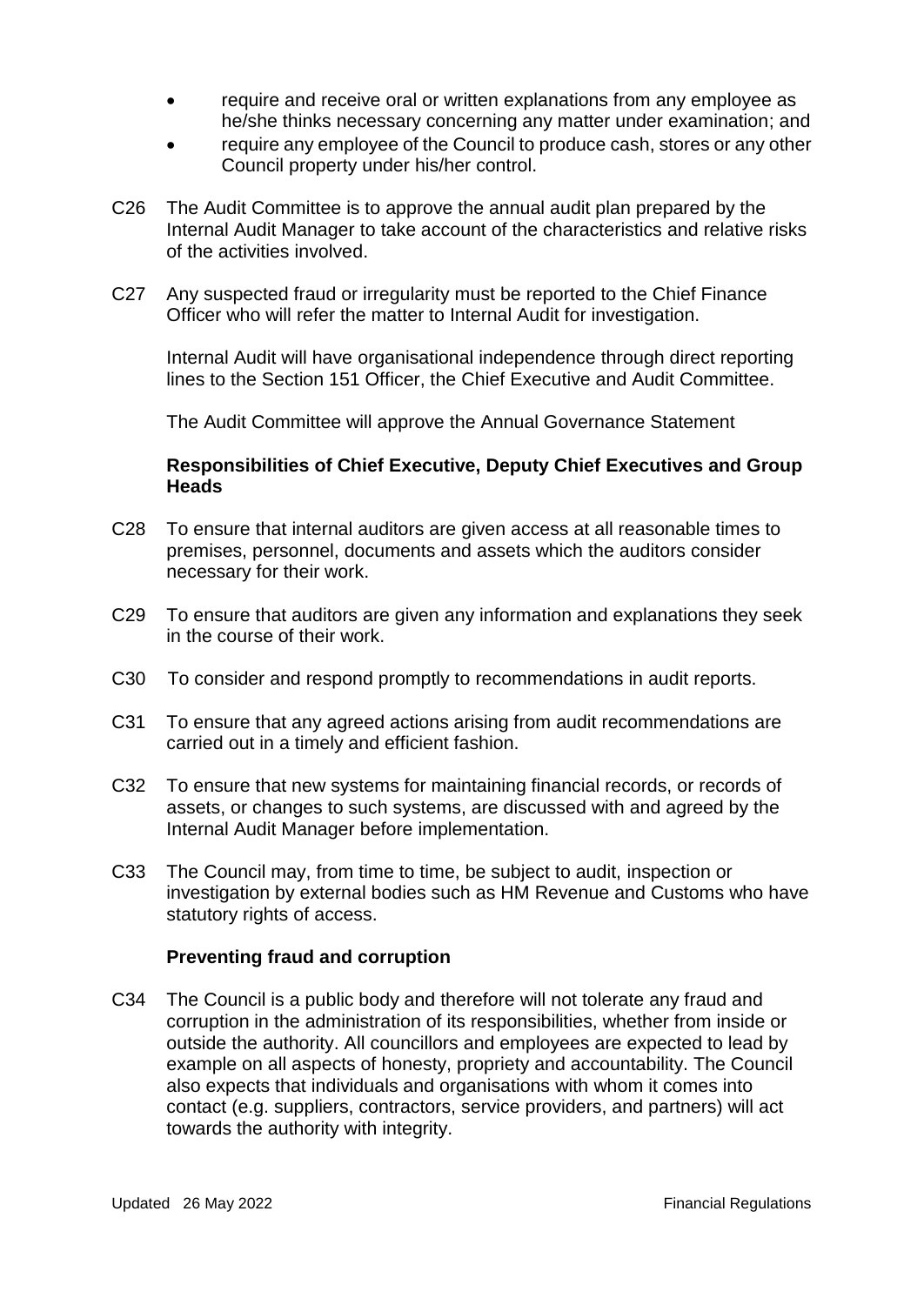- C35 The Council's Anti-fraud, Bribery and Corruption policy sets the culture for the organisation to address the risk of fraud and corruption, and summarises the methods of prevention, detection and investigation in place.
- C36 All managers are responsible for developing and maintaining procedures to prevent fraud and corruption.

## **FINANCIAL IRREGULARITIES**

- C37 The Chief Finance Officer will be notified of any irregularity in the financial affairs of the Council or in the exercise of its functions.
- C38 Irregularities will be reported as appropriate to the Chief Executive and councillors.
- C39 Any councillor or staff member who is aware of any suspected fraud, theft, irregularity, improper use or misappropriation of the Council's property, resources or systems, should immediately report it to their Group Head, Chief Finance Officer, Internal Audit Manager, Chief Executive, Deputy Chief Executives, Monitoring Officer or External Auditor, having regard to the Council's Anti-Fraud, Bribery and Corruption Policy. Pending investigation and reporting, the Group Head should take all necessary steps to prevent further loss and to secure records and documentation against removal or alteration
- C40 If officers feel they cannot raise their concerns through any of these routes, they may contact Protect (0203 117 2520), a registered charity whose services are free and strictly confidential.
- C41 Where irregularities involve either councillors or staff the Chief Finance Officer, in consultation with the Chief Executive, is responsible for deciding whether to involve the police.

#### **Assets**

- C42 Group Heads must ensure that records and assets are properly maintained and securely held. They should also ensure that contingency plans for the security of assets and continuity of service in the event of disaster or system failure are in place.
- C43 Separate registers are maintained for the following fixed assets:
	- land and buildings (maintained on the Property Terrier);
	- vehicles and plant;
	- ICT equipment
	- furniture and equipment financed from capital; and
	- infrastructure expenditure.
- C 44 It would be uneconomic and inefficient for the cost of assets to outweigh their benefits. Obsolete, non-repairable or unnecessary resources should be disposed of in accordance with the law and the approval of the Deputy Chief Executives.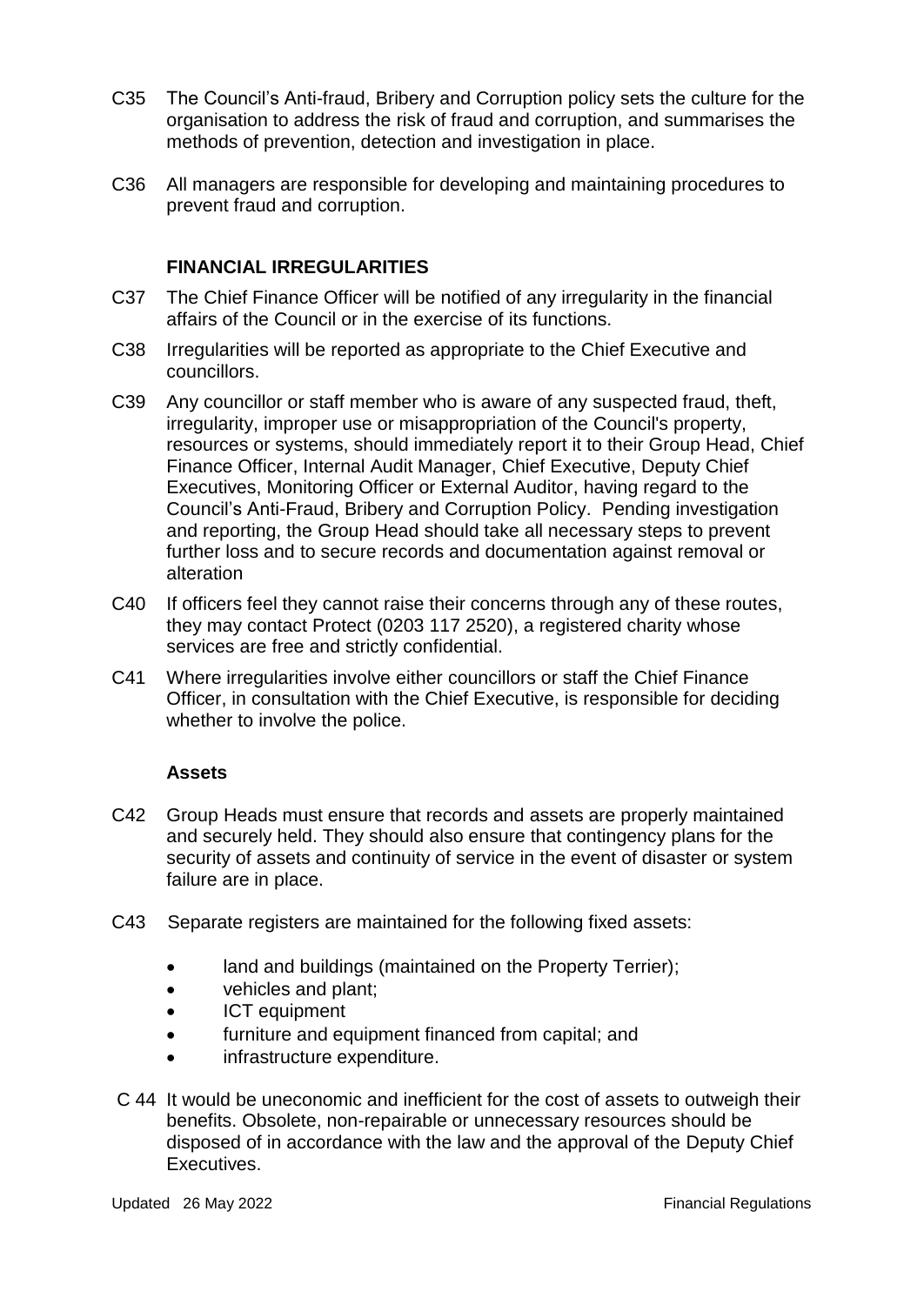C45 If the Council decides to become involved in the commercial exploitation of inventions, the matter should proceed in accordance with its approved intellectual property procedures.

#### **SECURITY**

#### **General**

C46 The Deputy Chief Executives, along with the Group Heads, are responsible for the security of buildings, stocks, stores, furniture, equipment, cash etc under their control. The Chief Finance Officer will be consulted where security may be failing or where special security arrangements may be needed.

#### **Data Protection and Information Security**

- C47 The Chief Executive, and Deputy Chief Executives are responsible for the security and privacy of information held within their services and for ensuring compliance with Data Protection, Copyright and Computer Misuse Acts.
- C48 All staff members will be made aware of their obligations under the Acts and the Council's policy regarding data and systems security as set out in the Finance Procedure Manual and on Spelnet. This includes physical security, privacy and passwords, back ups, viruses and software copyright.

#### **Responsibilities of the Chief Finance Officer**

- C49 The Chief Finance Officer is responsible through the Group Head for Regeneration and Growth, for strategic management and maintenance issues.
- C50 The Chief Finance Officer is responsible in liaison with Accountancy, ICT Services and Asset Management for maintaining the Council's Asset Register.
- C51 To ensure that asset registers are maintained in accordance with good practice for fixed assets. The function of asset registers is to provide the Council with information about fixed assets so that they are:
	- safeguarded;
	- used efficiently and effectively; and
	- adequately maintained.

To ensure that assets are valued in accordance with the Code of Practice on Local Authority Accounting in the United Kingdom: A Statement of Recommended Practice (CIPFA/LASAAC).

C52 To report to the Corporate Policy and Resources Committee any significant (over £50k) write-off of stocks and stores.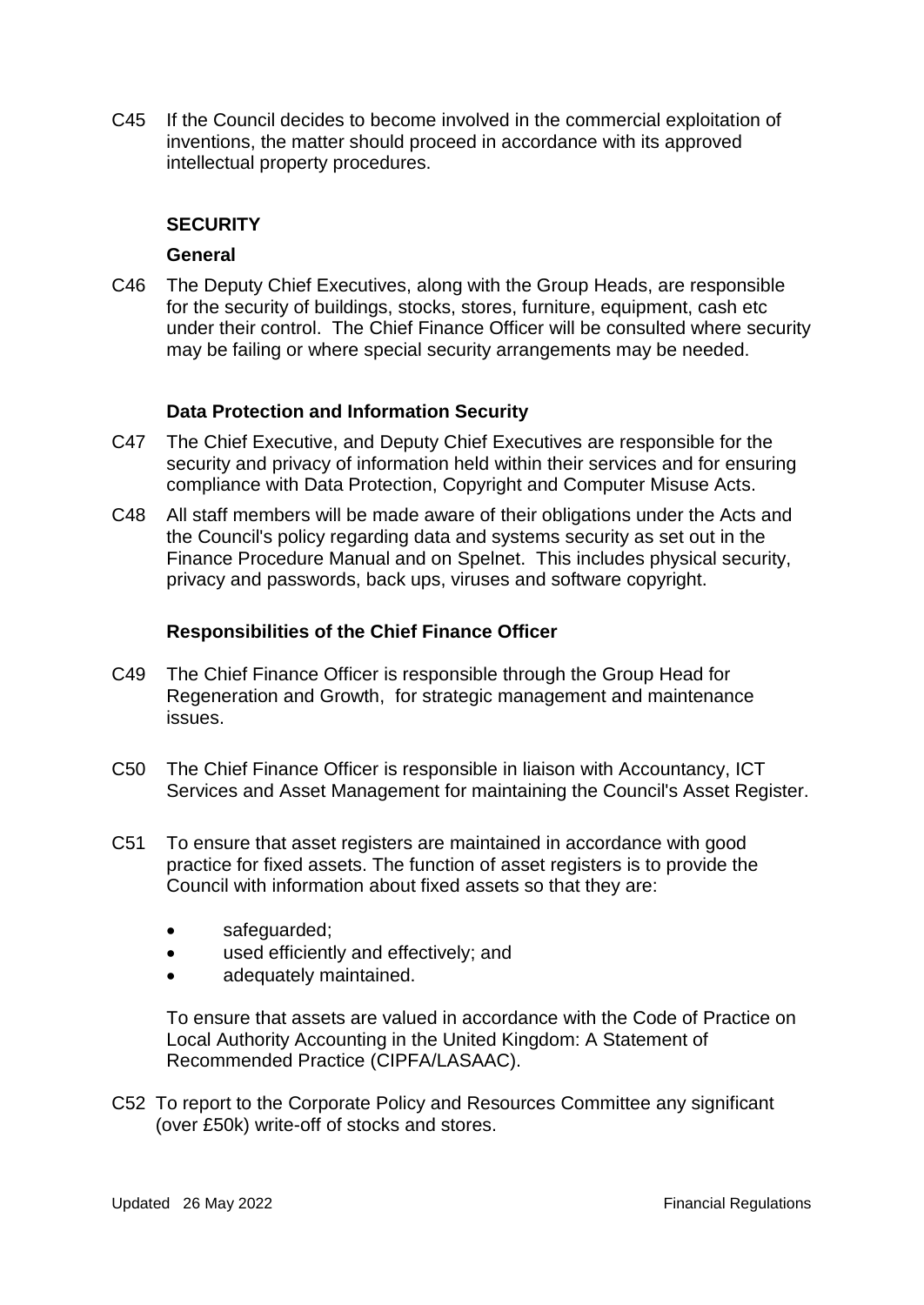#### **Responsibilities of Chief Executive, and Deputy Chief Executives**

C53 The Chief Executive, Deputy Chief Executives and Group Heads are responsible for day to day management of assets used within their services and are accountable for ad hoc maintenance.

#### **Responsibilities of Group Heads**

- C54 The Group Head for Regeneration and Growth must maintain an Asset Register in a form approved by the Chief Finance Officer for all land and buildings. The Group Head for Neighbourhood Services is to maintain asset registers in a form approved by the Chief Finance Officer for vehicles and plant currently owned or used by the Council. The Group Head for Commissioning and Transformation to maintain an asset register of all ICT equipment in a form approved by the Chief Finance Officer. Any use of property by a department or establishment other than for direct service delivery, with the exception of investment properties, should be supported by documentation identifying terms, responsibilities and duration of the use.
- C55 The Group Head for Neighbourhood Services is responsible for organising ad hoc maintenance of Neighbourhood Services' assets.
- C56 Group Heads are to ensure the proper security of all buildings and other assets under their control. Investment property let to third parties is their responsibility to secure.
- C57 To pass the title deeds to the Group Head of Corporate Governance, who is responsible for custody of all title deeds.
- C58 To ensure that the department maintains an inventory of moveable assets in accordance with guidance defined by the Chief Finance Officer.
- C59 To ensure that controls are in place to ensure that staff members do not carry out private work in Council time and that staff are aware of an employer's rights with regard to intellectual property.

#### **All assets**

- C60 To ensure the safe custody of vehicles, equipment, furniture, stock, stores and other property belonging to the Council.
- C61 To record all disposal or part exchange of assets and notify the Finance team. Individual assets valued at £1,200 or more should be disposed of or part exchanged by competitive tender or public auction unless the Chief Finance Officer agrees otherwise.
- C62 To arrange for the valuation of assets for accounting purposes to meet requirements specified by the Chief Finance Officer.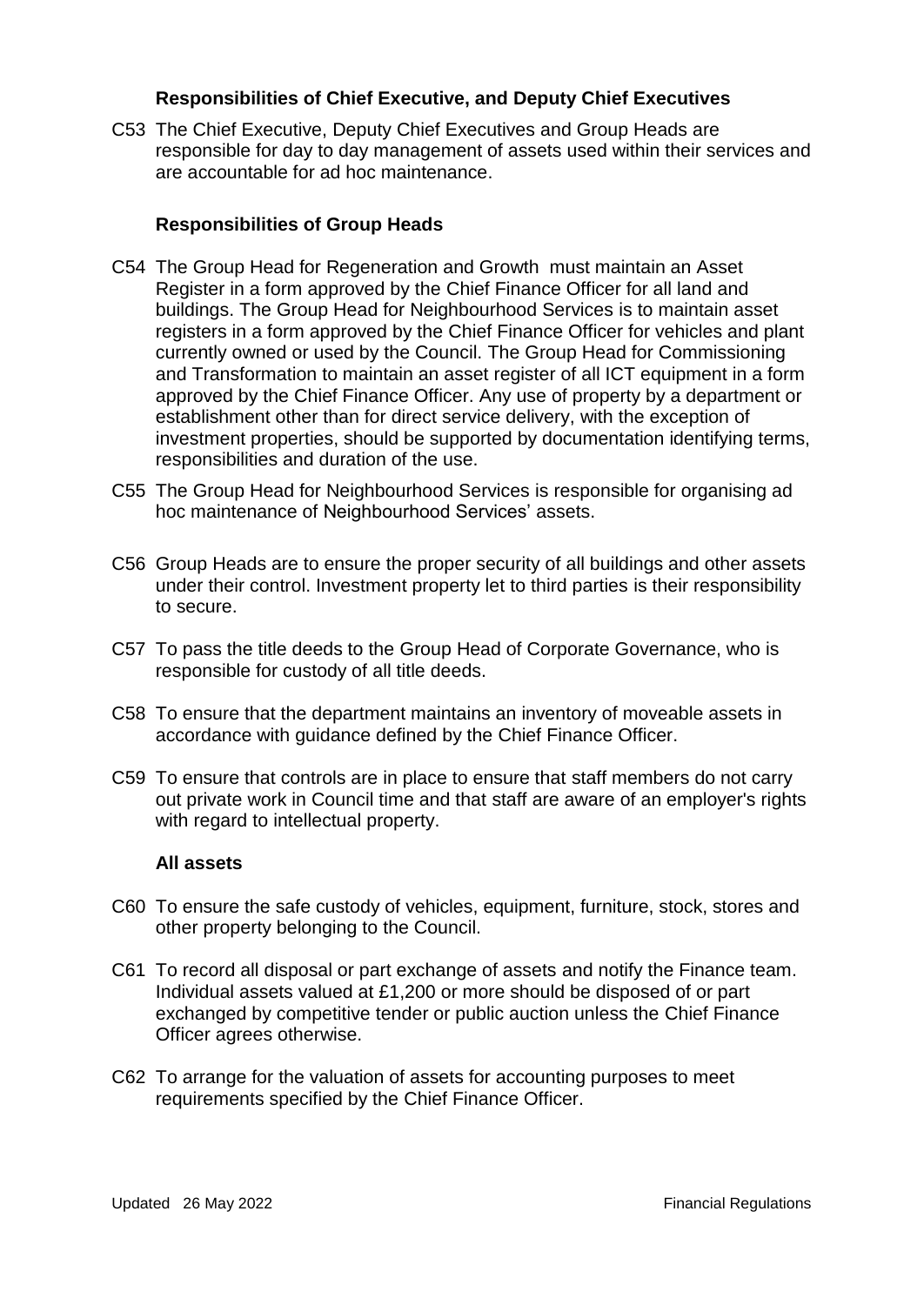- C63 To seek advice from the relevant Deputy Chief Executive, or Chief Executive on the disposal of surplus or obsolete materials, stores or equipment, subject to paragraph C61 above.
- C64 To ensure that income received for disposal of an asset is properly banked and coded.
- C65 Assets for disposal should be identified and disposed of:
	- a) at the most appropriate time;
	- b) when it is in the Council's best interests; and
	- c) for the best price (taking into account factors such as environmental issues).

#### **Land, buildings and other assets**

C66 To ensure that leaseholders and other prospective occupiers of Council land are not allowed to take possession of or enter the land until a lease or agreement, in a form approved by the relevant Deputy Chief Executive, has been established as appropriate.

#### **Moveable assets**

- C67 To ensure that assets are identified, their location recorded and that they are appropriately marked.
- C68 The Deputy Chief Executives and Group Heads are responsible for all furniture and equipment in their departments. Wherever practicable, items will be marked as the property of the Council.
- C69 A central inventory of all furniture, fittings and equipment, plant and machinery will be maintained by the Group Head of Regeneration and Growth , with each Service providing details of all acquisitions and disposals. Services are to liaise with the Finance team
- C70 Council property may not be removed unless on Council business and with the written agreement of the Chief Executive, or Deputy Chief Executive concerned.
- C71 All items on the inventory will be checked annually by Group Heads, and any discrepancies reported to the Chief Finance Officer. As part of the annual check services are to review the condition of assets and take action in relation to surpluses or deficiencies, annotating the inventory accordingly. Attractive and portable items such as laptops, computer equiptment, cameras and recordering equipment should be identified with security markings as belonging to the Council.
- C72 The Chief Finance Officer will approve write-off of discrepancies, except where the authority of the Corporate Policy and Resources Committee is required under paragraphs D20 to D22 below.
- C73 The Deputy Chief Executives and Group Head for Neighbourhood Services may authorise the disposal of furniture and equipment with an estimated market value of up to £1,200 (per item or collectively). The Chief Finance Officer will approve disposal of more valuable items in writing.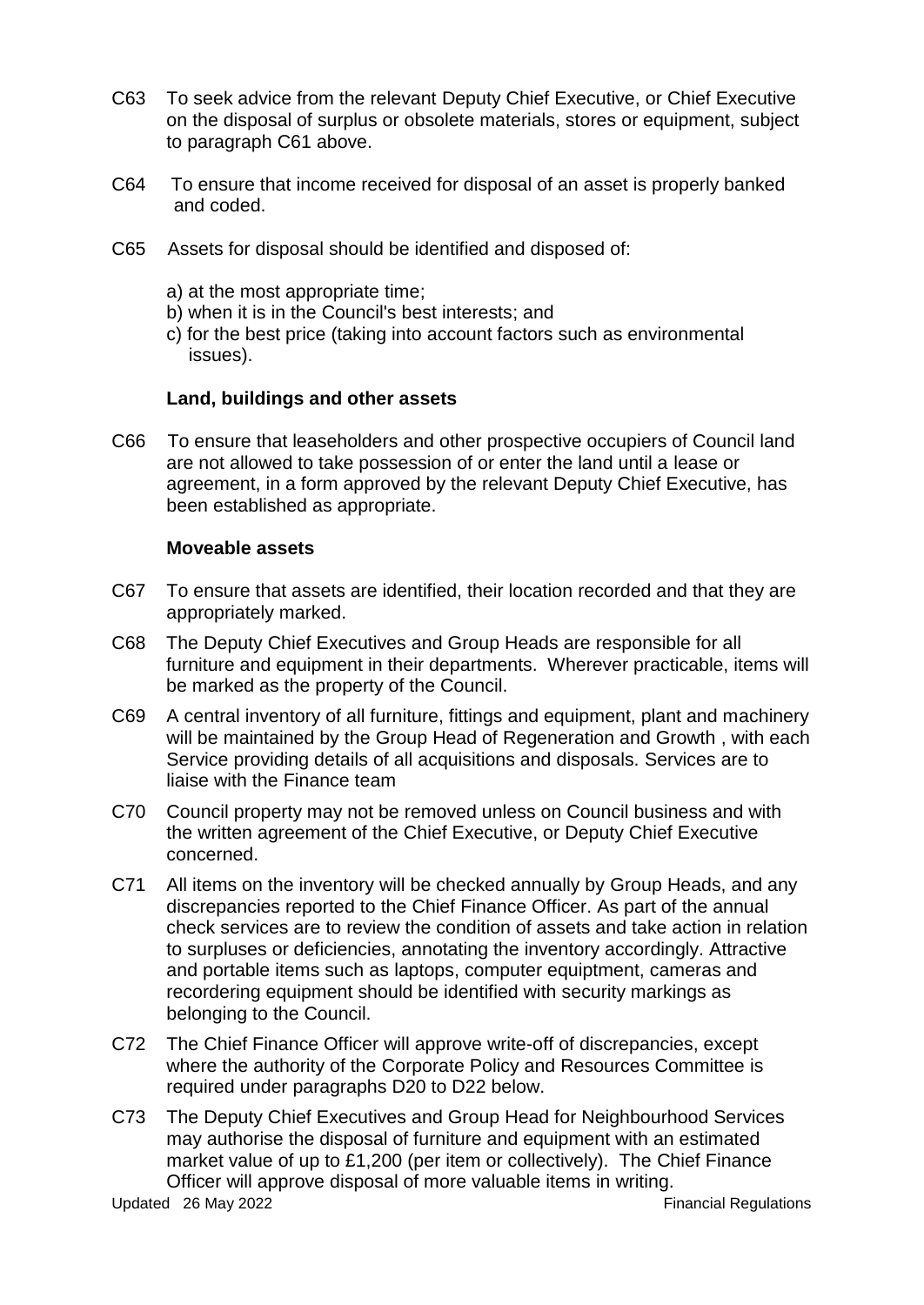C74 To make sure that property is only used in the course of the Council's business unless the Chief Executive, or Deputy Chief Executive concerned has given permission otherwise.

#### **Stocks and stores**

- C75 The Chief Executive, Deputy Chief Executives and the Group Head for Neighbourhood Services are responsible for all stores held in their services. Wherever practicable, all items will be effectively marked as the property of the Council.
- C76 Stores held will not exceed reasonable requirements.
- C77 All goods received will be checked against the copy order at time of delivery and the supplier immediately notified of rejected goods.
- C78 All receipts, issues and balance of stock items will be properly recorded in a form agreed by the Chief Finance Officer.
- C79 The Chief Executive, Deputy Chief Executives and the Group Head for Neighbourhood Services will regularly check that items are accounted for, and arrange for continuous and independent stocktaking to be carried out. Any material shortfalls will be reported to the Chief Finance Officer. The Chief Executive, Deputy Chief Executives and the Group Head Neighbourhood Services will also arrange for stocktakes and the provision of signed stock certificates as at 31 March each year, as good management and to satisfy external audit requirements.
- C80 The write-off of shortfalls will be approved in writing by the Chief Finance Officer, except where the authority of the Policy and Resoiurces Committee is required under paragraphs D20 to D22 below
- C81 The Deputy Chief Executives and Group Head for Neighbourhood Services may authorise the disposal of stores with an estimated market value of up to £1,200 (per item or collectively). The Chief Finance Officer will approve disposal of more valuable items in writing.
- C82 Where the disposal value is less than £1,200, the Group Head must dispose of the item in a fair and effective manner and keep a record of the disposal.
- C83 Procedures for disposal of such stocks and equipment where their value is over £1,200 should be by competitive quotations or auction unless the Chief Finance Officer advises otherwise in a particular case.

#### **Cash**

C84 Maximum limits for cash holdings will be agreed with the Chief Finance Officer and not exceeded without their permission. Group Heads are to ensure cash holdings on premises are kept within the agreed limits. Group Heads to ensure that keys to safes and similar receptacles are carried on the person of those responsible whilst the site is occupied and removed from the premises when the site is unoccupied and to ensure that access codes, combinations and passwords remain confidential and are made available to the Finance team.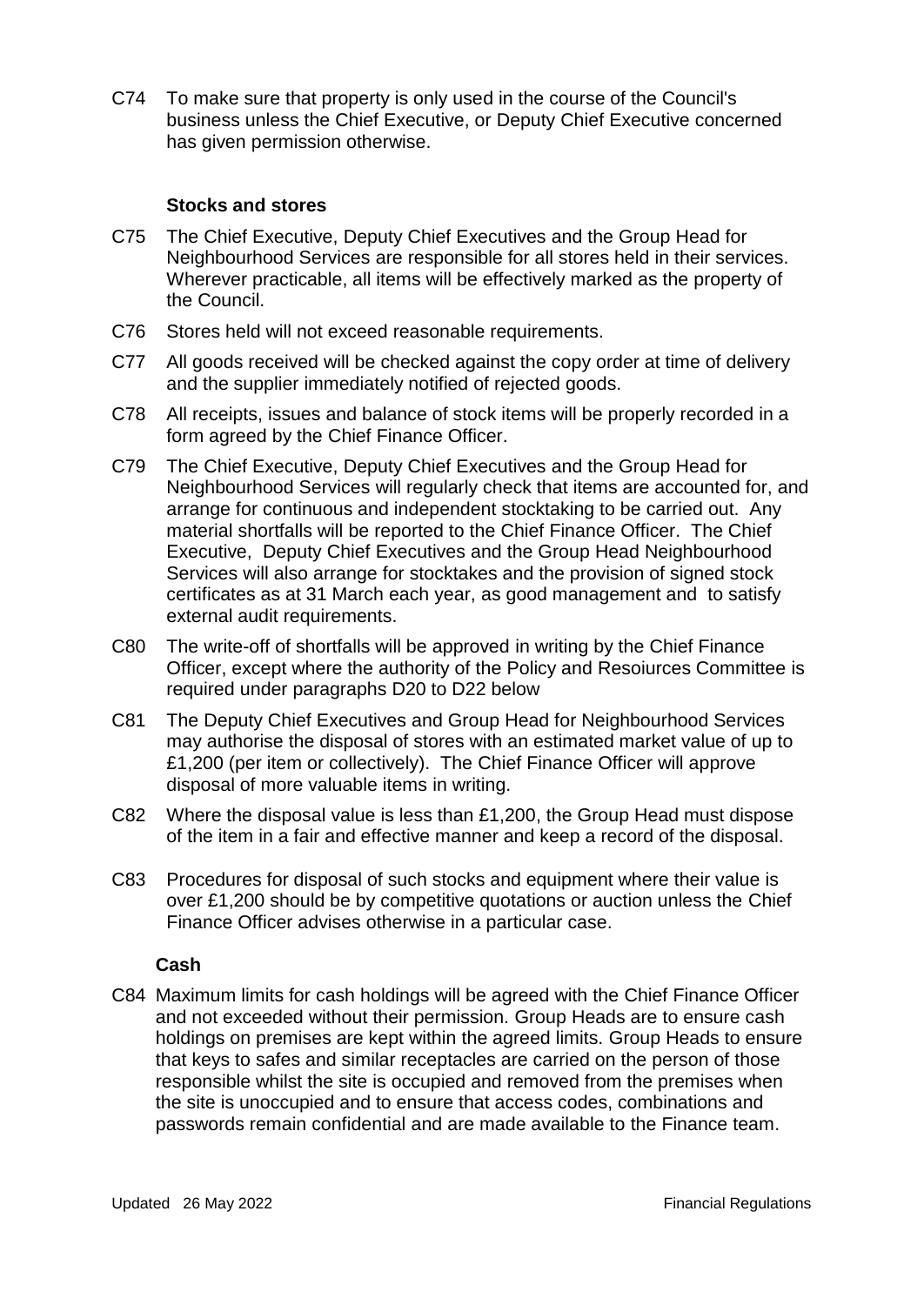#### **TREASURY MANAGEMENT**

- C85 Treasury Management covers all activities associated with any monies borrowed (Loans) or invested (Investments) on behalf of the Council irrespective of the time period covered by the transactions. It also embraces the management and control of the Council's banking arrangements.
- C86 The Council has adopted CIPFA's "Code of Practice for Treasury Management in Local Authorities".
- C87 A Treasury Policy Statement setting out its strategy and procedures has been adopted by the Council, and its implementation and monitoring delegated to the Corporate Policy and Resources Committee.
- C88 All money (as defined in the Treasury Policy Statement) in the hands of the Council will be aggregated for the purposes of Treasury Management and be under the control of the Chief Finance Officer as the officer designated for the purposes of Section 151 of the Local Government Act, 1972.
- C89 The Chief Finance Officer is responsible for reporting to the Council a proposed treasury management and annual investment strategy for the coming financial year at or before the start of each financial year. The report will set out the proposed levels for the prudential treasury management indicators required by the CIPFA Prudential Code for Capital Finance in Local Authorities.
- C90 All executive decisions on borrowing, investment or financing will be delegated to the Chief Finance Officer, who is required to act in accordance with CIPFA's "Code of Practice for Treasury Management in Local Authorities", the Treasury Policy Statement and Systems Documentation.
- C91 All investments of the Council's funds will be made in the name of the Council by the Chief Finance Officer, unless the Council has authorised its investments to be made by an outside agent, when they should be in the name of Trustees for the Council.
- C92 All loans to the Council will be negotiated by the Chief Finance Officer and paid direct by the lender or his agent into the Council's bank account.
- C93 All stocks of interim loan receipts, temporary loan receipts and bond certificates will be controlled by the Chief Finance Officer.
- C94 The Chief Finance Officer is the only primary authorised signatory to any form of loan receipts, including such receipts issued under seal.
- C95 Repayment of loans will, wherever possible, be made through the head office of the Council's bankers in exchange for the original loan receipt.
- C96 The Chief Finance Officer is authorised to borrow temporarily pending receipt of money from Business Rates, loans, Council Tax, Government Grants and other income properly due to the Council, within the limit agreed by the Council each year.
- C97 The Chief Finance Officer will report to the Corporate Policy and Resources Committee twice each financial year on the activities of the Treasury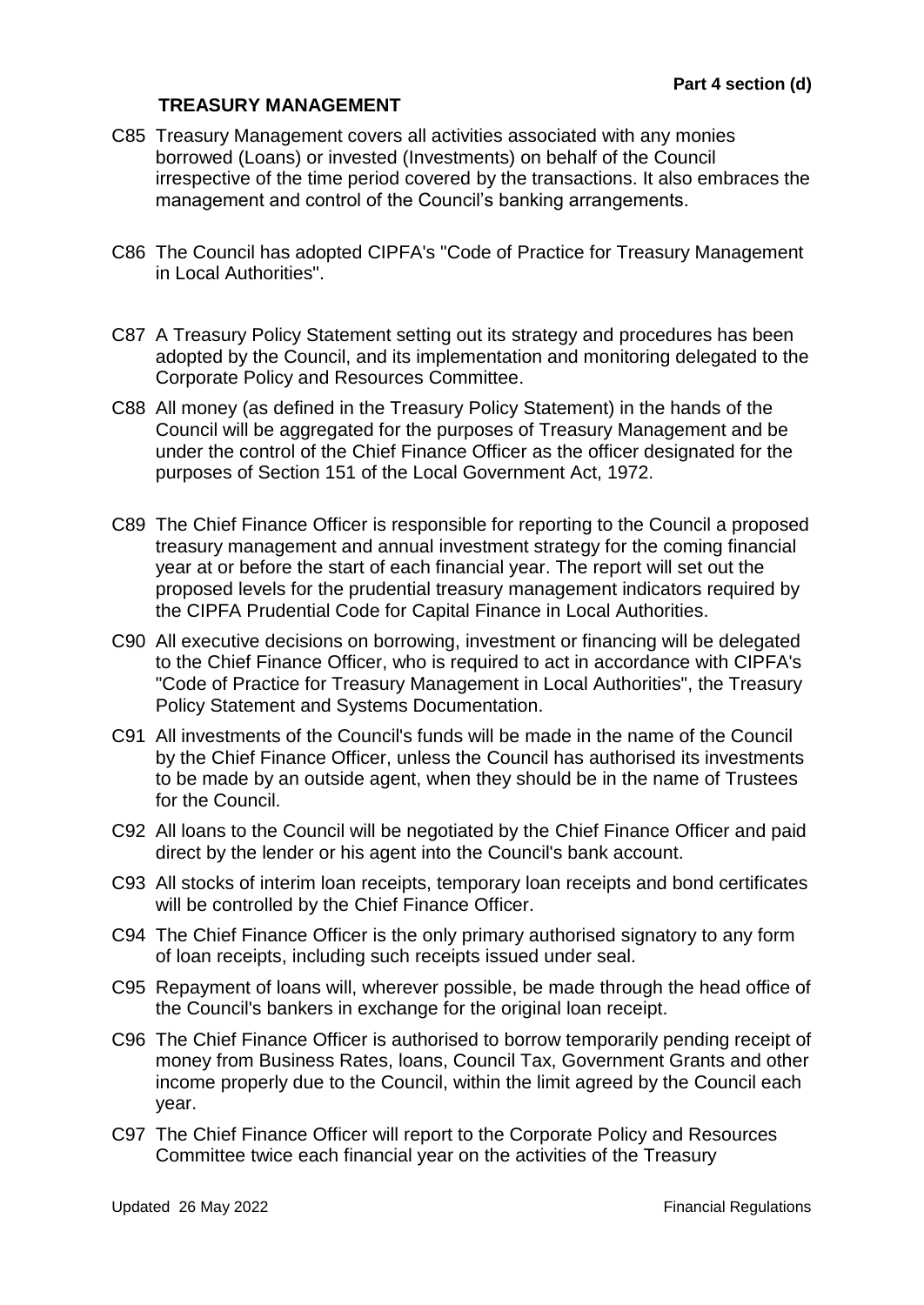Management operation, and on the exercise of Treasury Management powers delegated to him/her. One of these reports will be an Annual Report on Treasury Management to be presented by 30 September of the succeeding financial year.

## **BANKING ARRANGEMENTS**

- C98 The Chief Finance Officer is responsible for operating and supervising the Council's Bank and Giro Accounts, including ordering, custody and issue of all cheques. The Chief Finance Officer will review the Council's banking arrangements at least every 5 years.
- C99 The Chief Finance Officer, the Deputy Chief Finance Officer and the 1st signatory, and others approved in writing by the Chief Finance Officer, each have authority, in accordance with the mandate given to the bank, to sign cheques and be accepted as satisfactory signatories for any other purpose in connection with the Council's Bank and Giro Accounts.
- C100 All payment instructions for amounts of £21,000 and above require two authorising signatures, namely, the Chief Finance Officer or the Deputy Chief Finance Officer as the 1st signatory, and others approved in writing by the Chief Finance Officer as the 2nd signatory.
- C107 Where the Chief Finance Officer's signature or name, or that of his/her predessessor, is pre-printed on cheques or Giro-cheques, or is printed by computer or by cheque signing machine, adequate security arrangements will be made for the custody and control of both cheques and signature plates.
- C101 All banking accounts will be reconciled with the cash book each month.

#### **PETTY CASH ACCOUNTS**

- C102 When there is no easy access to the Cashiers at the Council offices, the Chief Finance Officer will advance petty cash balances to responsible staff members. An account of total petty cash spent with vouchers, certified by the Chief Executive, Deputy Chief Executives or person authorised by them, will be passed to the Chief Finance Officer for reimbursement. The petty cash account will be kept in a form and manner agreed by the Chief Finance Officer.
- C103 Use of petty cash will be kept to a minimum and limited to expenses which are unavoidably or conveniently payable in this manner. They will not include items over £30 unless agreed by the Chief Finance Officer.
- C104 Income received on behalf of the Council will not be paid into a petty cash account, but paid to the Council in accordance with paragraphs D8 –D19 below.
- C105 Officers responsible for petty cash accounts will give the Chief Finance Officer an annual certificate for each account balance by 15 April.
- C106 On returning a petty cash account, a staff member will account to the Chief Finance Officer for the amount advanced to them.
- C107 Petty cash and other floats will be available for inspection by audit.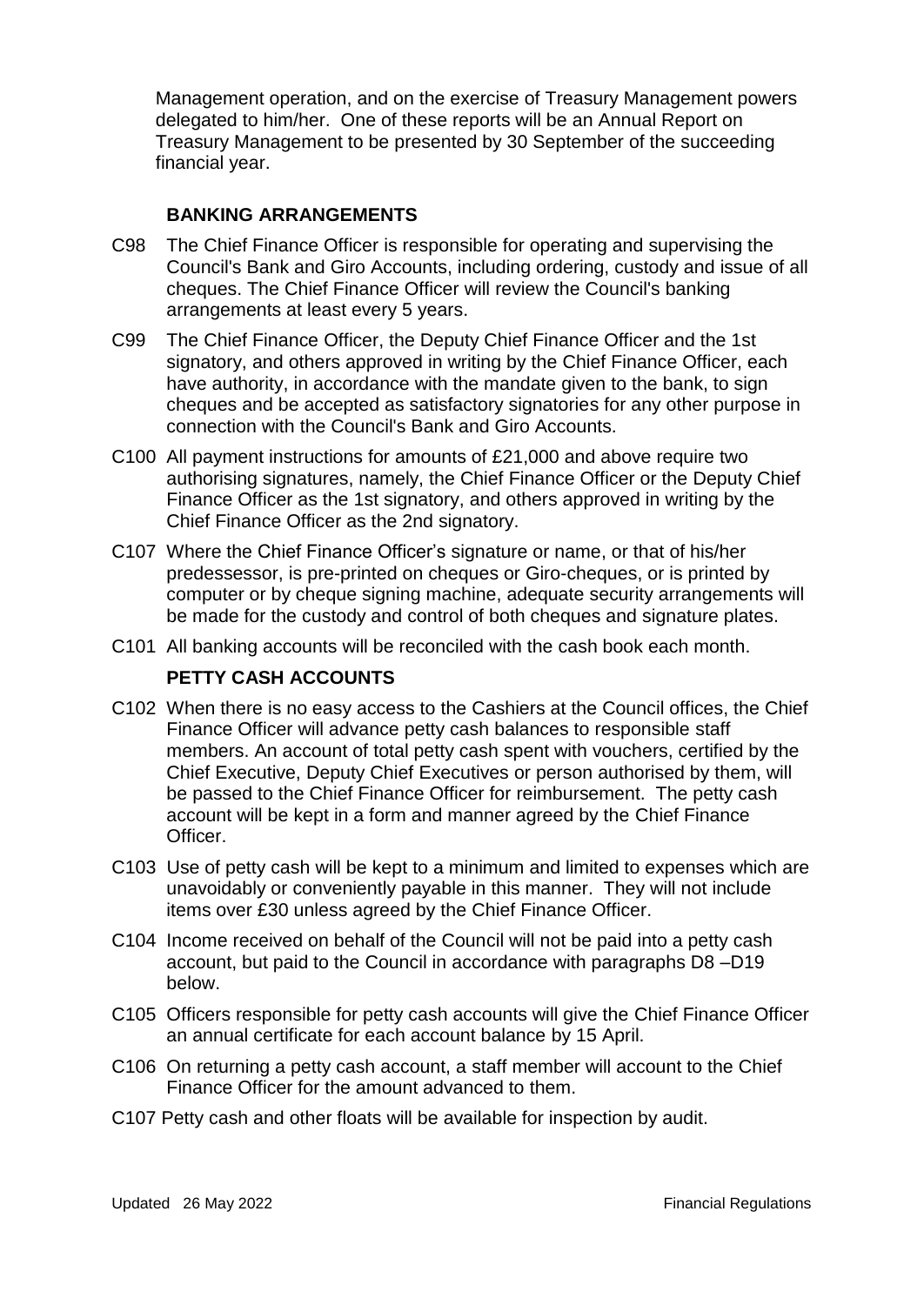## **Credit Cards**

C108 Maximum limits for credit card facilities will be agreed by the Chief Finance Officer and these will not be exceeded without their permission. Group Heads and Service Managers are to authorise the monthly expenditure incurred by their staff who are authorised credit card users. No personal expenditure is to be incurred on an authorised council credit card and it is the responsibility of the authorised card holder to keep PIN numbers safe and immediately advise their manager and credit card provider if the card becomes cloned or lost.

## **Unofficial Funds**

- C109 Management Team is responsible for ensuring the proper administration of unofficial funds, that is any funds associated with Council business, supervised or managed by Council staff, but not part of the Council's funds, such as social funds in Day Centres.
- C110 The Chief Finance Officer will be notified of any unofficial funds and give advice on keeping and auditing them.
- C111 Any staff member holding unofficial funds will produce an accurate account in writing of all financial transactions, with associated supporting documentation.

## **PROTECTION OF PRIVATE PROPERTY IN THE TEMPORARY CUSTODY OF THE AUTHORITY/LOST PROPERTY**

- C112 The Chief Executive, and Deputy Chief Executives will ensure that details of any lost property is recorded before removal, that two officers certify the accuracy of the record, and that items are held securely until disposal.
- C113 The Chief Executive, and Deputy Chief Executives will obtain proof of ownership prior to release of property.
- C114 The Chief Executive, and Deputy Chief Executives will agree how to dispose of unclaimed items with the Chief Finance Officer.

#### **SALARIES AND WAGES**

- C115 The Chief Finance Officer is responsible for the payment of all salaries, wages, compensation and any other sums to current and former employees.
- C116 The Chief Executive, and Deputy Chief Executives will notify the Chief Finance Officer immediately of all appointments, resignations, or any other events affecting terms of employment or pay, including all sick absences, accidents on or off duty, or special leave without pay.
- C117 Where required, time sheets in a form approved by the Chief Finance Officer will:-
	- (a) be completed by the employees themselves unless illiterate, when the supervisor will complete them, with a note of the circumstances;
	- (b) be certified by the appropriate supervisor unless otherwise agreed by the Chief Finance Officer; and
	- (c) be forwarded to the Chief Finance Officer at a time agreed by him.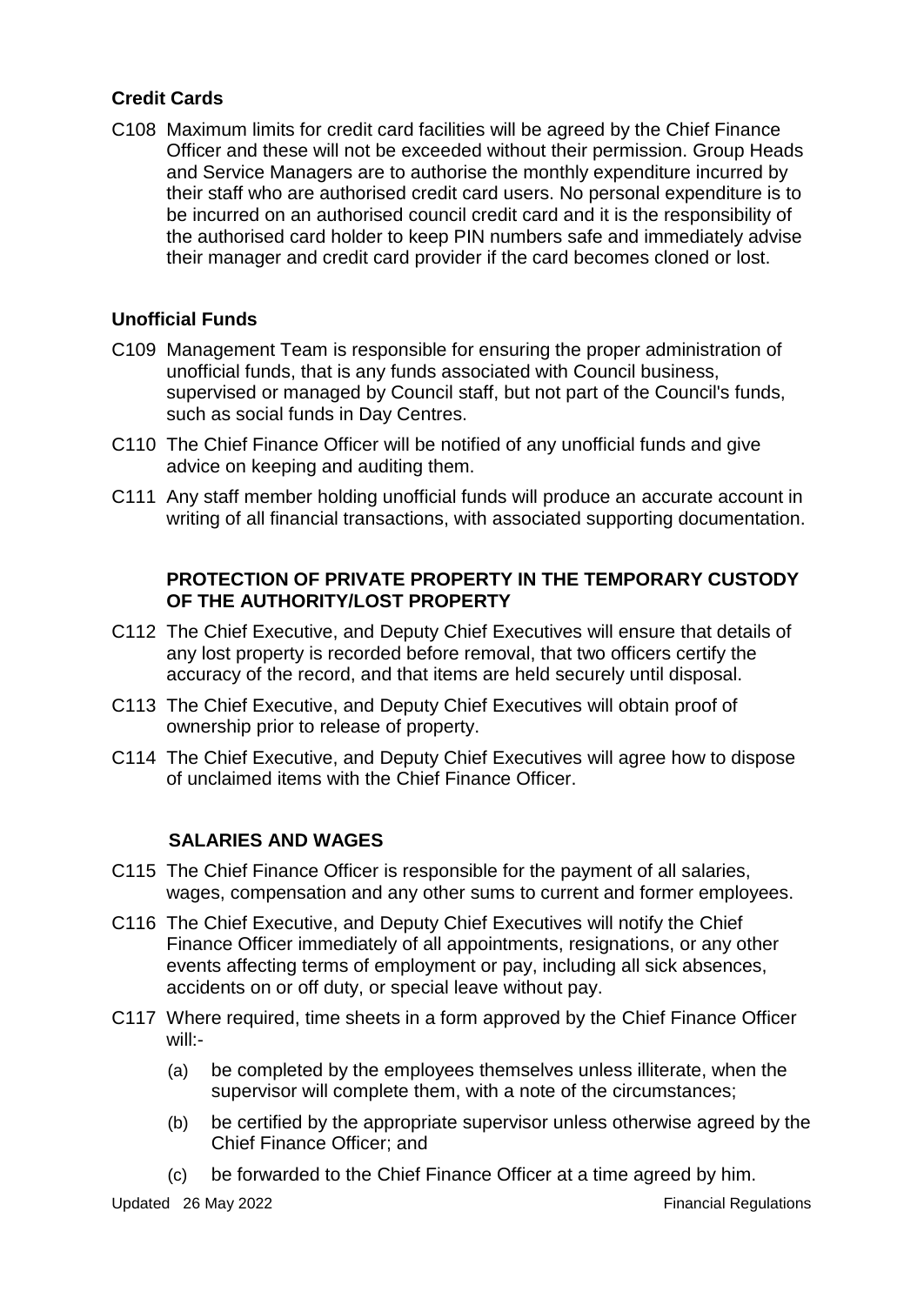C118 Claims for expenses will be in a form approved by the Chief Finance Officer and signed by the Chief Executive, or Deputy Chief Executive concerned or their nominated staff member, to certify their accuracy and reasonableness. Claims must be submitted within seven days of the end of the month in which the expenditure was incurred.

## **CODE OF CONDUCT FOR EMPLOYEES**

C119 The Staff Code of Conduct (Part 5b of this Constitution) applies to and will be followed by all staff members. It covers:

Standards, disclosure of information, political neutrality, relationships, appointments and other employment matters, outside commitments, personal interests, equality issues, separation of roles during tendering, sponsorship, gifts and hospitalit, and use of financial resources.

.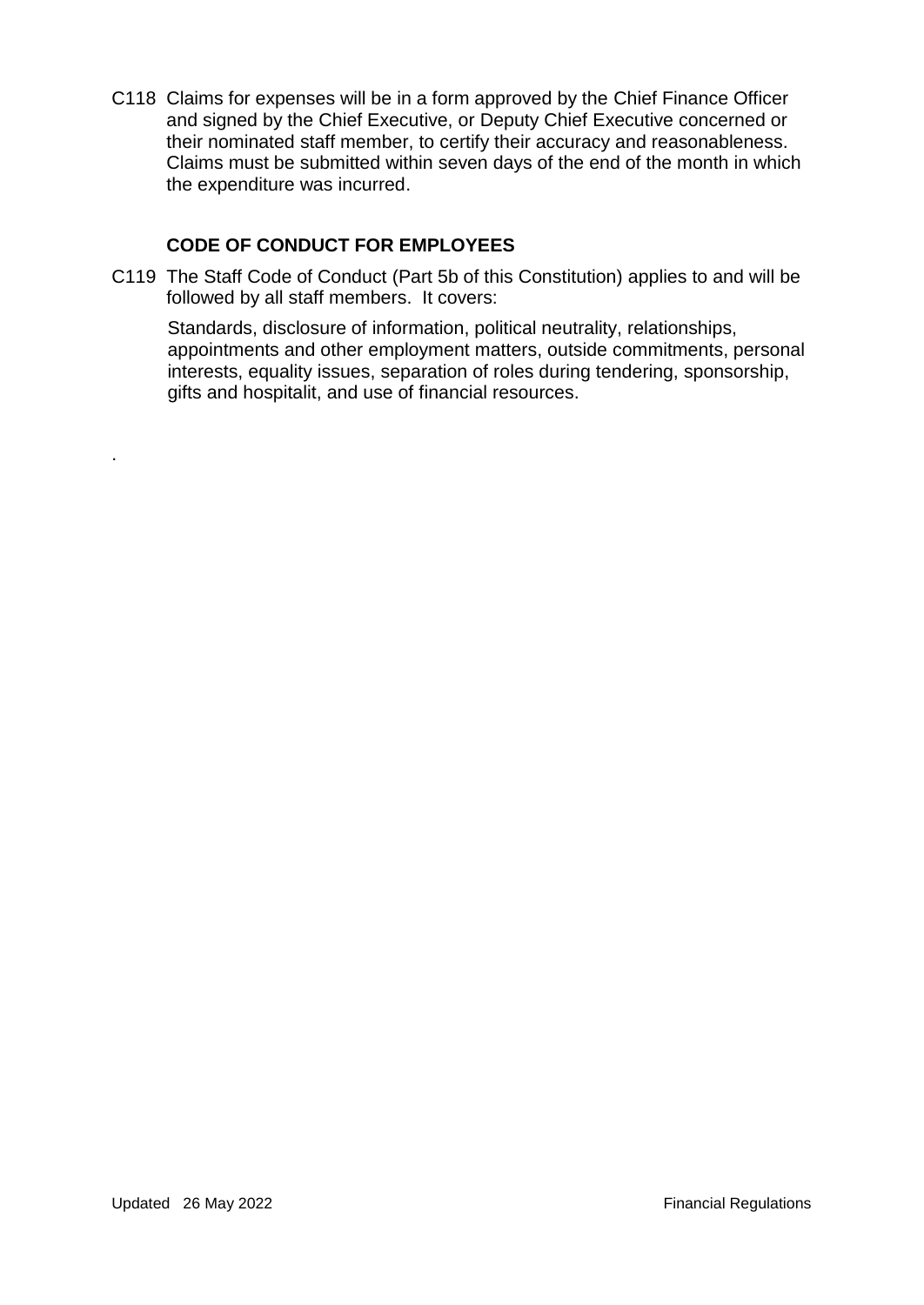# **Financial Regulation D – Systems and Procedures**

D1 Sound systems and procedures are essential to an effective framework of accountability and control.

## **General**

- D2 The Chief Finance Officer is responsible for the operation of the Council's IT systems for financial and business-related purposes, for accounting systems, the form of accounts and the supporting financial records. Any changes made to the existing financial systems or the establishment of new systems must be approved by the Chief Finance Officer. However, Group Heads are responsible for the proper operation of financial processes in their own departments.
- D3 Any changes to agreed procedures by Group Heads to meet their own specific service needs should be agreed with the Chief Finance Officer.
- D4 Group Heads should ensure that their staff receive relevant financial training which has been approved by the Chief Finance Officer.
- D5 Group Heads must ensure that, where appropriate, details of system containing personal data are provided to the Data Protection Officer so that where applicable they are registered in accordance with Data Protection legislation.
- D6 Group Heads must ensure that staff are aware of their responsibilities under the freedom of information legislation and comply with guidance issued by the Group Head of Commissioning and Transformation or the Group Head of Corporate Governance.

#### **Income and expenditure**

D7 It is the responsibility of Group Heads to ensure that a proper scheme of delegation has been established within their area and is operating effectively. The scheme of delegation should identify staff members authorised to act on the Group Heads' behalf in respect of payments, income collection and for placing orders together with the limits of their authority.

The Chief Finance Officer is responsible for specifying the procedure to be followed in ordering, making payments, collecting income and approving procedures for writing off debts as part of the overall control framework of accountability and control.

## **INCOME**

#### **Setting Fees and Charges**

D8 Fees and charges will be reviewed at least annually as part of the budget setting process.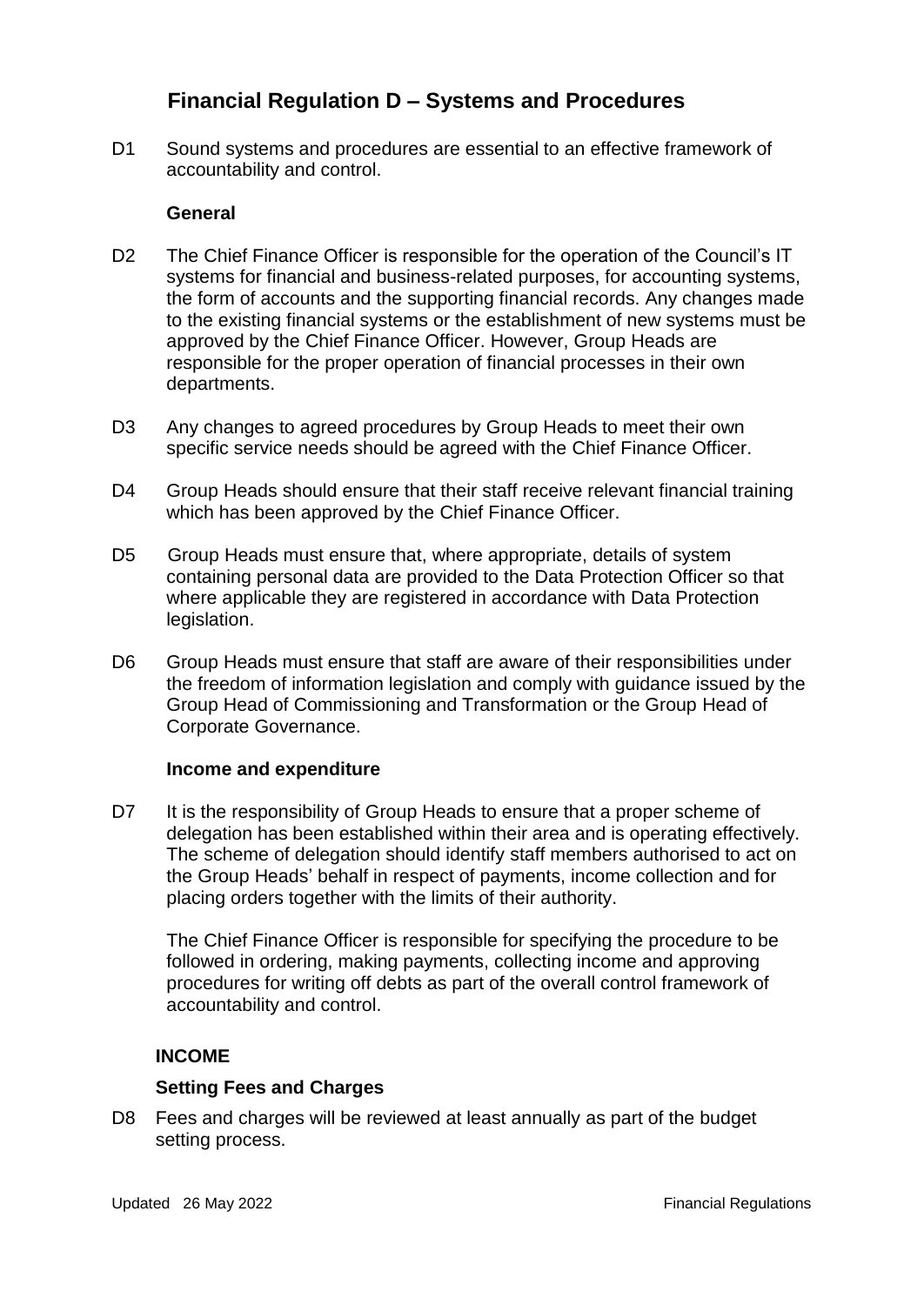D9 Any changes or new charges will be agreed by the Corporate Policy and Resources Committee or the Chief Executive or Deputy Chief Executives, as set out in the constitution.

#### **Invoicing and Collection of Income Due**

#### **Responsibilities of the Chief Finance Officer**

- D10 The Chief Finance Officer is responsible for agreeing arrangements for the collection of all income due to the Council and approving the procedures, systems and documentation for its collection.
- D11 All receipt forms, books, tickets and similar items will be ordered and supplied to Services by the Chief Finance Officer.
- D12 The Chief Finance Officer is responsible for paying all monies received into the Council's bank, normally not later than the next business day.
- D13 To approve all debts to be written-off in accordance with the scheme of delegation.

#### **Responsibilities of Chief Executive, Deputy Chief Executives, and Group Heads**

- D14 The Chief Executive, or each of the Deputy Chief Executives will provide the Chief Finance Officer with details of all amounts due.
- D15 All monies received by a staff member on behalf of the Council will be paid without delay to the Chief Finance Officer as follows, unless direct deposit with the Council's bankers is arranged.

Cash – daily cheques exceeding £1,000 – daily cheques not exceeding £1000 – within 3 days

 All cheques and postal orders received in any part of the Council will be crossed with "Account Borough of Spelthorne".

- D16 Every sum received by a member of Council staff will be immediately acknowledged by the issue of an official receipt, ticket or voucher, except for cheques where the Chief Finance Officer may agree other arrangements.
- D17 Every transfer of official money from one staff member to another will be immediately acknowledged by the issue of a receipt or, where appropriate, by signature in a cash accounting record.
- D18 The Chief Finance Officer shall be notified of contracts, leases and other agreements and arrangements entered into which involve the receipt of money by the Council.
- D19 The Chief Executive, Deputy Chief Executives and Group Heads will notify the Chief Finance Officer of all income due before the end of the financial year but not yet invoiced, in accordance with the closure timetable prepared each year by the Chief Finance Officer.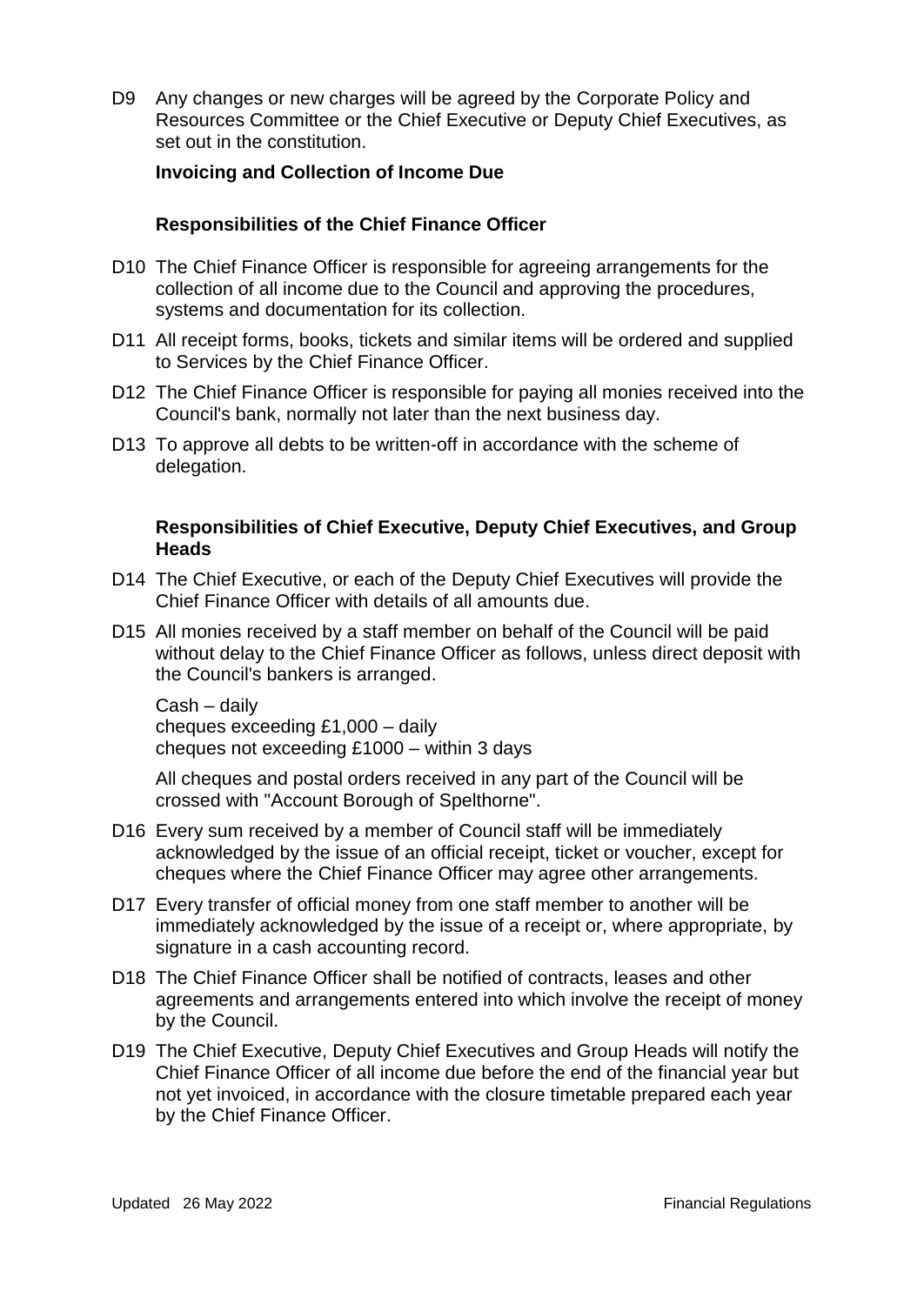## **WRITE-OFFS OF INCOME, STOCKS, FURNITURE AND EQUIPMENT**

- D20 The Chief Finance Officer may write off income or physical items with a value not exceeding £5,000 or unlimited where there is bankruptcy, liquidation proceedings, administration or receivership proceedings have been instigated.
- D21 Group Heads and the Deputy Group Head for Customer Services and Deputy Chief Executive (Chief Finance Officer) may write off debts for individual outstanding balances up to the following values:
	- Council Tax to the value of £5,000
	- Business Rates to the value of £9,000
	- Housing Benefits to the value of £5,000
	- Sales Ledger to the value of £3,000
- D22 An up to date record of all income written-off will be maintained by the Chief Finance Officer, and an independent reconciliation of write-off sums to approved lists for write-off will be made periodically.

#### **SPONSORSHIP**

- D23 Where an outside organisation wishes to sponsor or is asked to sponsor a local government activity, whether by invitation, tender, negotiation or voluntarily, the basic conventions concerning acceptance of gifts and hospitality applies, as detailed in the Code of Conduct for Employees.
- D24 A Gifts, Hospitality and Sponsorship Register is maintained by Corporate Governance, where details of any sponsorship accepted by staff on behalf of the authority will be entered.

## **ORDERS FOR WORKS, GOODS AND SERVICES**

#### **Responsibilities of the Chief Finance Officer**

D25 The Chief Finance Officer will approve the form and control of all official orders.

#### **Responsibilities of Chief Executive, Deputy Chief Executives and Group Heads**

- D27 The Chief Executive, Deputy Chief Executives and Group Heads are responsible for the control and use of official orders in their respective services.
- D28 The Chief Finance Officer will be notified in writing of staff authorised to issue orders on behalf of the Chief Executive andDeputy Chief Executives, with specimen signatures and details of authority limits, in accordance with the delegations approved under paragraphs A20-A23 above. Group Heads are to ensure that their department reviews periodically a list of staff members approved to authorise invoices.
- D29 All orders will be issued through the financial system except in agreed circumstances, such as for supplies of gas and electricity services, petty cash purchases or where a formal contract is to be prepared.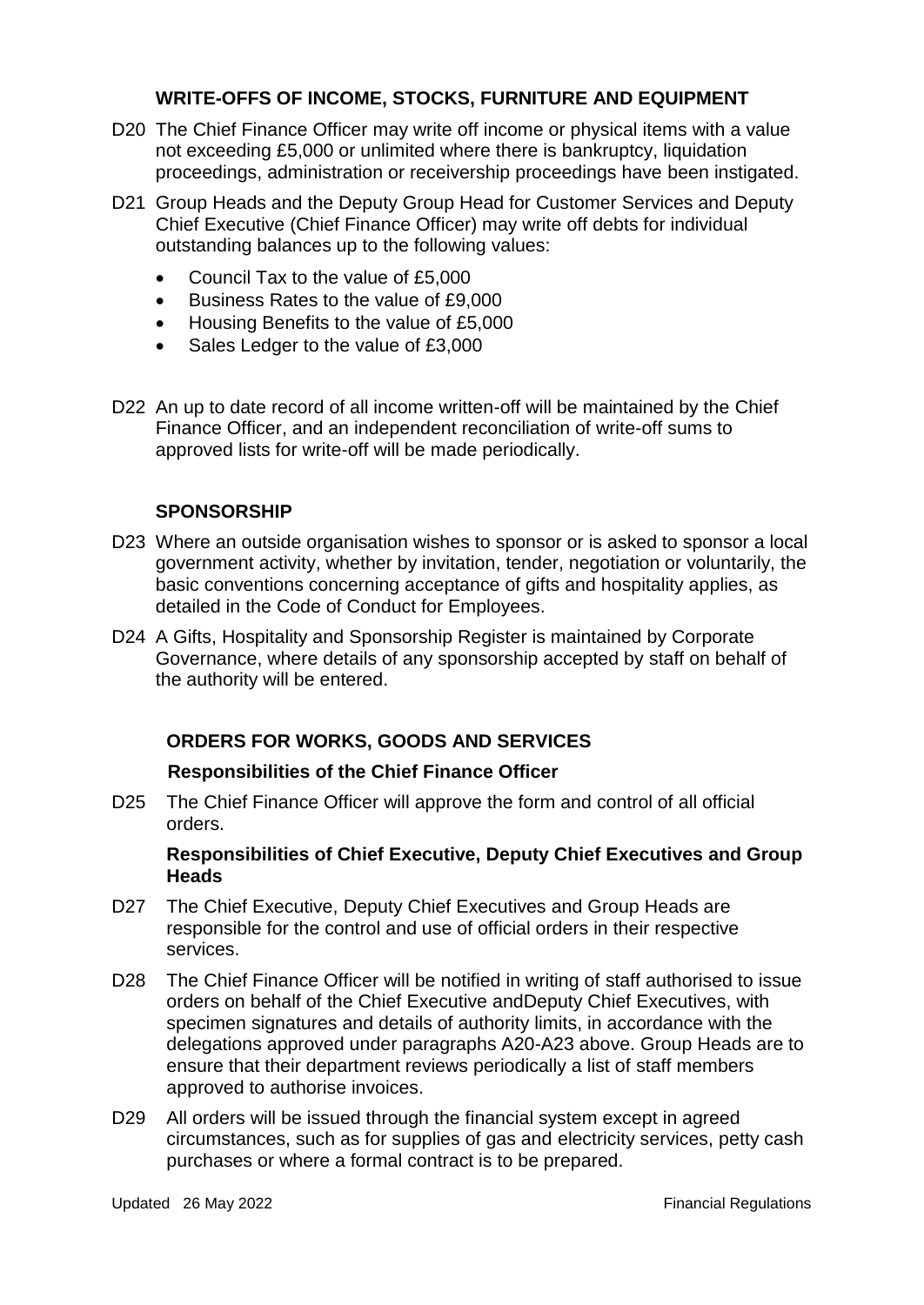- D30 If it is not practicable to issue an official order when an order is placed, one will be completed immediately afterwards by the staff member placing the order, and marked "Confirmation of telephone or verbal order"
- D31 Wherever possible the Council will seek to transmit to suppliers by electronic means official purchase orders.
- D32 Official orders will be goods receipted by the staff member responsible for the works or receiving goods. It is important to provide separation of duties between staff raising and goods receipting orders. The Chief Finance Officer will agree accounts to evidence of receipt before making payment.
- D33 As a general principle and subject to Contract Standing Orders, all purchases will be open to competition wherever reasonable and cost effective.

## **PAYMENT OF ACCOUNTS**

## **Responsibilities of the Chief Finance Officer**

- D34 The Chief Finance Officer is responsible for examining, verifying and certifying invoices and any other payment vouchers or accounts through the financial system. Any exceptions will be returned to originating officers for certification. Details of staff members authorised to sign such records will be sent to the Chief Finance Officer by the Chief Executive and each Deputy Chief Executive, together with specimen signatures and authority limits, in accordance with the delegations described at paragraphs A18-A21 above.
- D35 To ensure that all payments for works, goods, and services are made within the statutory 30 days (Late Payment of Commercial Debts (Interest) Act 1988) unless any other terms or conditions have been agreed in writing. Any interest incurred under that act will be recharged to the cost centre of the original payment.
- D36 The Chief Finance Officer will pay accounts due at set intervals, usually not less than once every week.
- D37 A register of periodical payments will be maintained by the Chief Finance Officer for control and monitoring purposes.

#### **Responsibilities of Chief Executive, Deputy Chief Executives and Group Heads**

- D38 The certifying officer will ensure:
	- (a) the work, goods or services to which the account relates have been received, carried out, examined and approved;
	- (b) the prices, extensions, calculations, trade discounts, other allowances, credits and tax are correct and agree with the official order or contract;
	- (c) the relevant expenditure has been properly incurred and is within the relevant budget;
	- (d) appropriate entries have been made in inventories, stores records or other records as required;
	- (e) the account has not been previously passed for payment and is a proper liability of the Council; and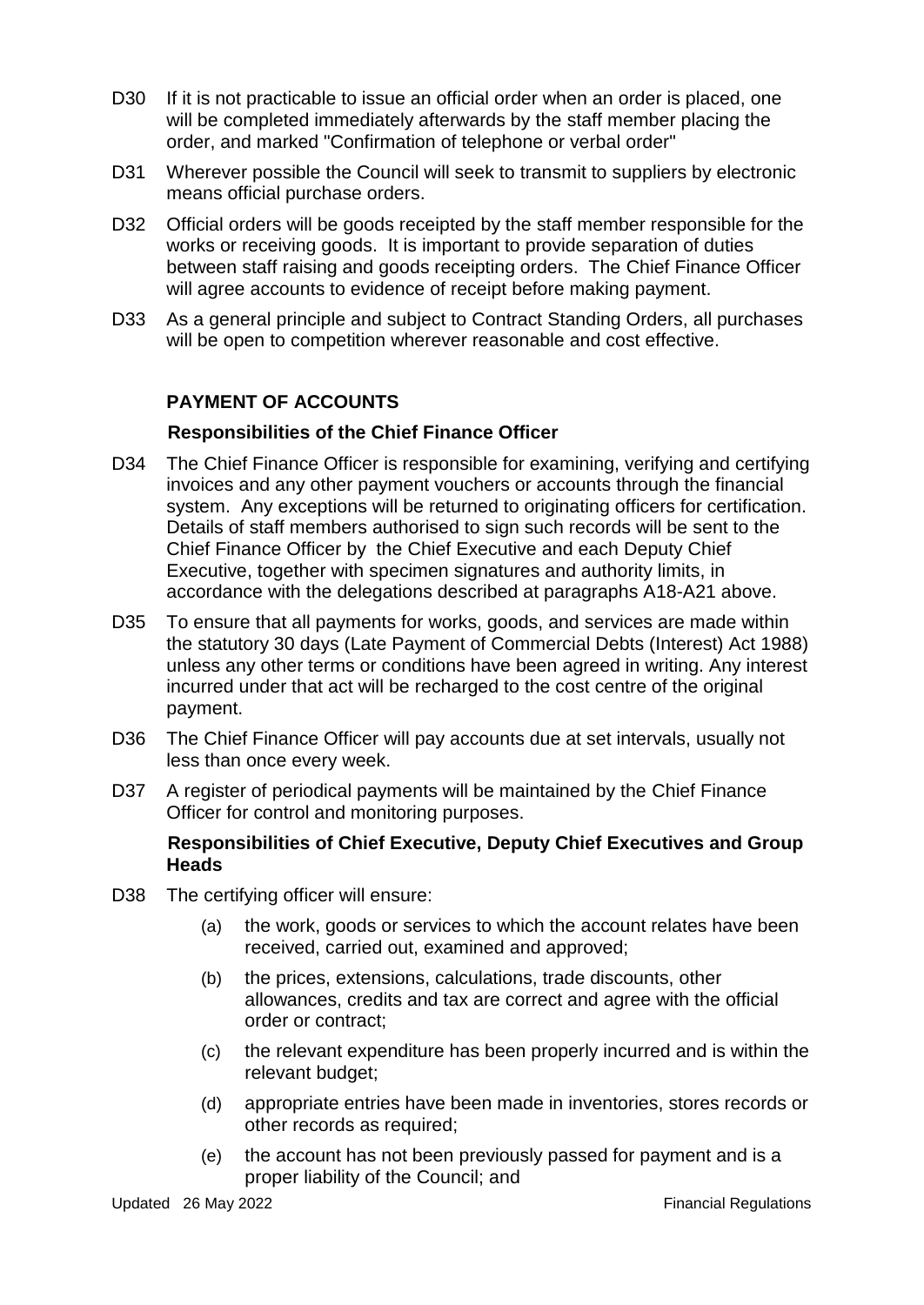- (f) the correct expenditure code has been inserted in respect of each item.
- D39 For purchase of land or property, details of the purchase, the name of the vendor and the purchase price and acquisition expenses will be given in a statement for certification by the Chief Executive. Full details of such purchases will be entered in the official Asset Register, to be kept by the Chief Finance Officer.
- D40 The Chief Executive, and Deputy Chief Executives will notify the Chief Finance Officer of all outstanding expenditure relating to the previous financial year in accordance with the agreed closure timetable prepared each year by the Chief Finance Officer .
- D41 Group Heads are to ensure that invoices are passed for payment promptly to ensure they can be paid within 30 days.

## **CONTRACTS FOR BUILDING, CONSTRUCTION OR ENGINEERING WORK, ASSOCIATED MAINTENANCE CONTRACTS AND EMPLOYMENT OF CONSULTANTS**

#### **Contract Standing Orders**

D42 The Chief Executive, and Deputy Chief Executives will ensure compliance with the Council's Contract Standing Orders.

#### **Tenders**

- D43 The Chief Finance Officer will investigate the financial status of tenderers as necessary.
- D44 No contract will be entered into unless the Chief Executive, or relevant Deputy Chief Executive is confident of the tenderer's ability to complete the contract.
- D45 The Chief Executive, and Deputy Chief Executives will provide the Chief Finance Officer and the Corporate Procurmeent Manager with details of all contracts for entry into the contracts register.

#### **Contract Register**

- D46 The Chief Finance Officer will maintain an online up to date register of all contracts with a total value of more than £5,000. Purchase orders which have been properly authorised in accordance with the Contract Standing Orders, will not for this purpose constitute contracts.
- D47 The Deputy Chief Executives and Group Heads will be responsible for notifying the Chief Finance Officer and the Corporate Procurement Manager with details of all new contracts and forthcoming contracts necessary to enable the register to be maintained.

#### **Contract Payments**

- D48 Payments on account to contractors will only be made on a certificate issued by the supervising officer and signed by the relevant Group Head.
- D49 The payment certificate will show the total amount of the contract, the sum paid to date, the instalment certified, the balance remaining, the retention monies, and Value Added Tax (VAT).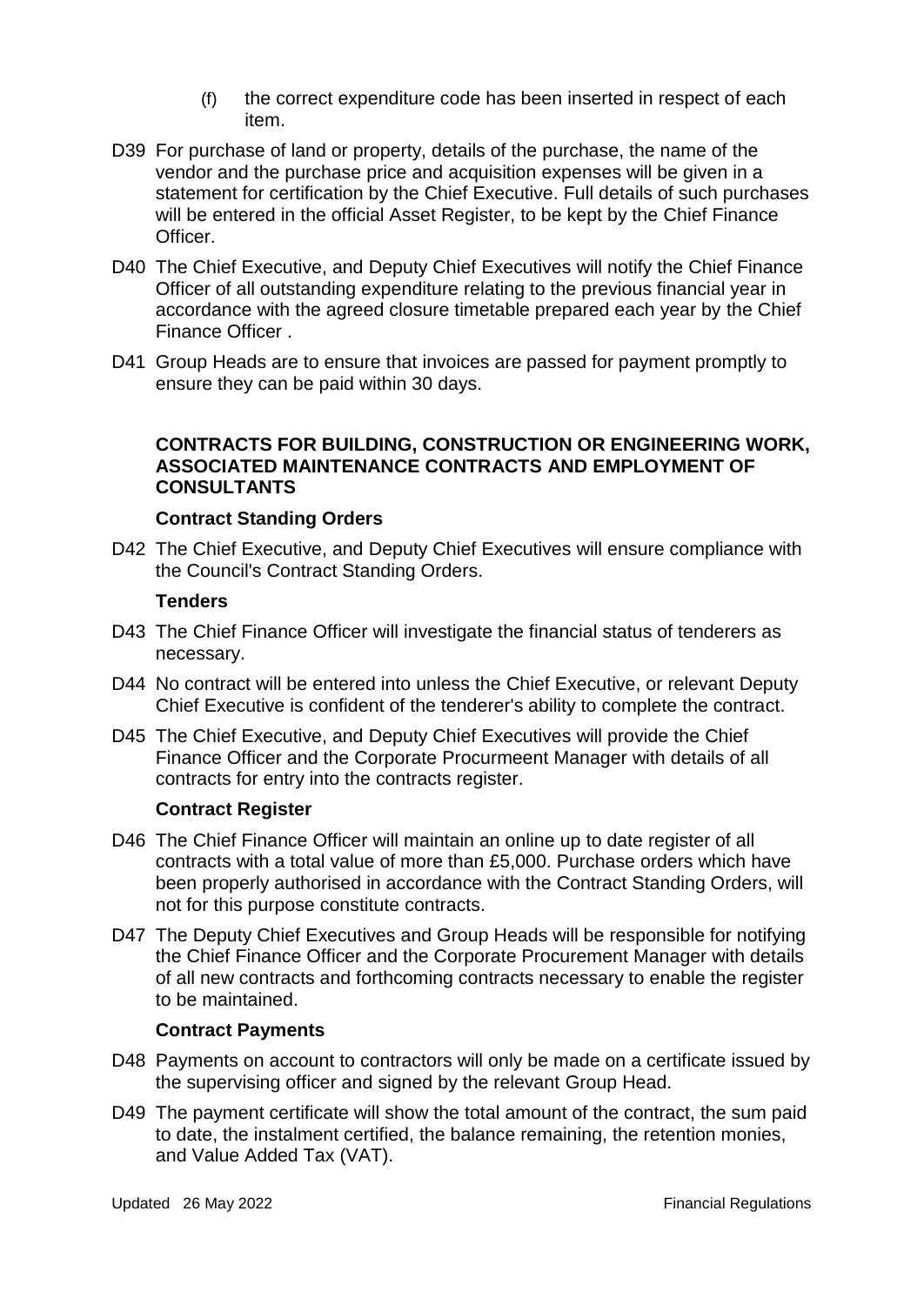- D50 The Chief Executive, or Deputy Chief Executive concerned is responsible for obtaining all necessary sub-contractors' tax certificates and forwarding them to the Chief Finance Officer prior to payment.
- D51 Under the Inland Revenue Construction Industry Scheme (IR14/15(CIS)) introduced 1 August 1999, payments cannot be made to sub-contractors unless a tax certificate has been obtained.

#### **Variations**

- D52 Where practical changes are necessary which do not alter the essential nature of the original contract, as opposed to additional works, goods or service, the Chief Executive, or relevant Deputy Chief Executive may approve such variations after consultation with the Chief Finance Officer, provided the cost of the proposed variation can be met from within the total budget approved for the contract and such variation also accords to the procedures in Contract Standing Orders.
- D53 Where the approved budget would be exceeded, approval for any variation must be obtained in accordance with the provisions for amendments to budgets within these regualtions.
- D54 The reasons for and details, including cost, of every variation must be recorded on the relevant contract file, specifically authorised in writing by the supervising officer and endorsed by the Chief Executive or appropriate Deputy Chief Executive, and a copy supplied to the Chief Finance Officer at the time of issue.
- D55 Documented variation orders are not required where site instructions are issued for routine repairs under a maintenance contract, such as for park seat repairs, street cleaning or clearance of fly tipping, provided a budget is built into the contract to cover such work.

## **Final Account**

- D56 The final certificate of completion will not be issued until the supervising officer has provided the Chief Finance Officer with a detailed statement of account and all relevant documents required.
- D57 The Chief Finance Officer will examine contract final accounts, make all necessary enquiries and receive any information and explanations he requires to confirm the accuracy of the accounts.
- D58 Claims from contractors for matters not clearly within the terms of any existing contract will be referred to the Group Head of Corporate Governance to consider the Council's legal liability and, where necessary, to the Chief Finance Officer for financial consideration before a settlement is reached.

#### **Agency Arrangements**

D59 As far as practicable, Financial Regulations apply to works entered into on behalf of a body from whom the Council has accepted delegated powers, or for whom the Council acts as an agent. The requirements of any such body should be followed if they differ from these Financial Regulations or Contract Standing Orders.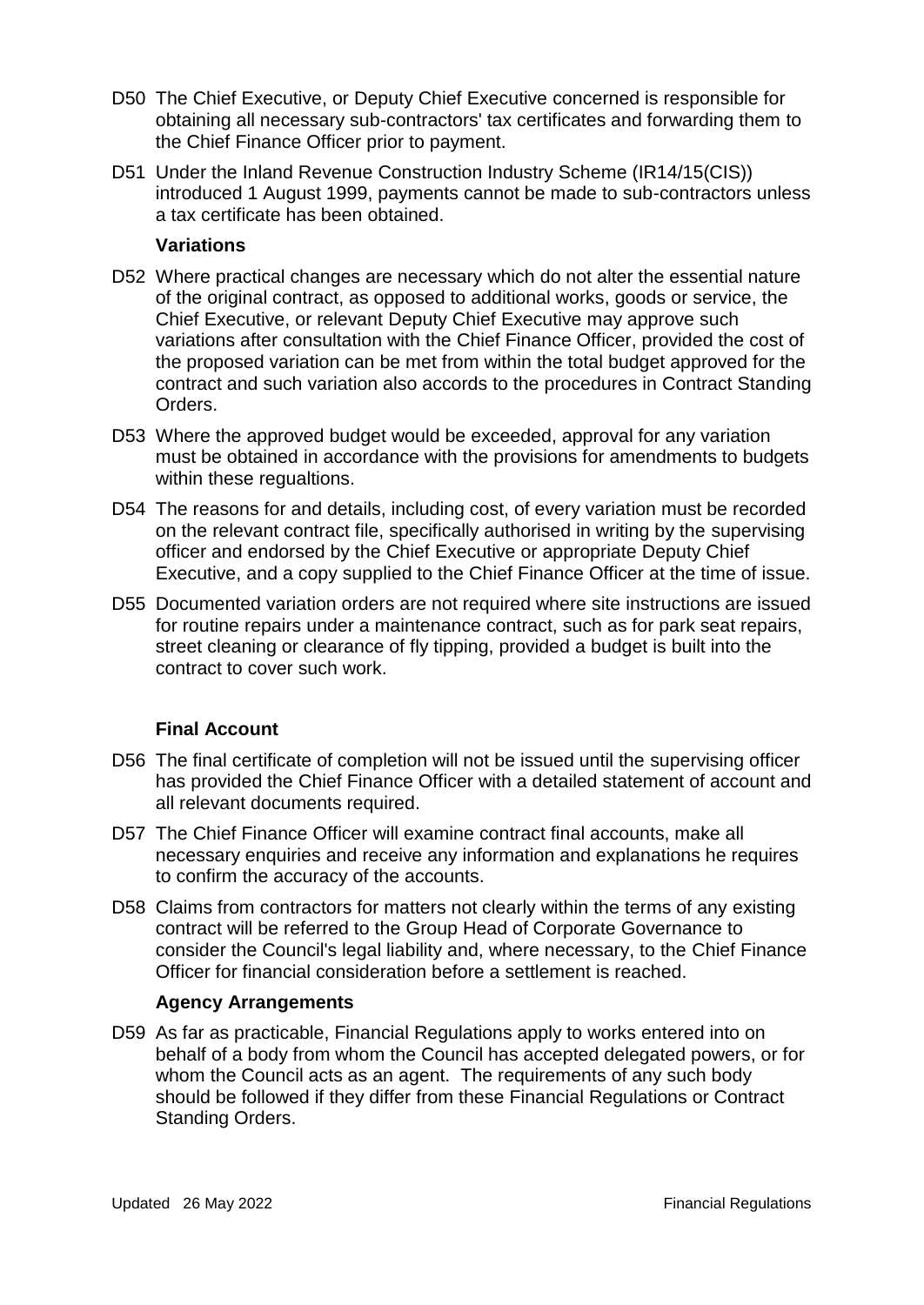## **Consultants**

D60 In the case of contracts entered into by the Council and supervised by consultants, any agreement with the latter should include a requirement to comply with the Council's Financial Regulations.

## **VALUE ADDED TAX (VAT)**

D61 The Chief Finance Officer is responsible for maintaining all records, accounts and claims as directed by the Valued Added Tax Act, 1983.

#### **VAT on Payments**

D62 The Chief Finance Officer will take reasonable steps to ensure that the payment documentation provided by all suppliers of goods, works, or services conforms to the requirements of a proper VAT invoice.

#### **VAT on Receipts**

D63 Each staff member responsible for raising invoices on behalf of the Council will ensure within reason that the Council has complied with relevant Value Added Tax legislation regarding the supply of its services.

#### **Exempt Supplies**

- D64 For services where VAT supplies are classified as Exempt under VAT regulations, officers will ensure that all activities are fully evaluated for VAT purposes and any tax implications are identified before any expenditure is committed or contractual arrangements made.
- D65 The following are usually classified as Exempt activities under VAT rules:

| Land & Buildings Social Services |         | Education | <b>Burial &amp; Cremation</b> |
|----------------------------------|---------|-----------|-------------------------------|
| (unless have                     |         |           |                               |
| opted to tax)                    |         |           |                               |
| Insurance                        | Finance | Health    |                               |

#### **Payments to employees andCouncillors and co-opted members**

D66 The Chief Finance Officer is responsible for paying all employees and allowances to Councillors and co-opted members.

#### **MEMBERS' ALLOWANCES**

D67 The Chief Finance Officer will make payments to any Members or co-opted members entitled to claim allowances on receipt of the proper form, completed and certified in accordance with the Council's scheme for allowances.

#### **Taxation**

D68 The Chief Finance Officer is responsible for advising Management Team/Group Heads, in the light of guidance issued by appropriate bodies and relevant legislation as it applies, on all taxation issues that affect the Council.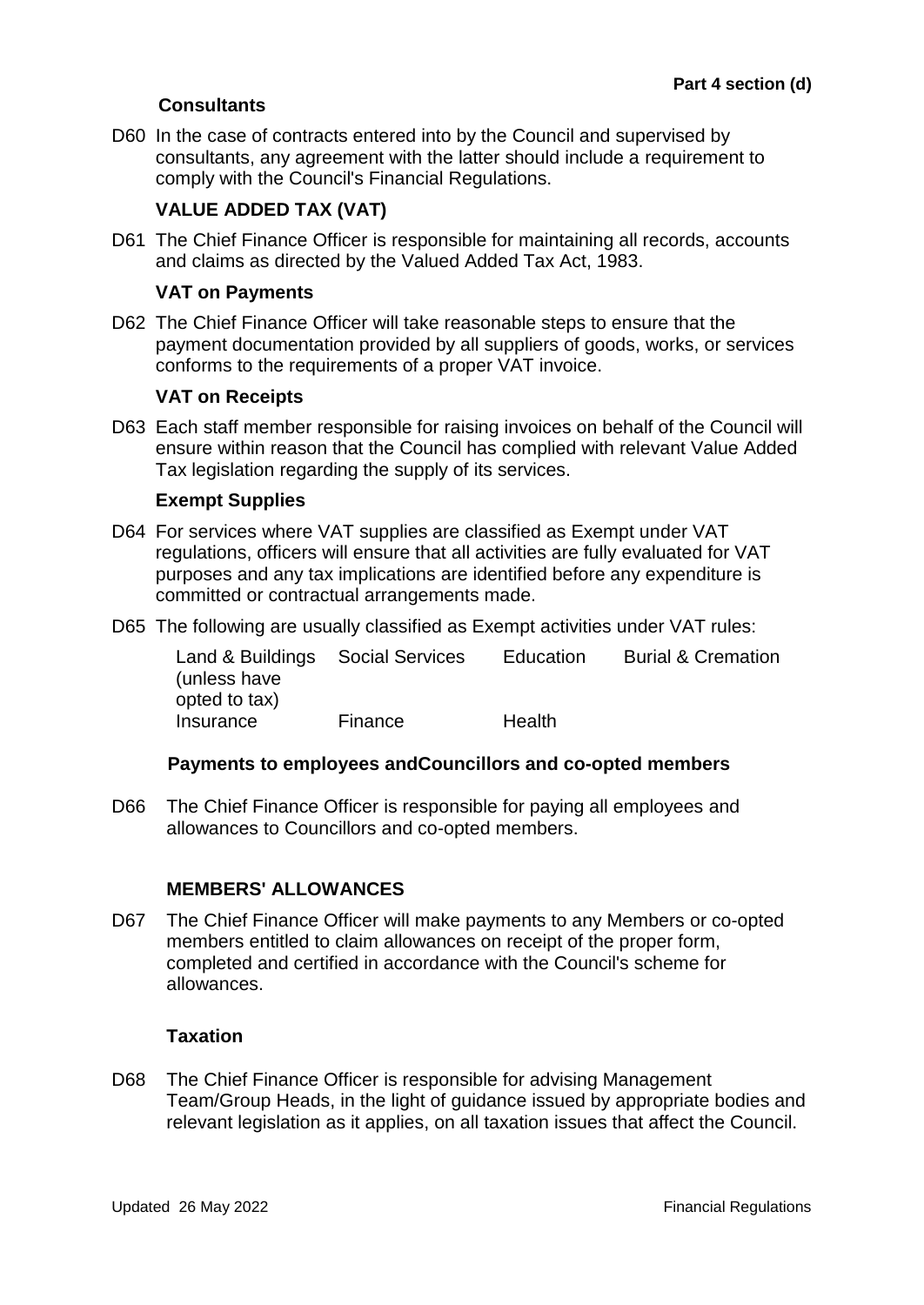D69 The Chief Finance Officer is responsible for maintaining the Council's tax records, making all tax payments, receiving tax credits and submitting tax returns by their due date as appropriate.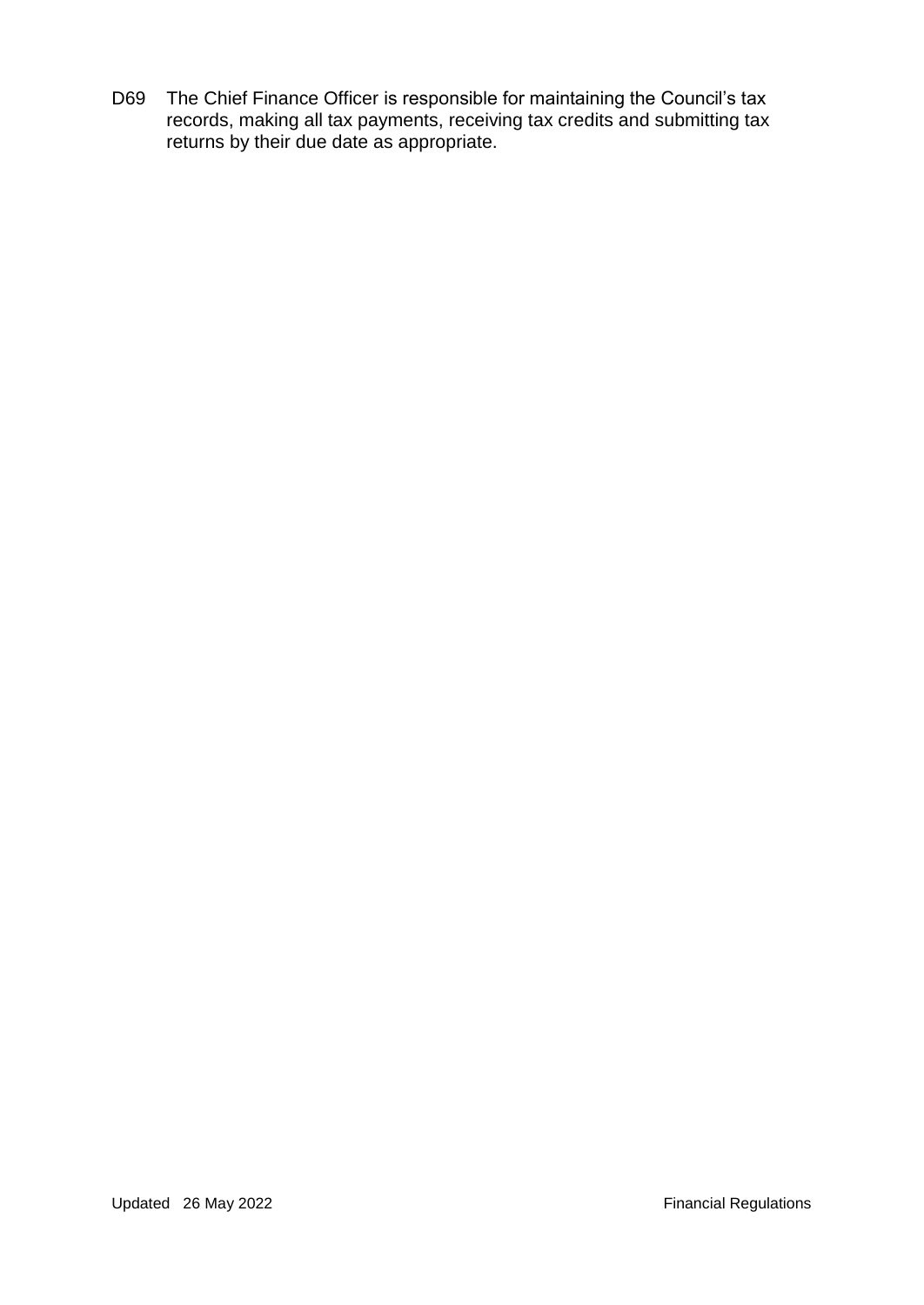# **Financial Regulation E – External Arrangements**

- E1 The Council provides a distinctive leadership role in the community. As part of the Community Strategy it brings together other local public, private, voluntary and community sector organisations in partnership to address local needs.
- E2 A partner can be an organisation undertaking part funding or participating as a beneficiary in a project, or a body whose nature or status give it a right or obligation to support the project, or a body working on a joint venture with the Council for the delivery or acquisition of services.

#### **Partnerships**

- E3 The Corporate Policy and Resources Committtee is responsible for approving partnership arrangements with other public, private, voluntary and community sector organisations to address local needs.
- E4 The Council and service committess can delegate functions including those relating to partnerships – to staff. These are set out in the scheme of delegation that forms part of the Council's Constitution and any subsequent delegations.
- E5 The Chief Executive is responsible for ensuring the due diligence and legality for all partnership arrangements.
- E6 Group Heads are responsible for informing the Chief Finance Officer and Group Head of Corporate Governance of partnership arrangements entered into so that they can ensure that accounting arrangements adopted relating to partnerships and joint ventures are satisfactory and that the overall corporate governance arrangements are satisfactory when contracts are arranged with external bodies. The Chief Finance Officer must ensure that the risks have been fully appraised before agreements are entered into with external bodies.

#### **External funding**

E7 The Chief Finance Officer is responsible for ensuring that all funding notified by external bodies is received and properly recorded in the Council's accounts.

#### **Work for third parties**

E8 The Chief Finance Officer and the Group Head of Corporate Governance are responsible for approving the contractual framework for any work for third parties or external bodies.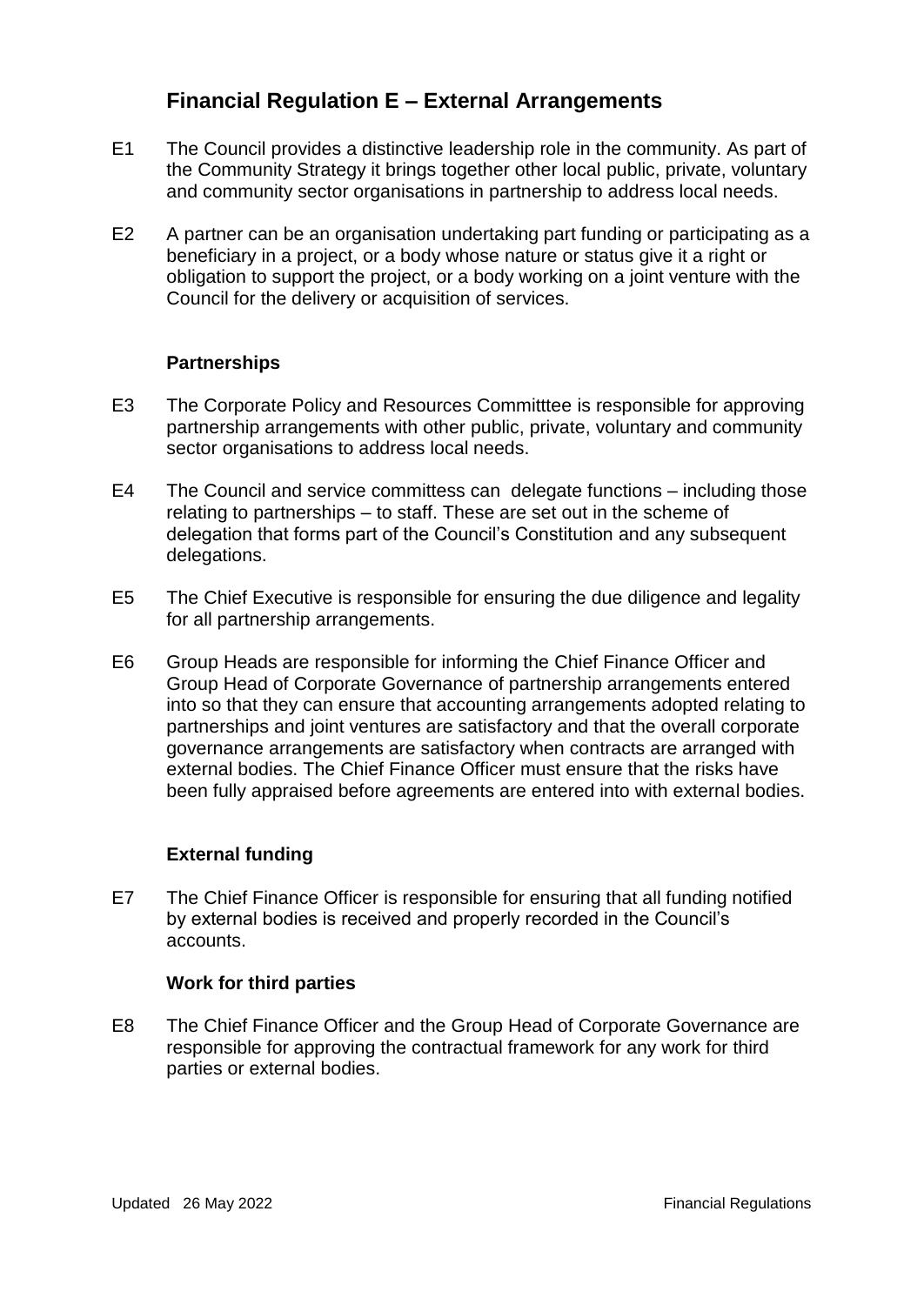# **GLOSSARY OF TERMS**

| <b>Accrual</b>                    | A sum included in the final accounts to<br>cover income or expenditure attributable<br>to that year but for which payment was<br>not received/made during that year.<br>Local authorities only accrue for revenue<br>expenditure; capital expenditure is<br>recorded on a receipts and payments<br>basis. |
|-----------------------------------|-----------------------------------------------------------------------------------------------------------------------------------------------------------------------------------------------------------------------------------------------------------------------------------------------------------|
| <b>Appropriation</b>              | The transfer of ownership of land or<br>buildings from one service to another.<br>Transfer of the purpose for holding land<br>from one purpose to another.                                                                                                                                                |
| <b>Budget</b>                     | A statement of the authority's plans for<br>revenue and capital expenditure and<br>income over a specified period of time.                                                                                                                                                                                |
| <b>Budget Head</b>                | A specific area of activity where<br>expenditure may be incurred or income<br>collected.                                                                                                                                                                                                                  |
| <b>Capital Discharged</b>         | The amount of capital expenditure which<br>has been paid for out of revenue or other<br>sources.                                                                                                                                                                                                          |
|                                   |                                                                                                                                                                                                                                                                                                           |
| <b>Capital Receipts</b>           | Proceeds from the sale of assets and<br>other receipts of a capital nature over<br>£10,000.                                                                                                                                                                                                               |
| <b>Capital Receipts Unapplied</b> | Capital receipts not yet used for<br>repayment of debt, or to finance capital<br>expenditure.                                                                                                                                                                                                             |
| <b>Deferred Capital Receipts</b>  | Deferred Capital Receipts are the<br>amounts derived from sales of assets<br>which will be received in instalments over<br>agreed periods of time.                                                                                                                                                        |
| <b>Fidelity Guarantee</b>         | Insurance against fraudulent losses.                                                                                                                                                                                                                                                                      |
| <b>Government Grants</b>          | Sums paid by central Government<br>towards either specific services or in aid<br>of services generally.                                                                                                                                                                                                   |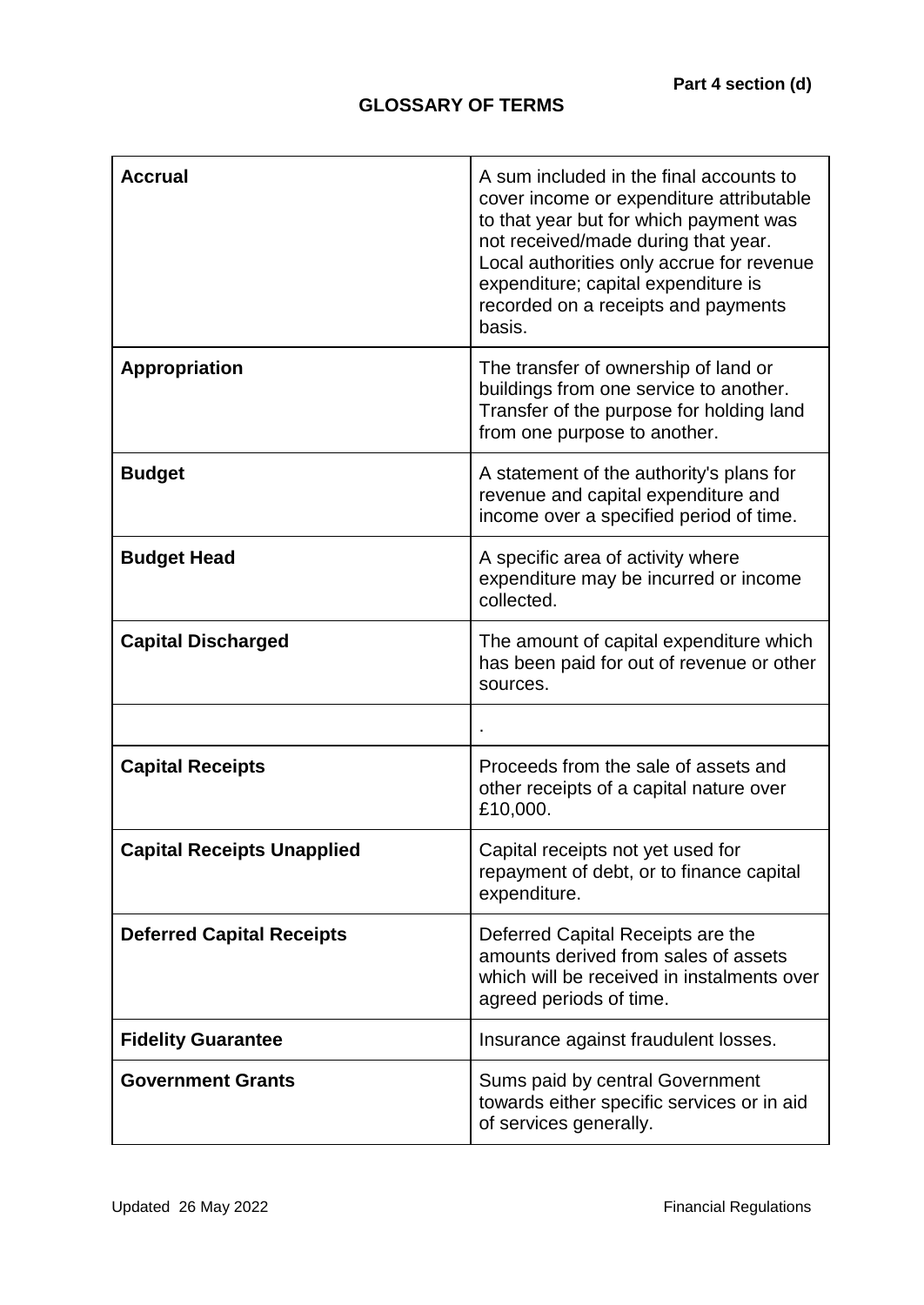| <b>Net Revenue Budget</b>                                         |                                                                                                                                                                                          |
|-------------------------------------------------------------------|------------------------------------------------------------------------------------------------------------------------------------------------------------------------------------------|
| Outturn                                                           | The actual income and expenditure for a<br>period or financial year as disclosed by<br>the quarterly reports or final accounts.                                                          |
| <b>Precept</b>                                                    | A rate which the Council is required to<br>levy on behalf of a non-rating authority,<br>e.g. Surrey County Council.                                                                      |
| <b>Rateable Value</b>                                             | The annual assumed rental value of a<br>property, to which rate poundages are<br>applied to arrive at rates payable.                                                                     |
| <b>Reserves</b>                                                   | Funds set aside to meet future revenue<br>and capital expenditure on specific items<br>or as a contingency against future<br>losses.                                                     |
| <b>Revenue Contributions to Capital</b><br><b>Outlay (REFCUS)</b> | The financing of capital expenditure<br>directly from revenue, as permitted under<br>statute.                                                                                            |
| <b>Revenue Expenditure</b>                                        | The day to day costs of providing<br>services, i.e., staff costs and overheads,<br>such as, advertising, subcriptions and<br>vehicle running costs.                                      |
| <b>Value for Money</b>                                            | The National Audit Office (NAO) uses<br>three criteria to assess the value for<br>money of government spending i.e. the<br>optimal use of resources to achieve the<br>intended outcomes: |
|                                                                   | Economy: minimising the cost of<br>resources used or required (inputs) -<br>spending less;                                                                                               |
|                                                                   | Efficiency: the relationship between the<br>output from goods or services and the<br>resources to produce them - spending<br>well; and                                                   |
|                                                                   | Effectiveness: the relationship between<br>the intended and actual results of public<br>spending (outcomes) – spending wisely.                                                           |
| <b>Virement</b>                                                   | The transfer of funds between budget<br>heads, once approved by the Chief<br><b>Financial Officer</b>                                                                                    |